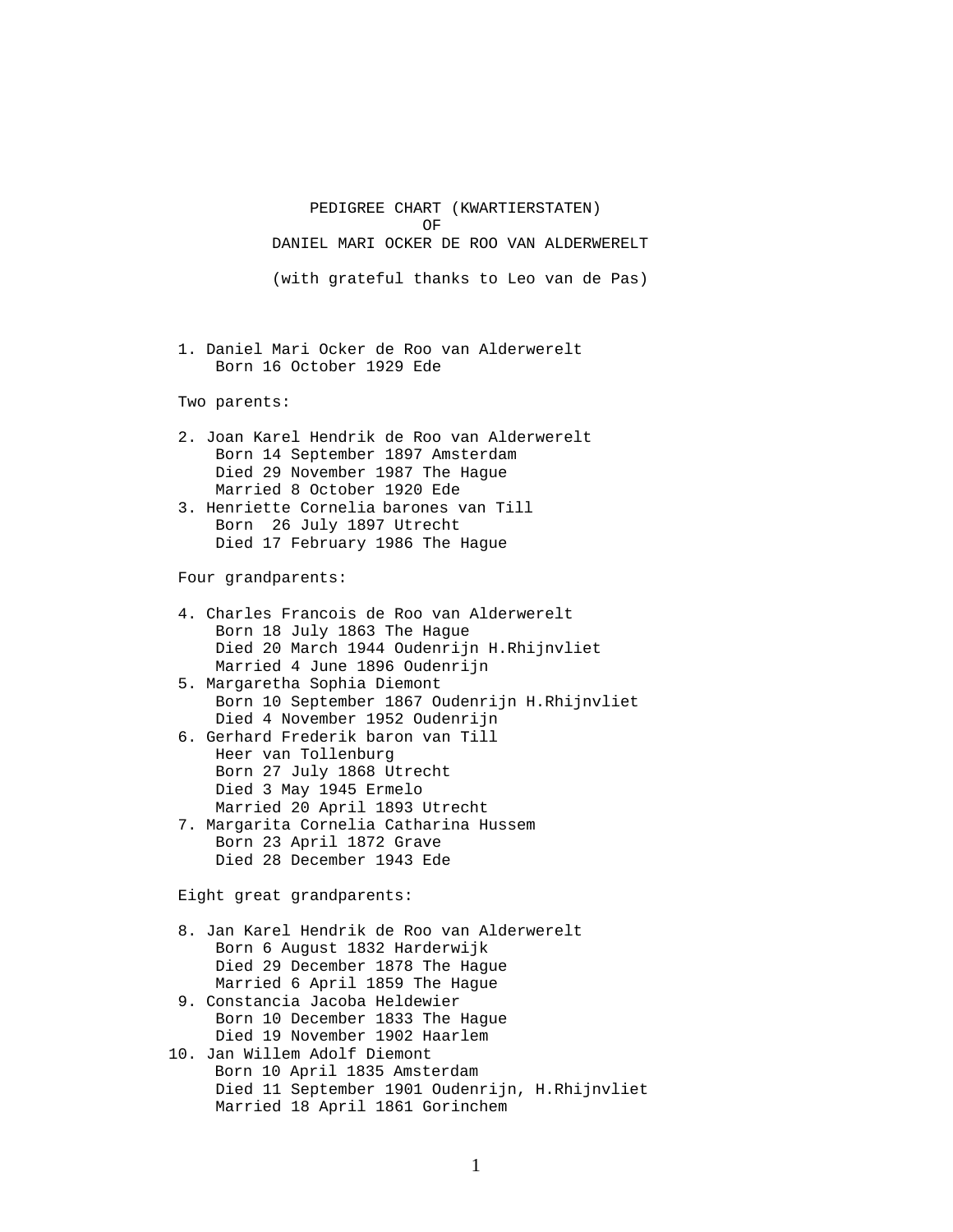11. Louisa Margaretha Boxman Born 16 August 1839 Gorinchem Died 16 February 1916 Oudenrijn, H.Rhijnvliet

- 12. Gerhard Anne baron van Till Born 25 December 1843 Doesburg Died 20 March 1928 Velp Married 8 August 1867 Arnhem
- 13. Henrietta Cornelia Buddingh' Born 18 February 1845 Arnhem Died 5 July 1896 Gorinchem
- 14. Johannes Samuel Hussem Born 6 September 1839 Dokkum Died 1 February 1880 Zwolle Married 27 April 1871 Cuyk
- 15. Maria Catharina Louisa Adriana Snoeck Born 13 July 1844 Cuyk Died 7 March 1880 Zwolle

Sixteen 2 gr. grandparents:

- 16. Joan Carel Anne de Roo van Alderwerelt Born 12 July 1792 Brielle Died 2 January 1849 Breda Married 25 August 1826 Brielle
- 17. Carolina Maria Elandina Heeneman Born 23 March 1790 Brielle Died 12 June 1860 The Hague
- 18. Charles Daniel Heldewier Born 25 March 1797 Leiden Died 17 May 1869 The Hague Married 23 August 1820 The Hague
- 19. Francoise Clara Suzanne van Kerchem Born 20 January 1801 The Hague Died 7 December 1888 The Hague
- 20. Mr. Christiaan Diemont Heer van Zuid-Schalkwijk, Vijfhuizen & Nieuwerkerk Born 9 May 1797 Giessen-Nieuwkerk Died 19 October 1869 Bloemendaal Married 11 March 1830 Amsterdam
- 21. Catharina Margaretha Kemper Born 27 August 1802 Amsterdam Died 27 April 1873 Bennebroek, H.Te Bijweg
- 22. Mr. Abraham Boxman Born 17 October 1796 Gorinchem Died 26 March 1856 Gorinchem Married 8 July 1826 Gorinchem
- 23. Margaretha Sophia Cappelhoff Born 8 July 1806 Gorinchem Died 19 September 1866 Gorinchem
- 24. Gerard Frederik baron van Till Born 15 February 1807 Doesburg Died 31 October 1846 Middelburg Married 15 February 1833 Doesburg
- 25. Maria Anna Juliana barones van Lynden Born 4 February 1808 Utrecht Died 20 October 1887 Utrecht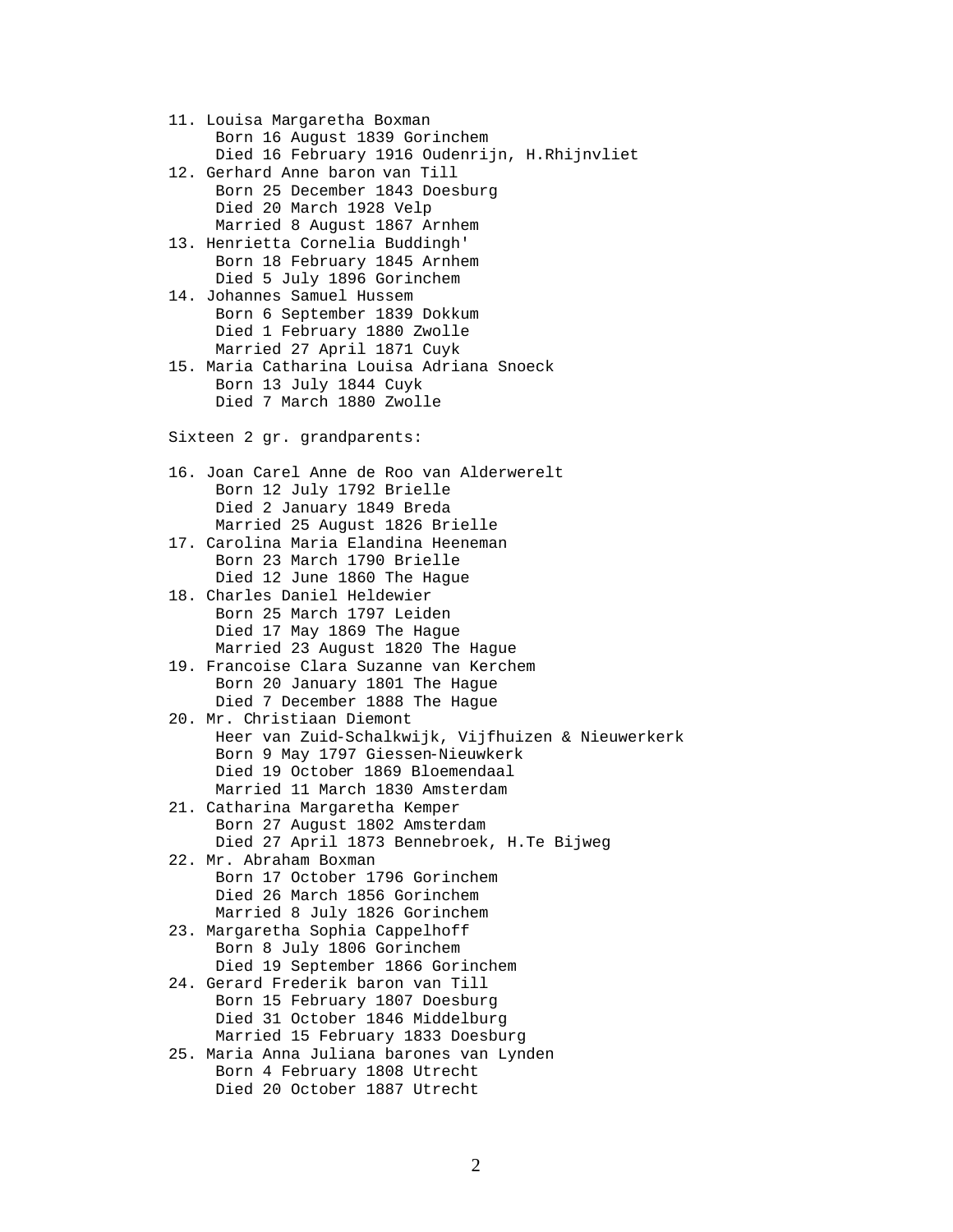26. Nicolaas Willem Buddingh' Born 13 October 1794 Utrecht Died 30 July 1868 Arnhem Married 19 March 1835 Arnhem 27. Arnolda Constantia Eliane Verschoor Born 13 September 1804 Wesel Died 4 June 1888 Arnhem 28. Hendrik Hussem Born 28 December 1802 Amsterdam Died 2 December 1878 Dokkum Married 28 October 1830 Dokkum 29. Margarita Catherina Cornelia George Born 28 April 1805 Den Hoom, Texel Died 23 April 1876 Dokkum 30. Mr. Adrianus Cornelis Snoeck Born 24 October 1807 Cuyk Died 8 April 1873 Cuyk Married 2 May 1831 Cuyk 31. Louisa Jacoba Spengler Born 19 June 1805 Bemmel Died 4 July 1869 Cuyk Thirty two 3 gr. grandparents: 32. Mr. Willem Pieter de Roo van Alderwerelt Born 3 January 1765 Delft Died 11 December 1837 Brielle Married 30 August 1789 Leiden 33. Constantia Catharina Henrietta van Baerle baptised 10 April 1772 Bourtange Died 12 June 1851 Nieuwersluis 34. Jan Marcus Heeneman Born 18 May 1763 The Hague Died 23 November 1844 Aarlanderveen Married 21 November 1786 Brielle 35. Katharina Hogerwaard Born 14 September 1766 Brielle Died 7 October 1843 Outshoorn 36. Mr. Daniel Michiel Gijsbert Heldewier Born 21 March 1753 Leiden Died 13 April 1822 Leiden married 2 December 1789 Sedan 37. Charlotte Catharina Cox Born 8 October 1763 Zaltbommel Died 17 December 1819 Leiden 38. Mr. Hugo Ocker van Kerchem Born 20 July 1753 Amsterdam

- Buried 4 October 1802 The Hague Married 17 April 1797 The Hague
- 39. Anna Henriette Martina Heeneman Born 23 August 1764 The Hague Died 19 December 1842 The Hague
- 40. Ds. Christiaan Diemont Born 26 November 1756 Aalten Died 26 August 1818 Giessen-Nieuwkerk Married 11 November 1788 Haarlem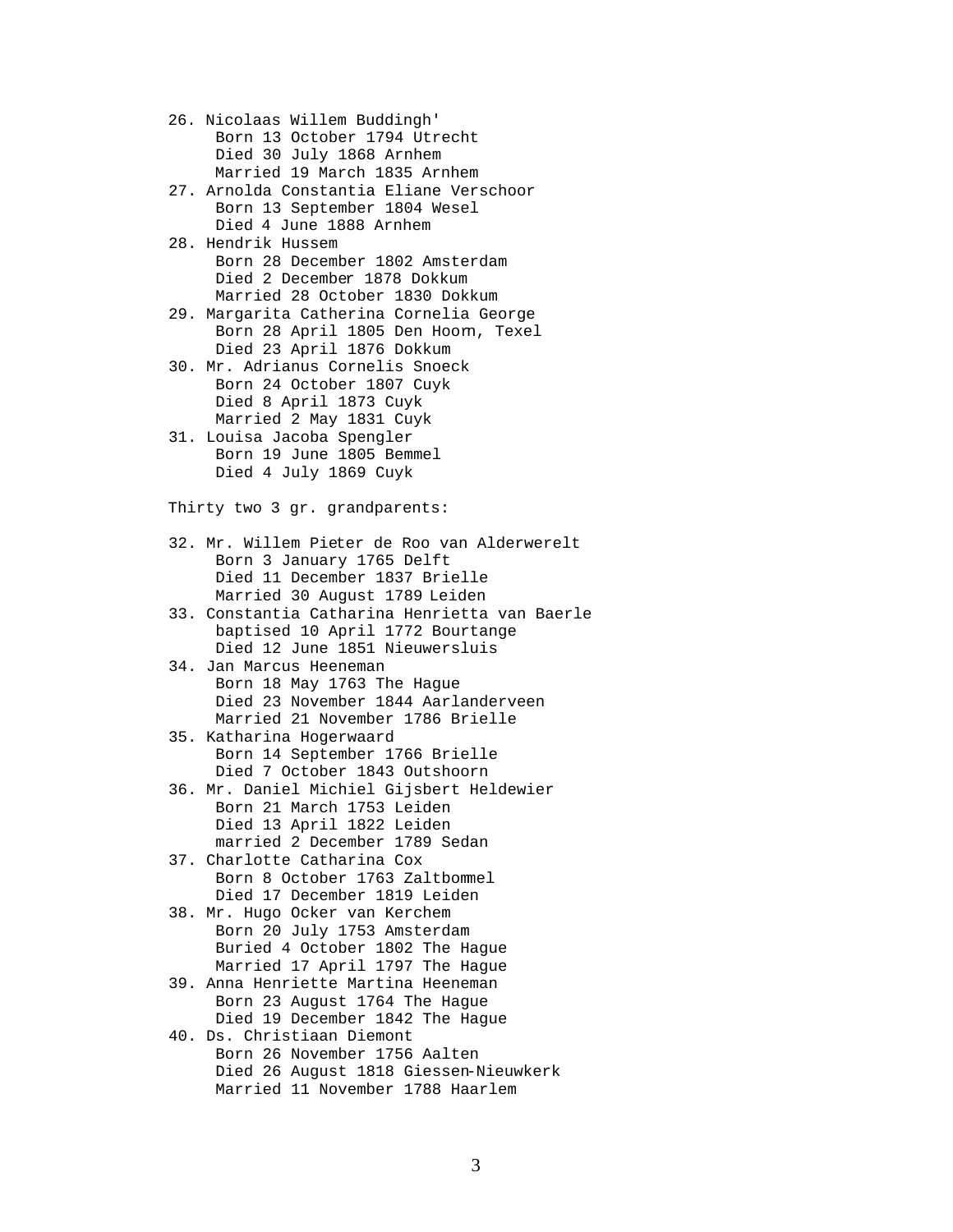41. Maria Wouters Born 2 February 1761 Haarlem Died 26 August 1799 Giessen-Nieuwkerk 42. Zacharias Kemper Baptised 14 August 1761 Amsterdam Died 9 November 1826 Amsterdam Married 21 November 1801 Amsterdam 43. Anna Antoinetta Helena Kummich Baptised 22 January 1776 Amsterdam Died 16 December 1844 Amsterdam 44. Daniel Boxman Born 2 April 1764 Gorinchem Died 29 October 1829 Gorinchem Married 28 June 1794 Kedichem 45. Margaretha Spijker Born 22 January 1765 Lemele Died 21 March 1829 Gorinchem 46. Egbertus Henricus Cappelhoff baptised 28 June 1775 Gorinchem Died 28 April 1824 Gorinchem Married 29 December 1803 Maastricht 47. Louise Margaretha Barbara Brants Baptised 23 November 1777 's-Hertogenbosch Died 30 August 1846 Gorinchem 48. Willem Ernst baron van Till Born 27 July 1772 Namen Died 16 October 1860 Doesburg Married 17 March 1806 Doesburg 49. Anna Gerharda Geselschap Born 3 August 1784 Emmerik Died 19 March 1857 Doesburg 50. Andries Wolter baron van Lynden Heer van Oldenaller Born 11 December 1786 Arnhem Died 30 November 1828 Utrecht Married 12 May 1806 Utrecht 51. Anna Elisabeth Geertruid d'Aulnis de Bourouill Born 26 February 1786 Doesburg Died 8 December 1829 Utrecht 52. Nicolaas Willem Buddingh' Born 4 October 1749 Utrecht Died 27 November 1835 Utrecht Married 15 December 1793 Utrecht 53. Bartha Maria de Roo Born 14 March 1761 Rotterdam Died 11 February 1837 Utrecht 54. Jan Carel Verschoor Born 20 February 1777 Utrecht Died 31 January 1836 Arnhem Married 16 July 1797 Zevenaar 55. Geertruid Albertina de Win Born 2 July 1774 Arnhem Died 18 February 1858 Arnhem 56. Dirk Hussem Born 27 April 1772 Amsterdam Died 25 May 1817 Amsterdam Married 28 July 1799 Amsterdam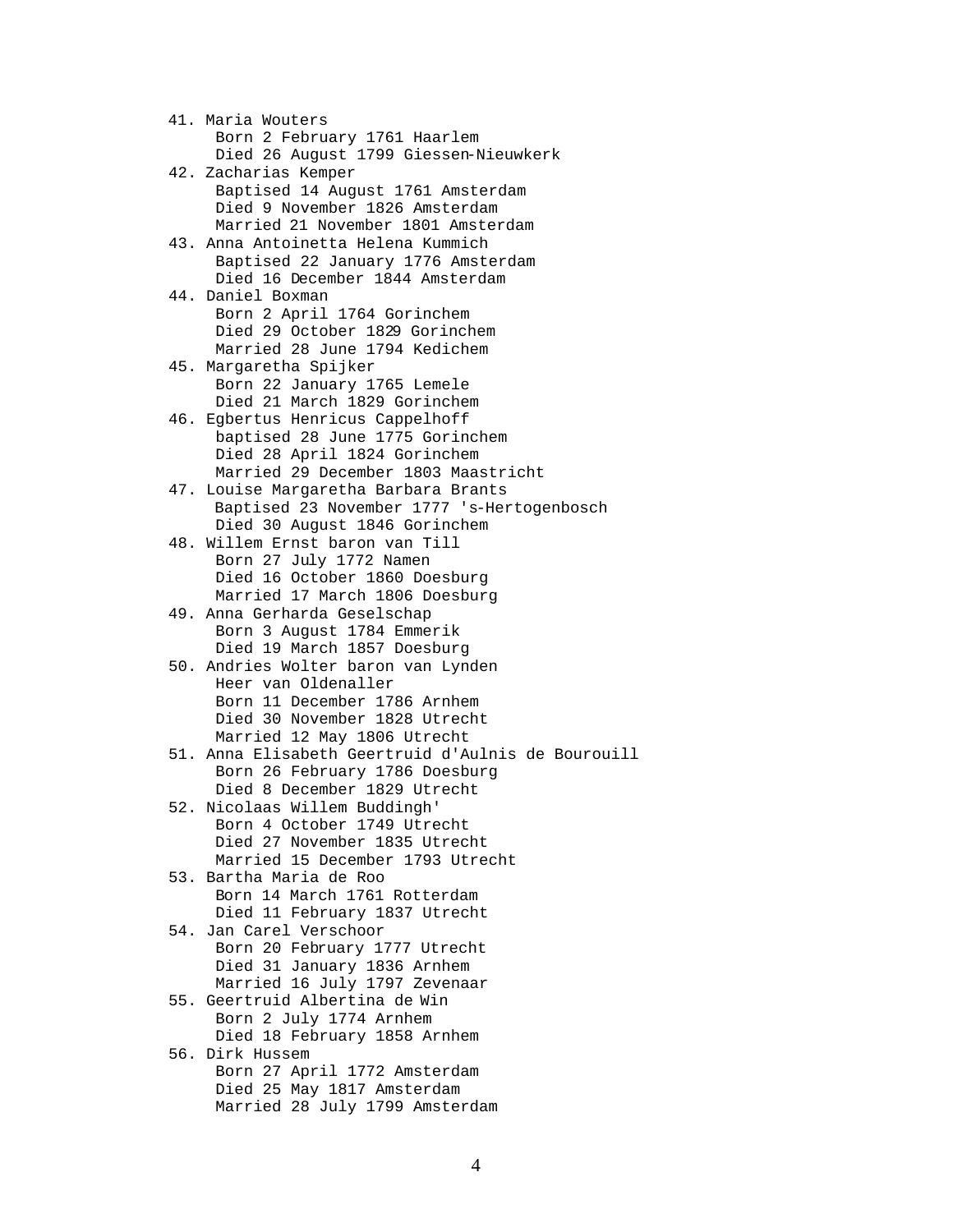57. Antonetta Philippina Maria van Haarst Born 13 April 1780 Amsterdam Buried 1 January 1803 Amsterdam 58. Lambertus Josephus George Born 22 August 1775 Breda Died 12 January 1852 Utrecht Married 30 March 1801 Vianen 59. Nivina Spaan Baptised 7 September 1781 Amsterdam Died 12 September 1834 Vianen 60. David Snoeck Born 11 September 1763 Zaltbommel Died 4 March 1851 Cuyk Married 12 October 1806 Cuyk 61. Louise Johanna Baptista Heinsius Born 13 September 1768 Hilvarenbeek Died 4 October 1849 Cuyk 62. Laurens Louis Spengler Born 8 December 1775 Huize Overhage, Cuyk Died 27 June 1842 Ressen Married 20 January 1799 Nijmegen 63. Catharina Jacoba du Rieu Born 28 February 1773 Koudekerke Died 12 January 1849 Cuyk Sixty four 4 gr. grandparents: 64. Mr. Joan Carel Rugierzn. van Alderwerelt Born 3 May 1726 Siam, factorij Judja Died 20 June 1791 Delft Married 30 November 1751 Delft 65. Alida Anna de Roo Born 15 November 1725 Delft Died 12 April 1785 Delft 66. Isaack Gijsbert Herman van Baerle Born 22 July 1746 Alkmaar Died 14 January 1818 Delft Married 21 September 1768 Geertruidenberg 67. Cornelia Anna van de(r) Moer Born 27 January 1748 Geertruidenberg Died 3 May 1802 Leiden 68. Mr. Gijsbert Heeneman Baptized 17 May 1718 The Hague Buried 29 December 1792 The Hague Married 26 July 1762 The Hague 69. Maria de Vrint Baptized 27 February 1725 The Hague Died 27 September 1796 The Hague 70. Mr. Carel Willem Hogerwaard 71. Maria van Staveren 72. Mr. Johan Abraham Willem Heldewier Born 5 July 1724 Leiden Died 31 March 1759 Leiden Married 4 March 1744 The Hague 73. Martina Patijn Born 21 February 1720 Vlaardingen Died 27 January 1797 Leiden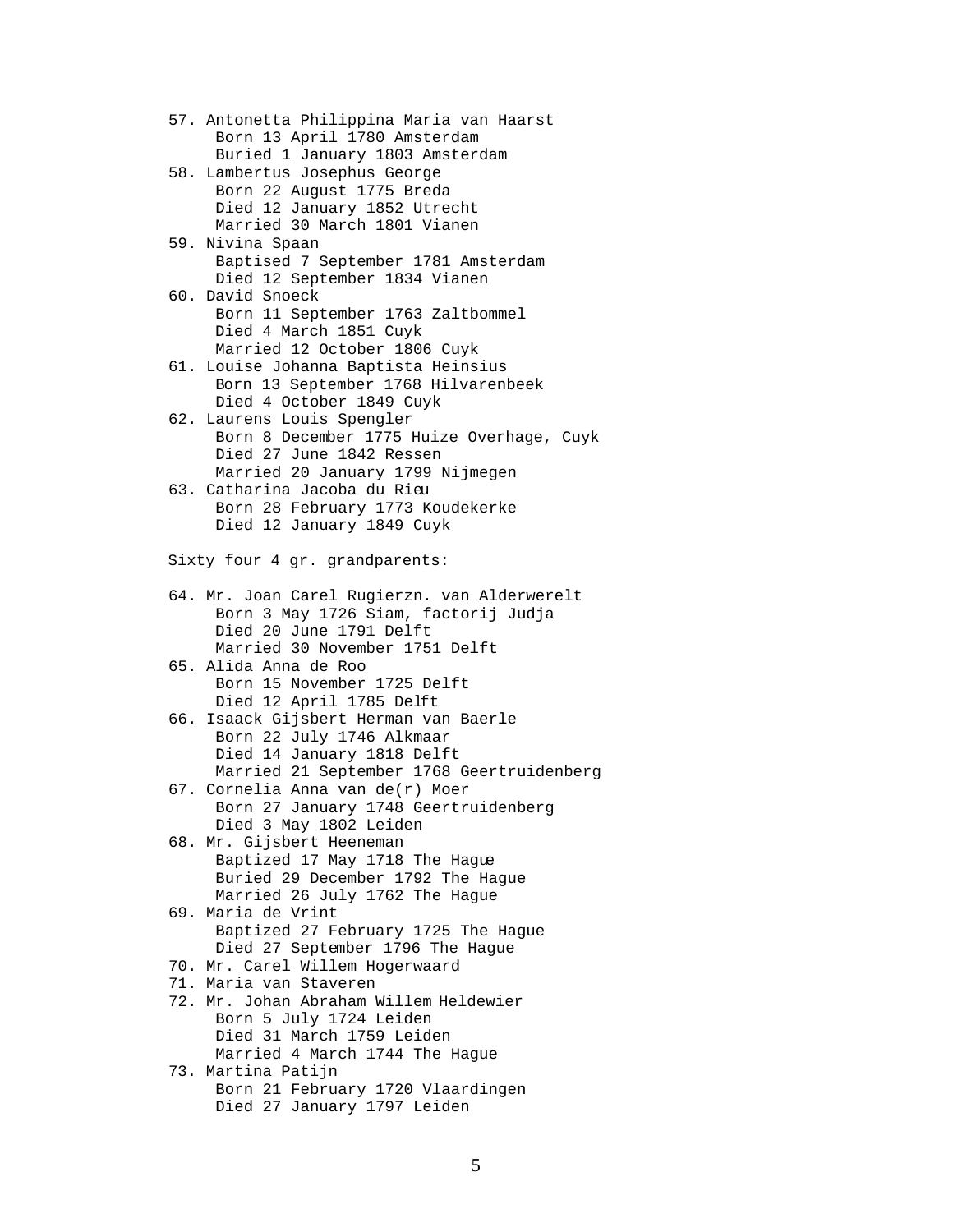74. Mr. Laurens Cox Baptized 31 August 1732 Zaltbommel Buried 23 December 1773 Zaltbommel Married 29 November 1762 Opijnen 75. Anna Maria Dubbels Baptized 12 July 1739 The Hague Buried 20 December 1765 Zaltbommel 76. Mr. Frans van Kerchem Born 9 February 1715 Texel Died 31 December 1761 Married 1 November 1746 Amsterdam 77. Clara Margaretha Repelaer Born 26 December 1724 Dordrecht Died 28 November 1765 Leiden 78. = 68 79. = 69 80. Jan Diemont Born 4 November 1725 Zutphen Died 2 March 1799 Amsterdam Married 17 August 1749 Aalten 81. Maria Jacoba Stumph 82. Egbert Wouters 83. Geertrui van Beek 84. Jan Rudolf Kemper 85. Catharina van Dulmen 86. George Frederik Kummich 87. Margaretha Magdalena Ulrica Anderssen 88. Leendert Boxman 89. Maria de Bruyn 90. Hermen Spijker 91. Aaltje Tichelhoff 92. Wessel Boudewijn Cappelhoff 93. Margaretha van Heemstede 94. Pierre Dinand Brants 95. Catharina Marie Reynders 96. Gerhard Casijn van Till Born 3 March 1742 Namen Died 27 January 1812 Brummen Married 23 August 1767 Doetinchem 97. Geertruida Sophia van Raders Born 13 January 1746 Leiden Died 8 January 1803 Doesburg 98. Frederik Eberhard Geselschap 99. Johanna Biben 100. Jasper Hendrik van Lynden Heer van Oldenaller Born 27 October 1753 Putten Died 18 January 1787 Married 23 August 1784 Voorst 101. Geertruid Albertina Schimmelpenninck van der Oye Born 16 November 1758 Died 30 December 1786 102. Frederik Herman d'Aulnis de Bourouill Baptised 30 October 1746 Doesburg Died 7 June 1819 Utrecht

Married 23 February 1773 Breda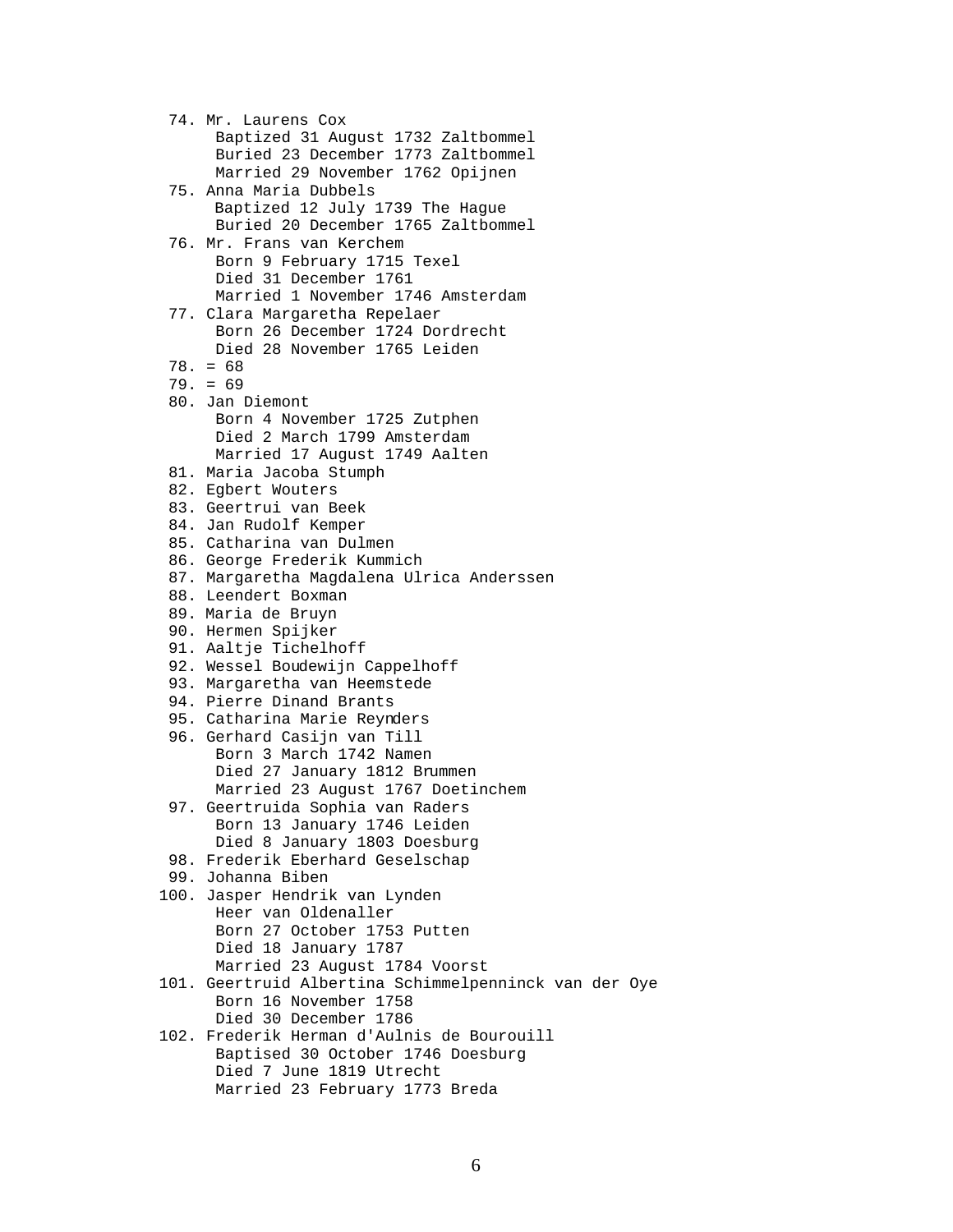103. Anna Maria de Jongh Born 17 September 1752 Hedikhuizen Died 1786 Willemstad 104. Frans Buddingh' 105. Wilhelmina van Wijk 106. Johannes de Roo Born 22 July 1729 Rotterdam Died 21 July 1794 Rotterdam Married 24 June 1750 Rotterdam 107. Petronella Mulders Born 15 September 1724 Nijmegen Died 1 February 1791 Rotterdam 108. Mr. Reinier Verschoor 109. Johanna Geertruida van Panhuys 110. Jan Arend Leonard de Win 111. Constantia Eliana Verschoor 112. Hendrik Hussem 113. Helena Catharina Verschouw 114. Arend van Haarst 115. Wilhelmina Kruger 116. Francois George 117. Maria Helena van Hall 118. Adrianus Spaan 119. Margreta Catrina Hanke 120. Adriaan Snoeck Born 5 April 1730 Zaltbommel Died 24 January 1801 Zaltbommel Married 29 July 1754 Zaltbommel 121. Jelliana Anna van Hoytema Baptized 8 December 1731 Zaltbommel Died 12 March 1791 Zaltbommel 122. Cornelis Willem Heinsius Born 15 December1735 Cuyk Died 25 January 1787 Hilvarenbeek Married 20 May 1763 Curacao 123. Susanna Maria van Bosveld Baptized 23 February 1725 Naarden Died 8 June 1810 Cuyk 124. Laurens Spengler Heer van Overhage Born 22 September 1741 Zaltbommel Died 18 July 1811 h. Overhage, Cuyk Married 14 February 1768 Cape of Good Hope 125. Anna Geertruida Hummel Born 22 November 1752 Batavia Died 4 February 1806 h. Overhage, Cuyk 126. Cornelis Hendrik du Rieu 127. Johanna van der Hooght One hundred twenty eight 5 gr. grandparents: 128. Rugier Jansz. van Alderwerelt Born 15 September 1695 Amsterdam Died 27 March 1738 Batavia, Dutch East Indies Married 17 June 1717 Batavia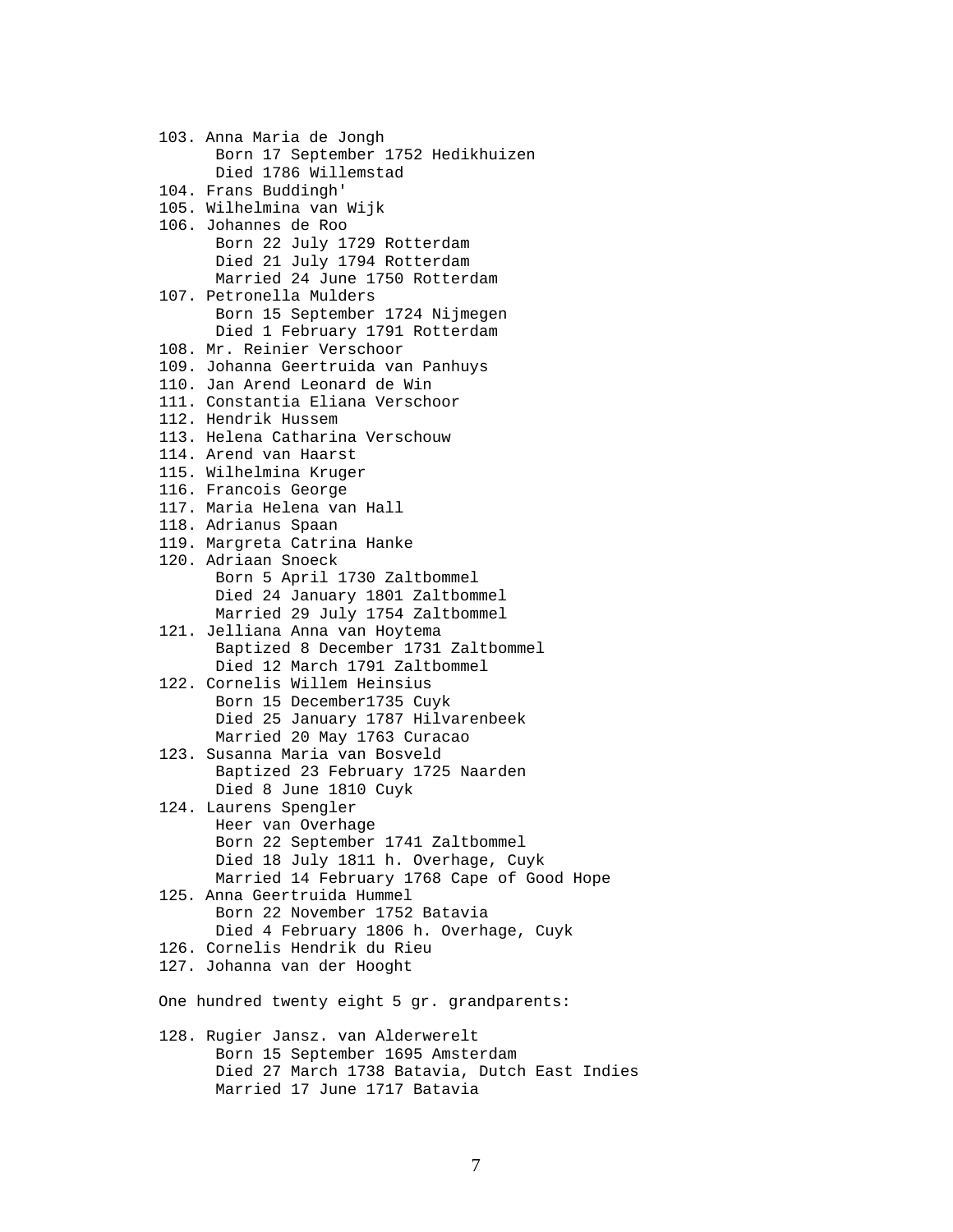129. Tanneken Carels van Savelsteyn Born 15 June 1699 Died 15 December 1733 Batavia, Dutch East Indies 130. Mr. Joan Carel Willemsz. de Roo Heer van Oud en Nieuw Rosenburgh en Blankenburg Born 31 July 1701 Batavia Died 3 December 1761 Delft Married 5 December 1724 Delft 131. Sara Harpertina Gasparsdr. van Kinschot Born 20 November 1705 Delft Died 14 February 1753 Delft 132. Charles van Baerle Born 4 October 1715 Leerdam Died 1771 Rio Demerary Married 29 October 1741 Deventer 133. Geertruida van Grunningen Born December 1713 Deventer Died 1771 Rio Demeray 134. Johannes Jacobus van de Moer Married 25 February 1745 Breda 135. Martina Johanna van der Hulst Born Breda 136. Johannes Heeneman Baptized 23 April 1684 Gouda Died 16 January 1749 The Hague Married 24 April 1714 The Hague 137. Maria Wolfwinkel Baptized 7 March 1688 The Hague Died 23 March 1769 The Hague 138. Marcus de Vrint 139. Anna Gousset 140. 141. 142. 143. 144. Michiael Heldewier Baptized 16 December 1673 Amsterdam Died 28 June 1758 Leiden Married 23 September 1721 145. Jacoba Moller Born 28 December 1685 Leiden Died 22 September 1750 Leiden 146. Ds. Daniel Patijn Baptized 30 April 1684 Haarlem Died 20 November 1737 The Hague Married 22 December 1716 The Hague 147. Cornelia Wolfswinkel Born 8 February 1684 The Hague Died 15 May 1755 The Hague 148. Mr. Johan Cox Born 1704 Wanlo Buried 29 March 1775 Zaltbommel Married 30 october 1730 Zaltbommel 149. Charlotte Catharina Spengler Born 30 July 1709 Zaltbommel Buried 27 May 1760 Zaltbommel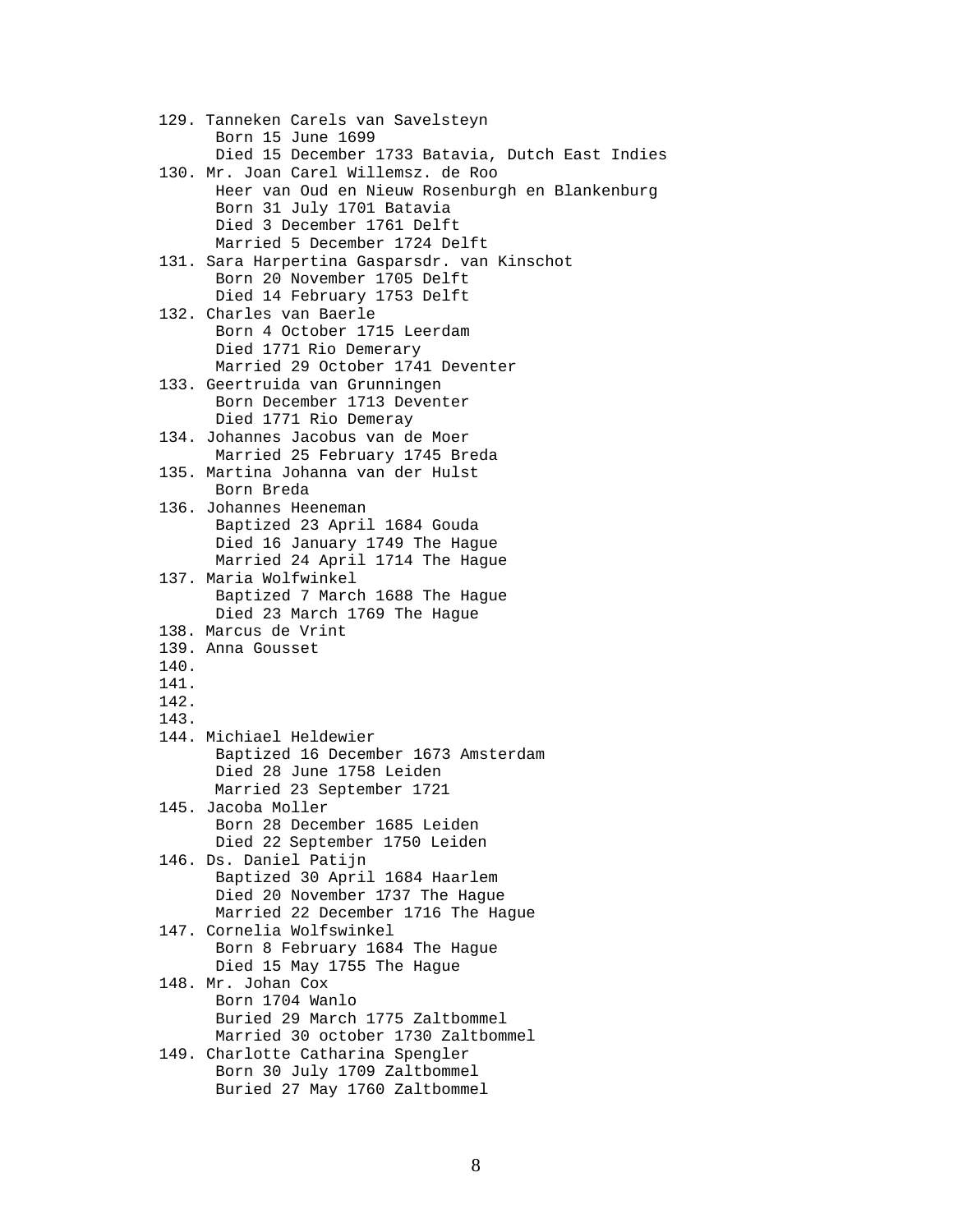150. Hendrik Dubbels 151. Sara Ijsenbaert 152. Mr. Willem van Kerchem Born 2 August 1682 Leiden Died 1 September 1728 Leiden Married 19 October 1713 Breukelen 153. Eva Selkart Born circa 1690 Rotterdam Died 1 January 1742 Leiden 154. Anthony Repelaer Born 22 July 1689 Dordrecht Died 28 June 1746 Dordrecht Married 12 November 1719 Dordrecht 155. Geertruid van Wesel Baptized 29 October 1695 Dordrecht Died 22 March 1731 Dordrecht 156. 157. 158. 159. 160. Cornelius Diemont Baptized 10 August 1686 Utrecht Died 9 September 1758 Aalten 161. Swenne Catherina Joosten Baptized 10 June 1688 Ootmarsum Died 23 July 1739 Aalten 162. Abraham Stumph 163. Josina Adolphius 164. 165. 166. 167. 168. 169. 170. 171. 172. 173. 174. 175. 176. 177. 178. 179. 180. 181. 182. 183. 184. 185. 186. 187. 188. 189. 190.

191.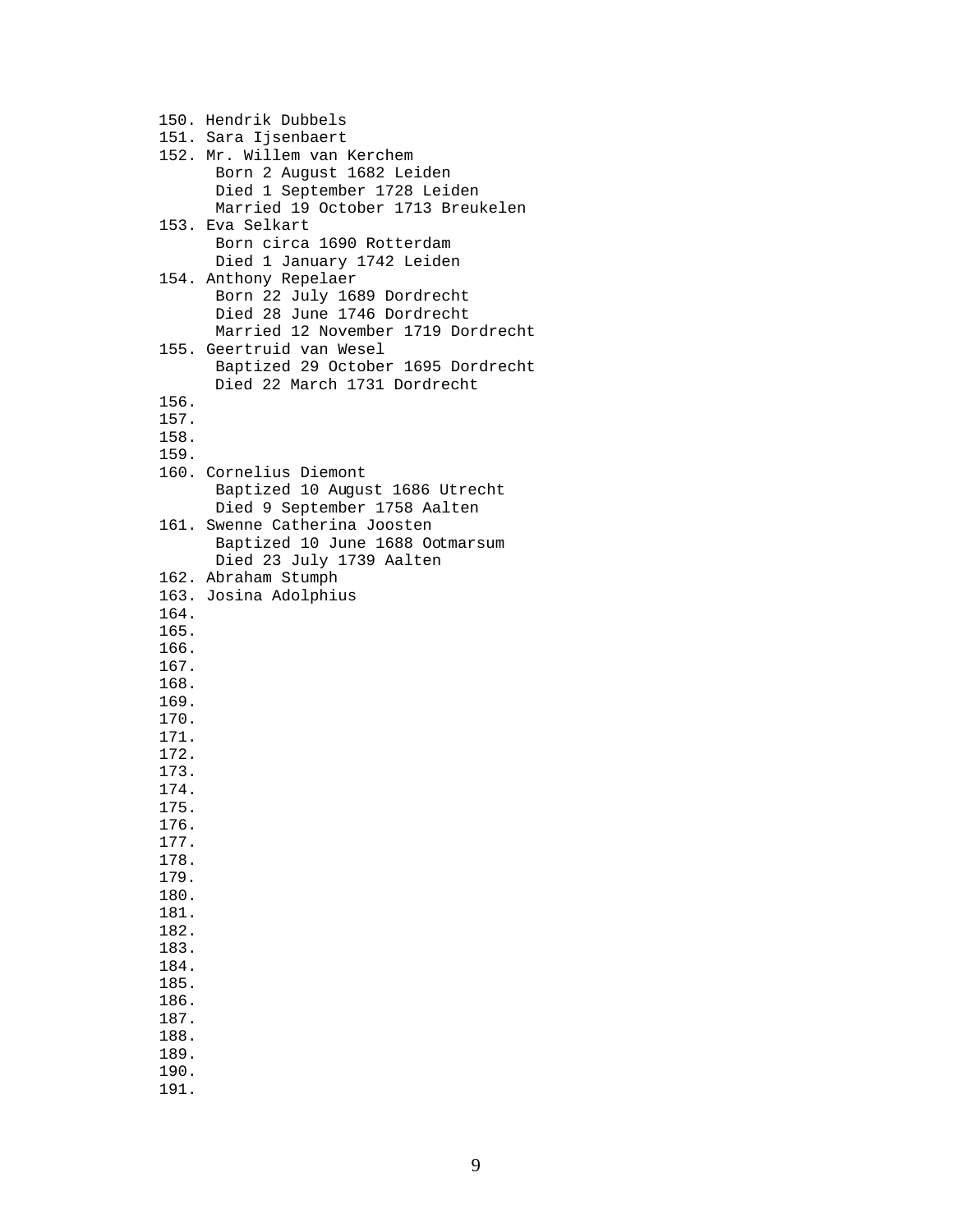192. Gijsbert Casijn van Till Heer van de Wildbaan Born 22 November 1715 Died 5 December 1782 Married 14 May 1741 Namen 193. Anna Maria Berg Born in Maastricht Died 26 March 1805 Arnhem 194. Christoffel Ernst von Raders Baptized 12 December 1703 Wezel Died 11 November 1785 Doesburg Married 6 July 1732 Lippstadt 195. Wilhelmina Johanna von Grotthaus Born 2 June 1705 H. Ledenburg bij Lippstadt Died 20 May 1784 Doesburg 196. 197. 198. 199. 200. Herman Willem Jan van Lynden Heer van Oldenaller Born 4 September 1729 Arnhem Died 18 December 1803 Oldenaller Married 17 October 1752 201. Jacoba Louisa van Eck Born 20 February 1729 Velp Died 27 August 1781 Oldenaller 202. Andries Schimmelpenninck van der Oye Born 9 October 1705 Zutphen Died 18 November 1777 Arnhem Married 25 April 1749 \* 203. Woltera Geertruida van Wijnbergen Vrouwe van de beide Pollen Born 1723 Died 14 June 1798 Huize de Poll 204. Justus Ludovicus d'Aulnis Born 8 March 1707 Maartensdijk Died 25 September 1776 Doesburg Married 3 January 1745 Doesburg 205. Henrietta Gesina van Renesse van Wilp Baptized 27 January 1718 Arnhem Died 16 July 1753 Doesburg 206. Leonardus de Jongh Heer van Hedikhuizen 207. Anna Elisabeth Geertrui van Son Vrouwe van Raamsdonk 208. 209. 210. 211. 212. Willem de Roo Baptized 6 May 1703 Rotterdam Died 2 July 1772 Married 10 March 1724 Rotterdam 213. Johanna Slijp Born 29 May 1701 Rotterdam Died 31 May 1747 Rotterdam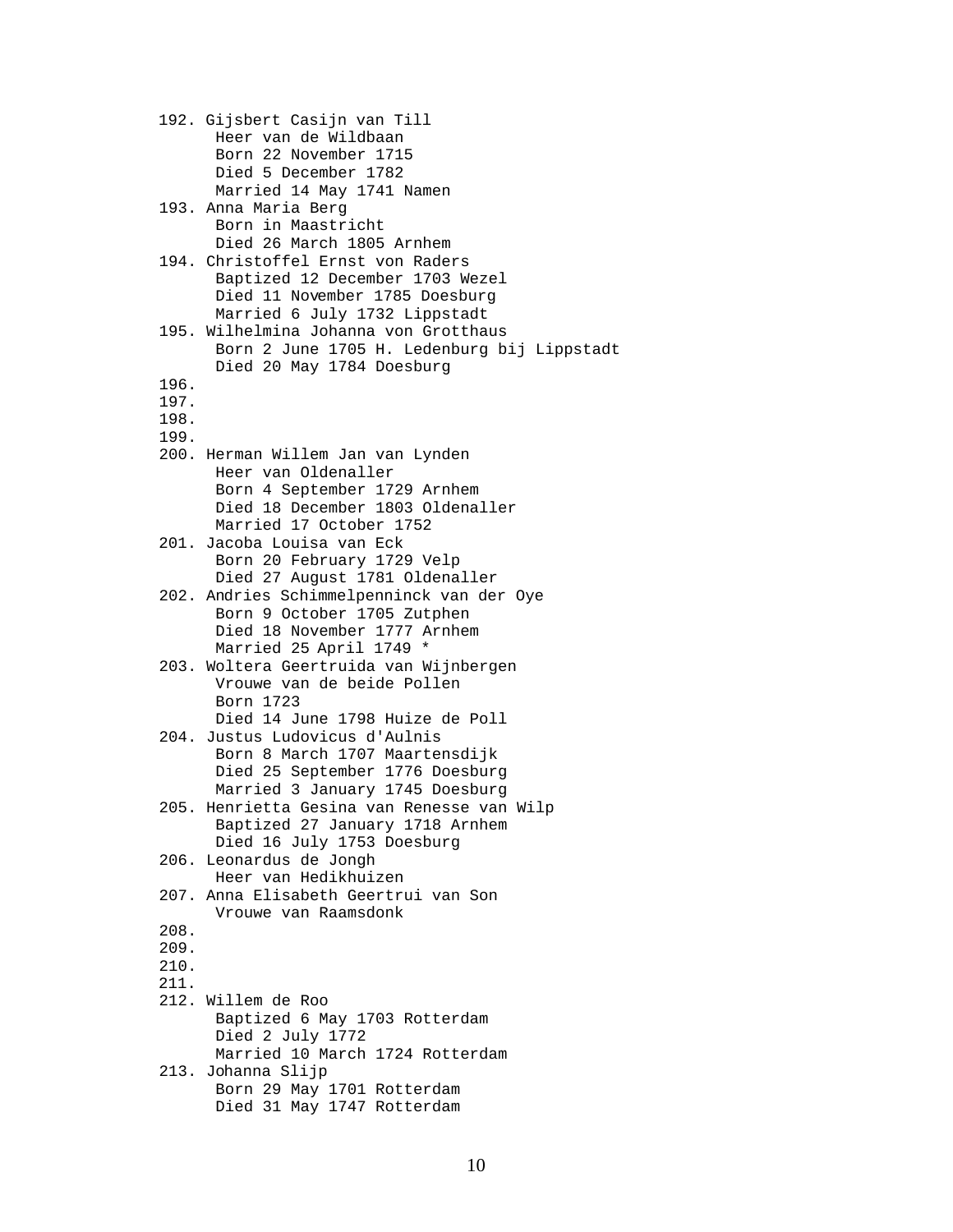| 214. |                                                         |
|------|---------------------------------------------------------|
| 215. |                                                         |
|      |                                                         |
| 216. |                                                         |
| 217. |                                                         |
| 218. |                                                         |
| 219. |                                                         |
| 220. |                                                         |
| 221. |                                                         |
| 222. |                                                         |
| 223. |                                                         |
| 224. |                                                         |
| 225. |                                                         |
| 226. |                                                         |
| 227. |                                                         |
| 228. |                                                         |
| 229. |                                                         |
| 230. |                                                         |
| 231. |                                                         |
| 232. |                                                         |
| 233. |                                                         |
| 234. |                                                         |
| 235. |                                                         |
| 236. |                                                         |
| 237. |                                                         |
| 238. |                                                         |
| 239. |                                                         |
|      | 240. Matthias Snoeck                                    |
|      | Baptized 24 February 1697 Utrecht                       |
|      | Died 7 April 1742 Zatbommel                             |
|      | Married 14 March 1729 Zaltbommel                        |
|      | 241. Anna Catharina van Stralen                         |
|      | Born 5 September 1698 Zaltbommel                        |
|      | Died 13 July 1787 Zaltbommel                            |
|      | 242. Dominekus van Hoytema                              |
|      | Born 24 November 1694 Leeuwarden                        |
|      | Died 15 September 1773 Zaltbommel                       |
|      | Married 4 June 1717 Leeuwarden                          |
|      | 243. Godefrida Maria van Bijsterveld                    |
|      | Born 8 May 1693 Zaltbommel                              |
|      | Died 15 December 1760 Zaltbommel                        |
|      | 244. Willem Johannes Heinsiu                            |
|      | Born 31 Janaury 1699 Cuyk                               |
|      | Died 4 May 1788 Cuyk                                    |
|      | Married 28 November 1734 Nijmegen                       |
| 245. |                                                         |
|      | Sophia Helena van Stamme(n)<br>Died 3 October 1784 Cuyk |
|      | 246. Jacobus van Bosveld                                |
|      | 247. Anna Maria van Dint(h)er                           |
|      | 248. Johan Carel Spengler                               |
|      |                                                         |
|      | Born 23 July 1716 Zaltbommel                            |
|      | Buried 4 July 1789 Zutphen                              |
|      | Married 16 September 1739 Nederhemert                   |
|      | 249. Susanna Wilhelmina Alberta de Vulder               |
|      | Baptized 3 January 1712 Drumpt                          |
|      | Died 17 August 1768 Sas van Gent                        |
|      | 250. Wilhelm August Hommel                              |
|      | 251. Anna Magdalena Knikman                             |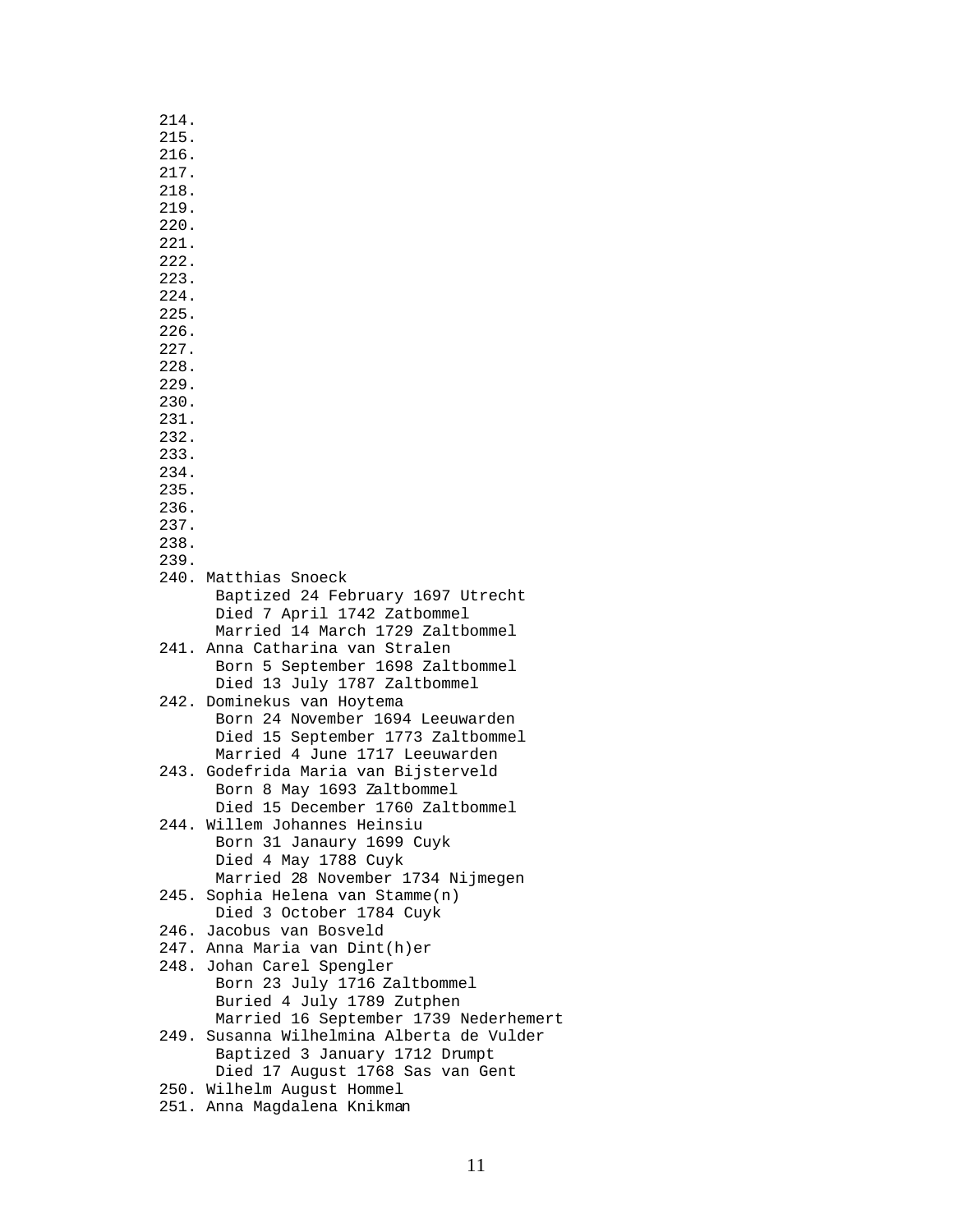253. 254. 255. Two hundred fifty six 6 gr. grandparents: 256. Jan Pietersz. van Alderwerelt Born 9 April 1663 Amsterdam Died 12 February 1716 Amsterdam Married 9 July 1692 Bennebroek 257. Suzanna Rugiersd. van Weert Born 6 January 1672 Amsterdam Died 7 November 1735 Amsterdam 258. Carel Jan Carels van Savelsteyn Died before 1712 Married 259. Maria Willemsdr. Hooydortscher(Hooydorsser) Born 10 April 1668 Died 26 February 1742 Batavia, Dutch East Indies 260. Willem Matthijsz. de Roo Baptized 29 March 1662 Delft Died 13 February 1712 Batavia, Dutch East Indies Married 1695/1696 (1703?) 261. Anna Carels van Savelsteyn Born about 1670 Died before 1712 262. Mr.Gaspar Gasparsz. van Kinschot Born 28 October 1676 Delft Died 6 November 1759 Delft Married 23 October 1701 The Hague 263. Catharina Cornelia Anthonysdr. van Kinschot Born 8 September 1675 The Hague Died 20 May 1762 Delft 264. Mr. Hendrik van Baerle Born 1685 The Hague Died 1744 Breda Married 20 May 1710 Utrecht 265. Elisabeth Wijnanda Munnicks Born July 1688 Utrecht Died 21 March 1752 Delft 266. Isaac van Grunningen Died June 1736 Deventer Married 1 December 1711 Deventer 267. Hermanna Henriette Cuper Born June 1677 Deventer Died March 1763 Deventer 268. Johannes van de Moer Born 1679 269. Lucia Verhoef 270. Cornelis van der Hult Born May 1676 Breda 271. Joanna Plassius Born 1676 Breda 272. Hendrik Jansz. Heeneman Baptized 15 February 1650 Gouda Married 15 May 1674 Gouda

252.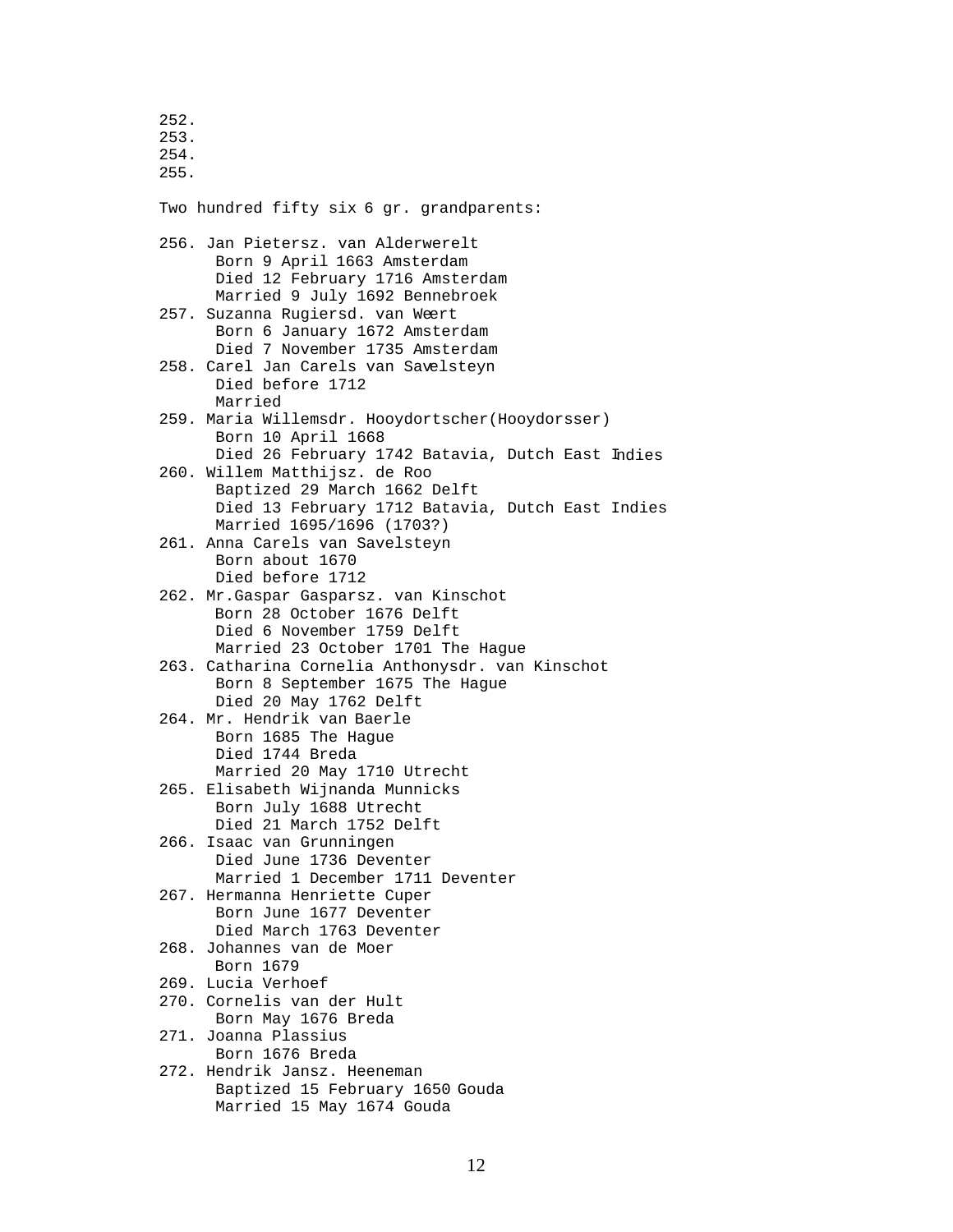```
 273. Jannetje Hendricx van Heumen 
      Baptized probably 25 January 1652 Oosterbeek 
274. Gijsbert (van) Wolfswinckel 
      Born before 1681 Veenendaal 
      Died about 13 February 1721 The Hague 
      Married shortly after 25 October 1682 The Hague 
275. Martina Colijn 
      Baptized 12 October 1653 The Hague 
      Died about 26 August 1716 The Hague 
276. 
277. 
278. 
279. 
280. 
281. 
282. 
283. 
284. 
285. 
286. 
287. 
288. Abraham Heldewier 
      Born 21 May 1630 Frankfort a. Main
      Died 8 September 1717 Utrecht
      Married 28 February 1673 Amsterdam
289. Agneta de Hulter
      Born about 1646 Rotterdam
      Died 19 February 1723 Utrecht 
290. Ds. Johannes Moller (Mohler, Muller)
      Born 1641 Frankfurt a. Main
      Died on or before 22 August 1710 Leiden 
      Married 23 February 1678 Rijswijk 
291. Wilhelmina de Hulter
      Died on or before 31 October 1720 Leiden 
292. Andries Patijn 
      Baptized 14 July 1652 Haarlem 
      Buried 24 January 1728 Haarlem 
      Married 8 January 1674 Haarlem 
293. Dorothea van der Schalcke 
      Baptized 19 December 1651 Haarlem 
      Died 27 September 1697 Haarlem 
294. = 274 
295. = 275
296. Wilhelm Cox
      Born about 1665
      Died after 20 September 1742
      Married about 1702 Schwanenberg, Rhijnland 
297. Tringen Janssen
      Born about 1672/1673 Grambusch
      Died after 2 October 1735 
298. Laurens Spengler 
299. Debora van Rijssel 
300. 
301. 
302. 
303.
```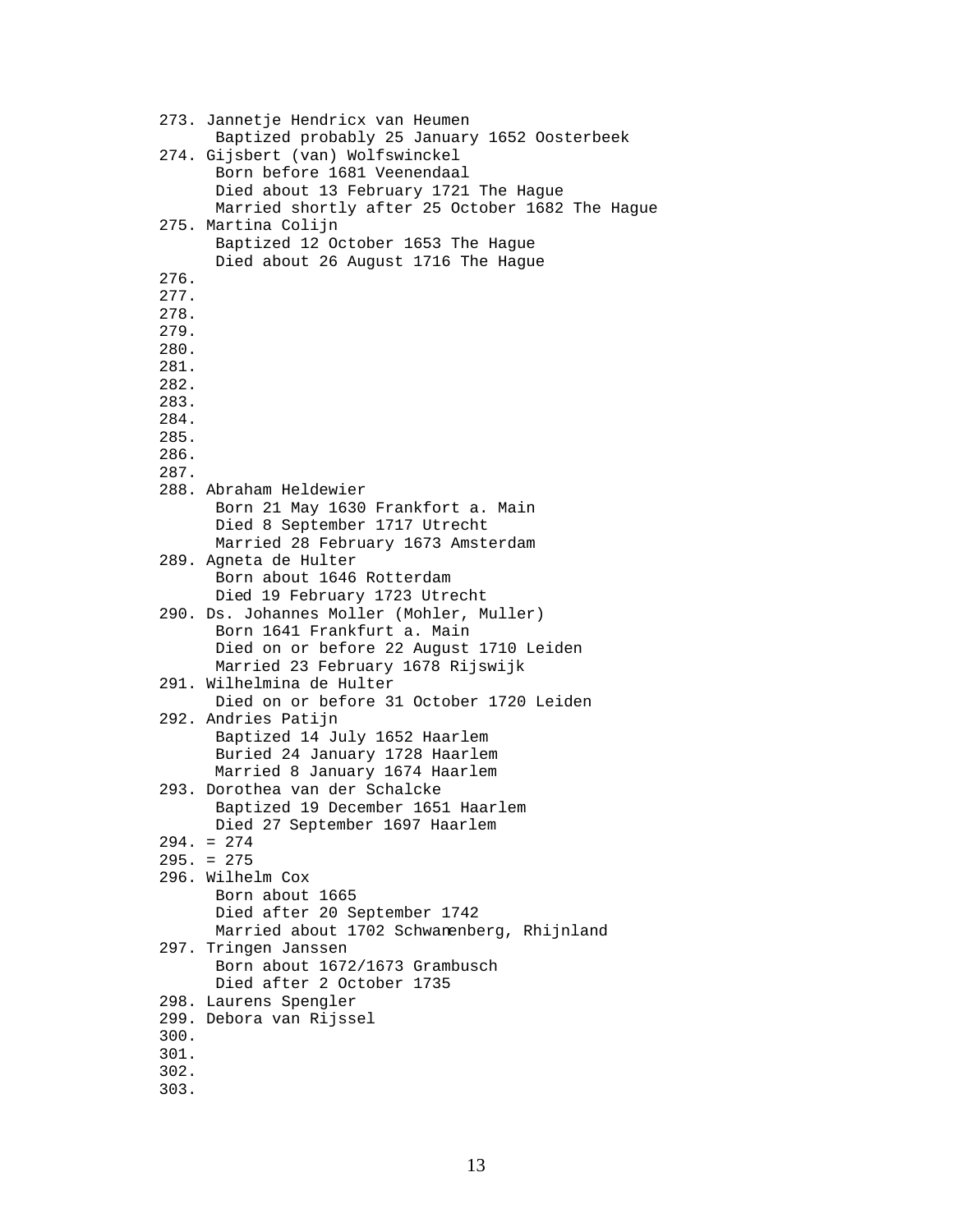```
 304. Mr. Francois Willemsz. van Kerchem 
      Baptized 19 February 1649 Leiden 
      Buried 27 February 1734 Leiden 
      Married 22 August 1673 Leiden 
305. Elisabeth (de) Crauwelaer 
      Baptized 8 January 1655 Leiden 
      Died 3 August 1719 Leiden 
306. Mr. Casparus Hendriks Selkart 
      Baptized 23 February 1653 Rotterdam 
      Died January 1693 (Rotterdam?) 
      Married 3 November 1676 Ouderkerk 
307. Eva Tholincx 
      Baptized 8 December 1654 Amsterdam 
      Died 1728 ? 
308. Mr. Hugo Repelaer 
      Born 26 February 1655 Dordrecht 
      Died 28 January 1713 Dordrecht 
      Married 13 May 1681 Dordrecht 
309. Maria Gevaerts 
      Born 4 September 1660 Dordrecht 
      Died 13 September 1731 Dordrecht 
310. Govert Rochusz. van Wesel 
      Born 10 August 1650 Dordrecht 
      Buried 19 September 1719 Dordrecht 
      Married January 1689 Dordrecht 
311. Clara van der Graeff Francoisdr. 
      Born 4 December 1656 
      Buried 10 May 1743 Dordrecht 
312. 
313. 
314. 
315. 
316. 
317. 
318. 
319. 
320. Cornelis Diemont
      Married 24 March 1686 Utrecht 
321. Aletta van Eck
      Born Utrecht 
322. Jan Joosten 
323. Maria Kistemaker 
324. 
325. 
326. 
327. 
328. 
329. 
330. 
331. 
332. 
333. 
334. 
335. 
336. 
337. 
338.
```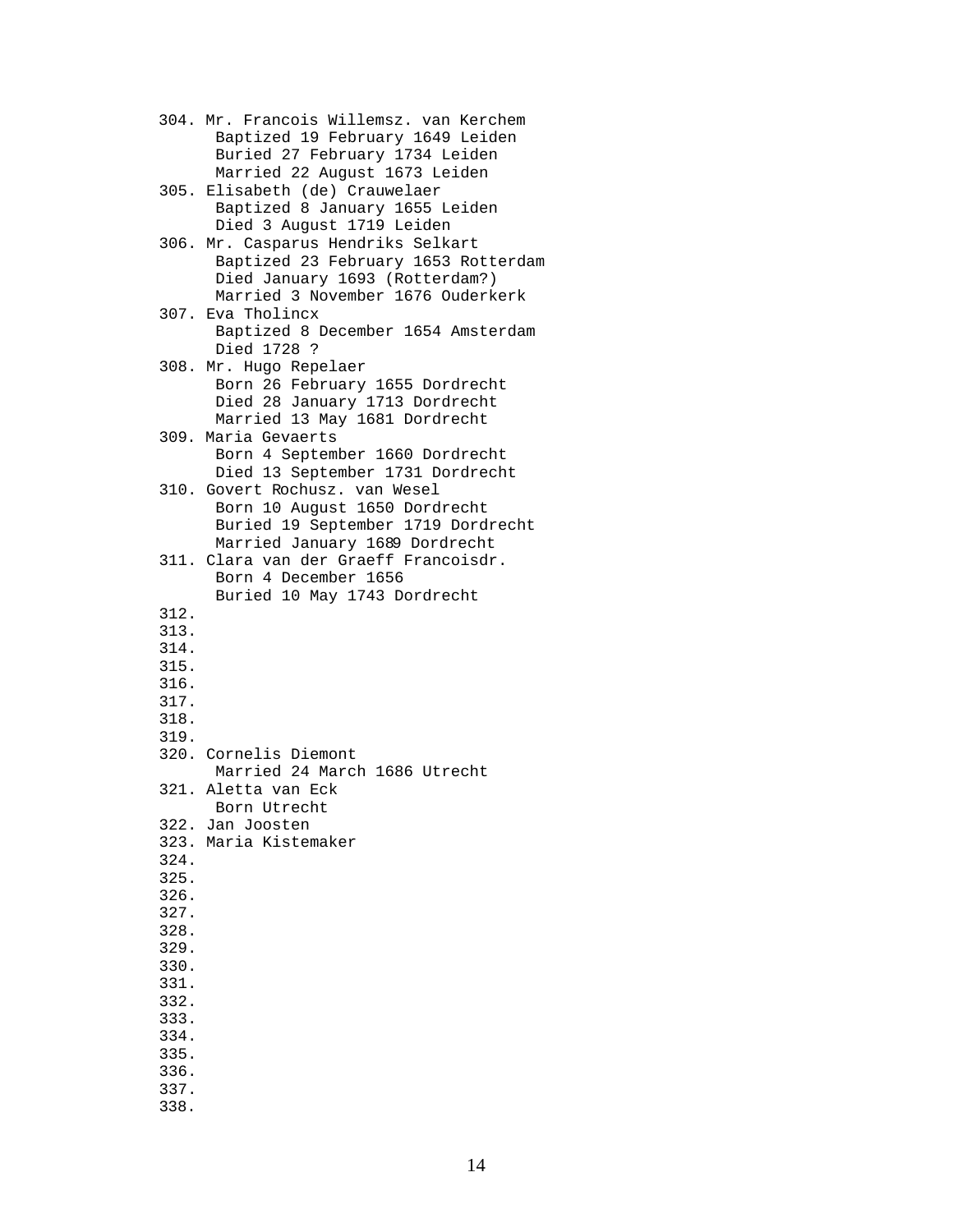| 339. |                                        |
|------|----------------------------------------|
| 340. |                                        |
| 341. |                                        |
|      |                                        |
| 342. |                                        |
| 343. |                                        |
| 344. |                                        |
| 345. |                                        |
|      |                                        |
| 346. |                                        |
| 347. |                                        |
| 348. |                                        |
| 349. |                                        |
|      |                                        |
| 350. |                                        |
| 351. |                                        |
| 352. |                                        |
| 353. |                                        |
|      |                                        |
| 354. |                                        |
| 355. |                                        |
| 356. |                                        |
| 357. |                                        |
| 358. |                                        |
|      |                                        |
| 359. |                                        |
| 360. |                                        |
| 361. |                                        |
| 362. |                                        |
|      |                                        |
| 363. |                                        |
| 364. |                                        |
| 365. |                                        |
| 366. |                                        |
|      |                                        |
| 367. |                                        |
| 368. |                                        |
| 369. |                                        |
| 370. |                                        |
| 371. |                                        |
|      |                                        |
| 372. |                                        |
| 373. |                                        |
| 374. |                                        |
| 375. |                                        |
| 376. |                                        |
|      |                                        |
| 377. |                                        |
| 378. |                                        |
| 379. |                                        |
| 380. |                                        |
| 381. |                                        |
|      |                                        |
| 382. |                                        |
| 383. |                                        |
|      | 384. Lambert Floris van Till           |
|      | Born 9 July 1678 Aken                  |
|      |                                        |
|      | Died 19 October 1722 Arnhem?           |
|      | Married 14 August 1714 Oosterbeek      |
|      | 385. Anna Margaretha van der Hell      |
|      | Baptized 10 June 1677 Arnhem           |
|      | Died 13 December 1758 Arnhem?          |
|      |                                        |
|      | 386. Otto Willem Berg                  |
|      | Born 29 February 1688 's-Hertogenbosch |
|      | Died 13 March 1773 Maastricht          |
|      | Married 27 November 1718 Wilre         |
|      |                                        |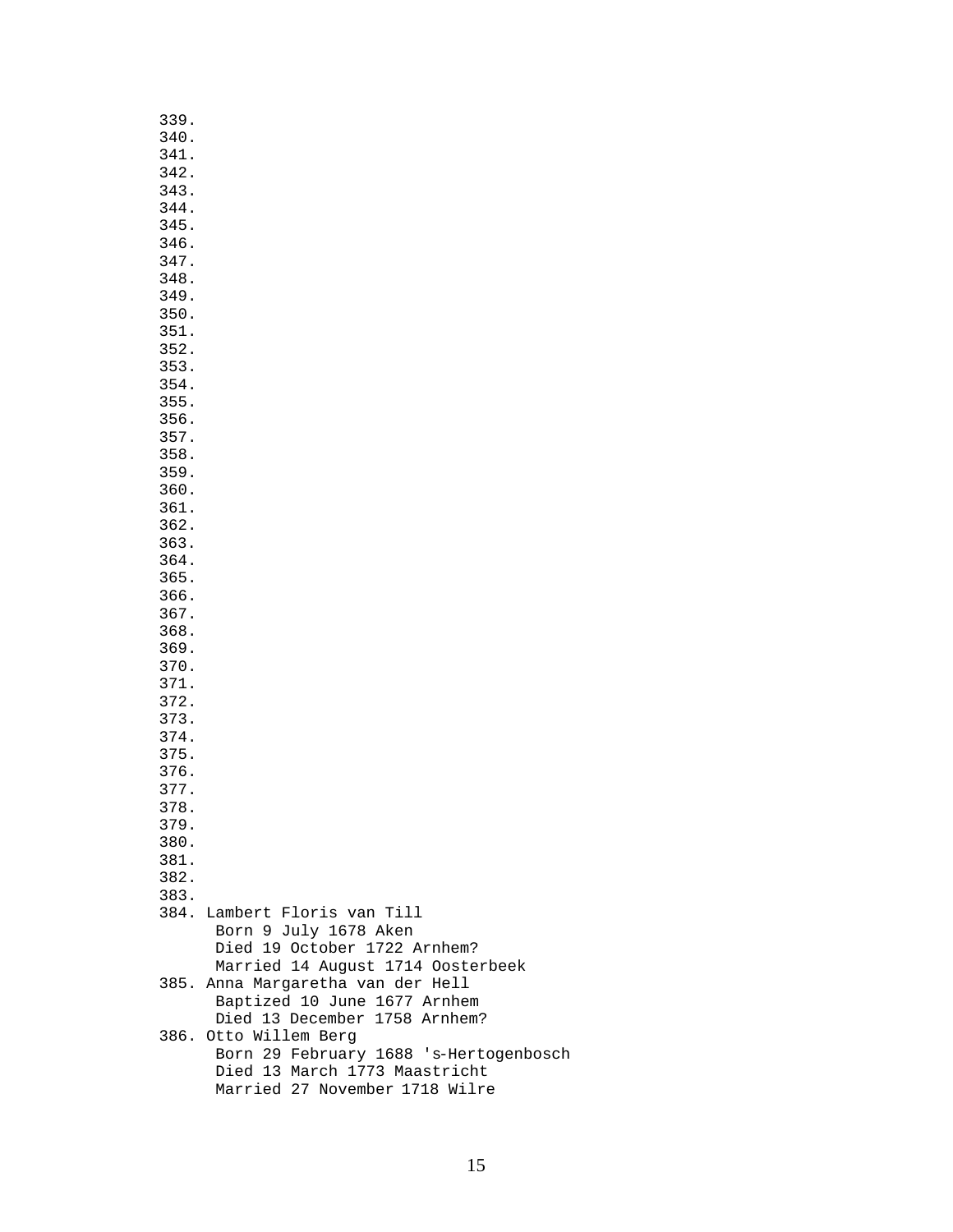387. Catharina Ross Born 28 February 1703 Maastricht Died 23 September 1779 Maastricht 388. Heinrich Daniel von Raders Born 1655 or 1656 H. Neuhoff near Minden Died 23 May 1731 Maastricht Married 17 February 1692 Aken-Burtscheid 389. Cornelia Broen Born 11 November 1667 Amsterdam Died 4 May 1737 Maastricht 390. Johann Jobst Heinrich von Grotthaus Born 13 August 1685 Died 1 June 1728 Married in 1696 391. Eleonora Sophia von Reden Died 11 March 1727 392. 393. 394. 395. 396. 397. 398. 399. 400. Jasper Hendrik van Lynden Heer van Ressen Baptized 4 October 1696 Bemmel Died 28 March 1759 Arnhem Married 20 February 1727 401. Geertruid van Dedem Vrouwe van Oldenaller Baptized 31 October 1699 Zwolle Died 6 December 1753 402. Samuel van Eck Heer van Overbeek Born January 1691 H.Overbeek, Velp Died 14 March 1740 Velp Married 8 May 1718 Zutphen 403. Jacoba Wilhelmina Maria Couttis Died 14 March 1740 Velp 404. Gerrit Jurrien Schimmelpenninck van der Oye Born 15 June 1669 Zutphen Died 15 June 1753 Zutphen Married 1704 405. Cornelia Constantia van Middachten Born 1673 Died 29 May 1752 Deventer 406. Dithmar van Wijnbergen 407. Anna Elisabeth Schimmelpenninck Born circa 1705 Died 2 March 1774 Arnhem 408. Pierre Louis d'Aulnis Born 1678 in France Died 23 July 1739 The Hague Married 13 March 1703 Utrecht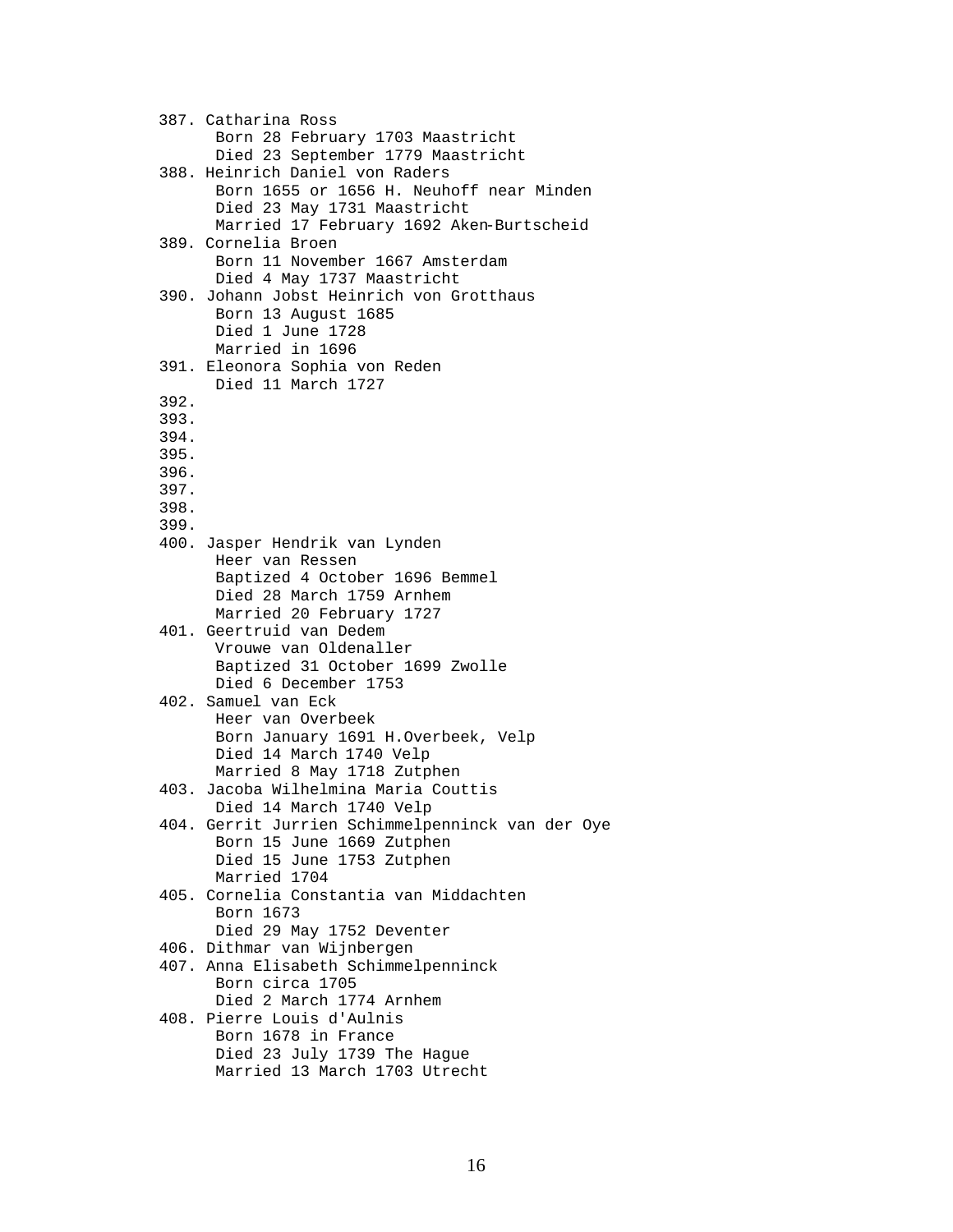409. Geertruida van den Bogaerd Born 10 May 1684 Leerdam Died 1710 in Antwerpen 410. Johan Pieter van Renesse van Wilp baptised 15 January 1682 Wilp Died 17 November 1734 Arnhem Married 31 January 1713 Oosterbeek 411. Judith van Wijnbergen Baptized 3 October 1680 Arnhem Buried 27 December 1745 Doesburg 412. 413. 414. 415. 416. 417. 418. 419. 420. 421. 422. 423. 424. Johannes de Roo Born 14 November 1667 Naaldwijk Died 1 Janaury 1721 Rotterdam ondertrouw 11 May 1698 Schipluiden 425. Alida Dirks van der Schilden Born 2 March 1670 Schipluiden Died 2 April 1711 Schipluiden 426. Johannes Slijp 427. Jacoba Kruiskercke 428. 429. 430. 431. 432. 433. 434. 435. 436. 437. 438. 439. 440. 441. 442. 443. 444. 445. 446. 447. 448. 449. 450. 451. 452. 453.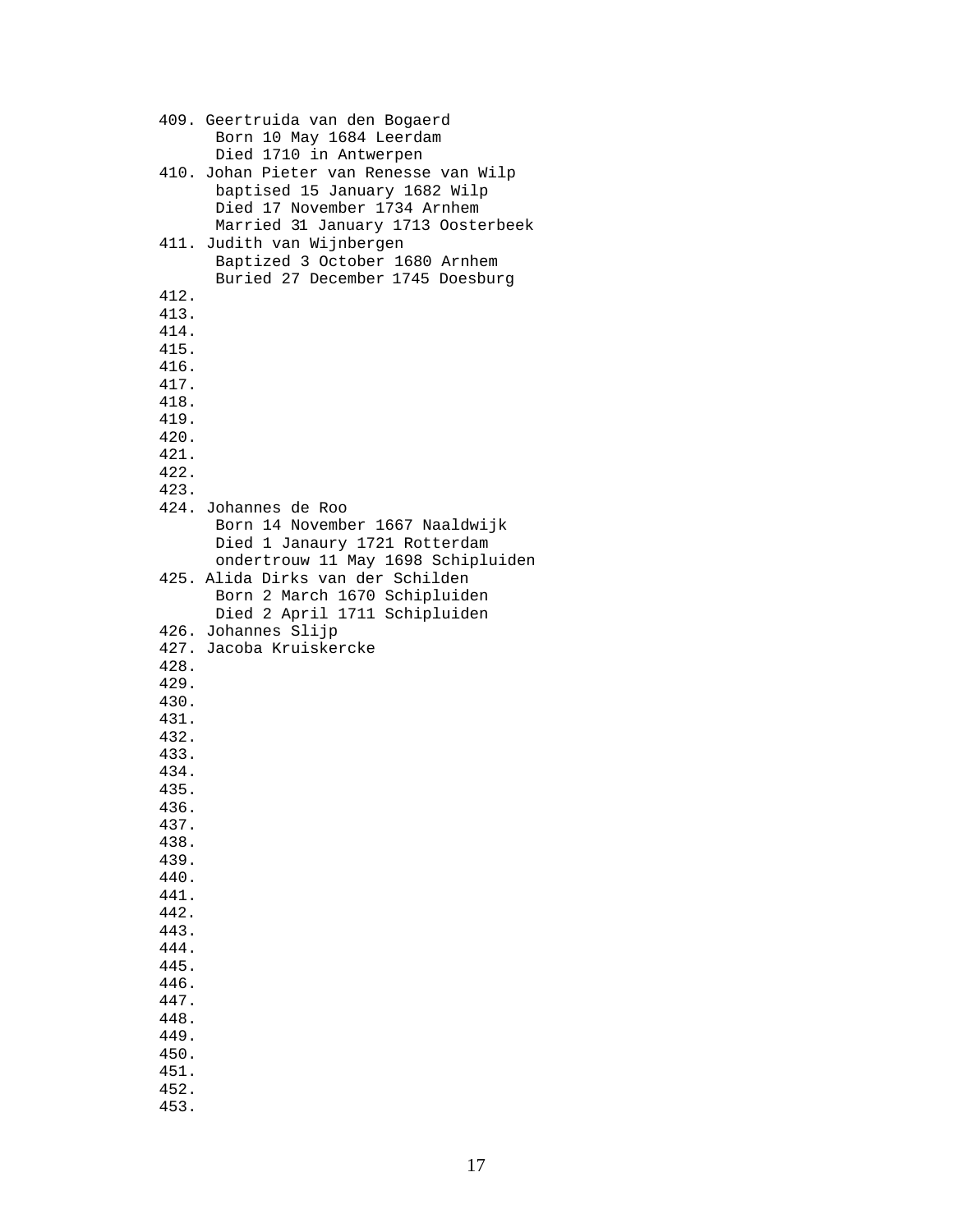| 454.         |                                                     |
|--------------|-----------------------------------------------------|
| 455.         |                                                     |
| 456.         |                                                     |
| 457.         |                                                     |
| 458.         |                                                     |
| 459.<br>460. |                                                     |
| 461.         |                                                     |
| 462.         |                                                     |
| 463.         |                                                     |
| 464.         |                                                     |
| 465.         |                                                     |
| 466.         |                                                     |
| 467.         |                                                     |
| 468.         |                                                     |
| 469.         |                                                     |
| 470.         |                                                     |
| 471.         |                                                     |
| 472.         |                                                     |
| 473.         |                                                     |
| 474.<br>475. |                                                     |
| 476.         |                                                     |
| 477.         |                                                     |
| 478.         |                                                     |
| 479.         |                                                     |
|              | 480. Adriaan Snoeck                                 |
|              | Born 19 November 1670 Gorinchem                     |
|              | Married 1693 De Meern                               |
|              | 481. Emmerina van Eyck Nicolaesdr.                  |
|              | Born 1677                                           |
|              | Died 31 December 1717                               |
|              | 482. Mr. Hendrik van Stralen                        |
|              | 483. Cornelia Vyvyan<br>484. Namne Ja(e)ns Hoytema  |
|              | Born 22 February 1667 Sloten                        |
|              | Died 21 march 1721 Leeuwarden                       |
|              | Married 13 November 1692 Leeuwarden                 |
|              | 485. Jelliana Anna (Jeltje) Sierxma                 |
|              | Died 1 September 1731 Leeuwarden                    |
|              | 486. David van Bijsterveld                          |
|              | 487. Sophia Buschman                                |
|              | 488. Cornelius Heinsius                             |
|              | Baptized 10 April 1672 Loosduinen                   |
|              | Died 1737 Cuyk                                      |
|              | Married 8 May 1696 Amsterdam<br>489. Abigael Braems |
|              | Born 1674 Mazulipatnam                              |
|              | Died 23 April 1753 Cuyk                             |
|              | 490. Cornelis van Stamme(n)                         |
|              | 491. Johanna ten Hage                               |
| 492.         |                                                     |
| 493.         |                                                     |
| 494.         |                                                     |
| 495.         |                                                     |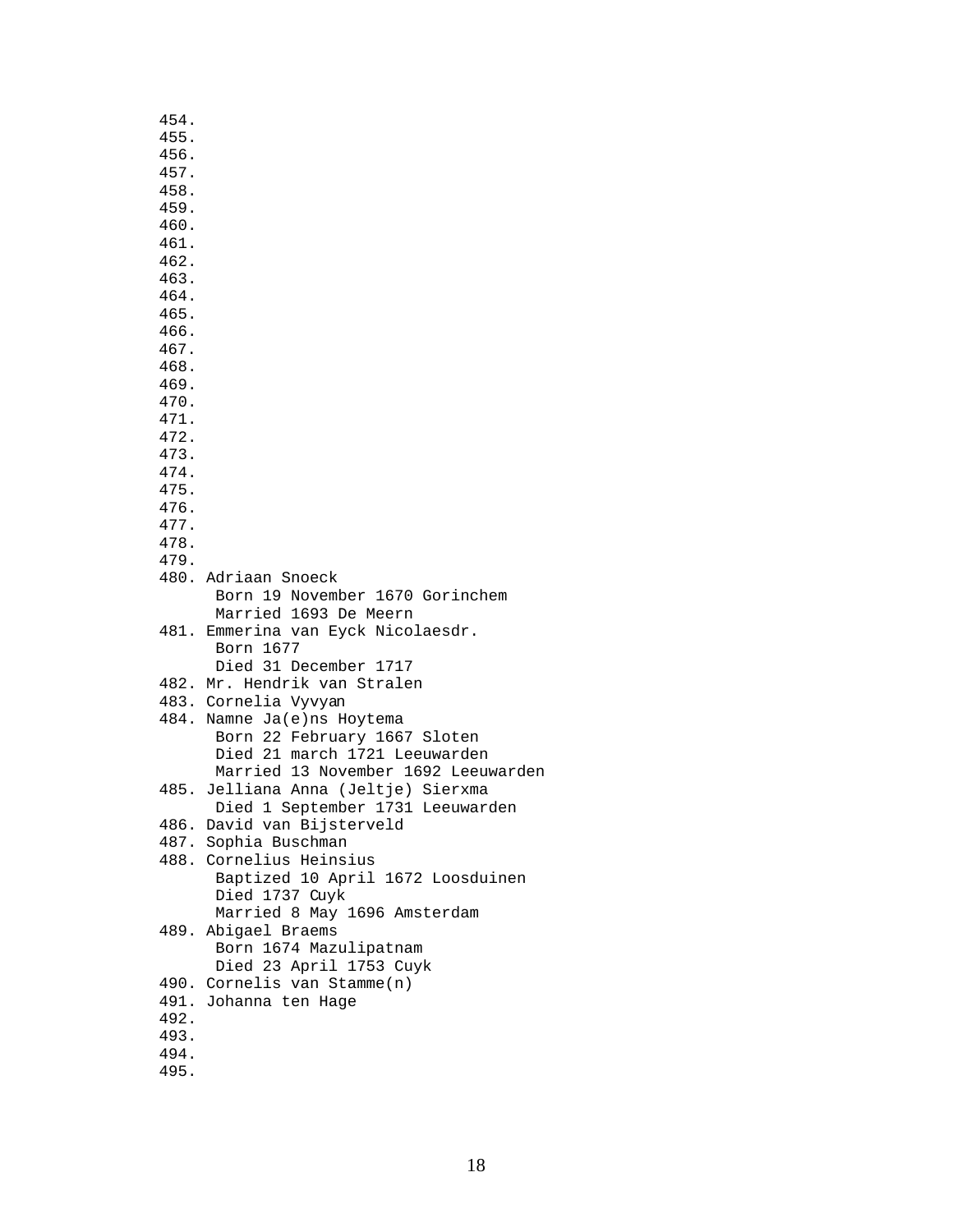|              | 496. Laurens Spengler<br>Born 16 May 1677                         |
|--------------|-------------------------------------------------------------------|
|              | Died 4 October 1730 Zaltbommel<br>Married 25 March 1703 The Hague |
|              | 497. Debora van Rijssel                                           |
|              | Baptized 22 October 1683 The Hague                                |
|              | Died May 1720 Zaltbommel                                          |
|              | 498. Ds. Johannes Gerhardus de Vulder                             |
|              | 499. Maria Agnes van den Eynden                                   |
| 500.         |                                                                   |
| 501.         |                                                                   |
| 502.         |                                                                   |
| 503.         |                                                                   |
| 504.         |                                                                   |
| 505.         |                                                                   |
| 506.         |                                                                   |
| 507.<br>508. |                                                                   |
| 509.         |                                                                   |
| 510.         |                                                                   |
| 511.         |                                                                   |
|              |                                                                   |
|              | Five hundred twelve 7 gr. grandparents:                           |
|              | 512. Pieter van Alderwerelt                                       |
|              | Born 21 October 1619 Amsterdam                                    |
|              | Died 16 February 1681 Amsterdam                                   |
|              | Married 17 April 1644 Amsterdam                                   |
|              | 513. Clara van Buuren                                             |
|              | Born 16 September 1626 Amsterdam                                  |
|              | Died 16 March 1704 Amsterdam<br>514. Rugier van Weert             |
|              | Born 7 September 1629                                             |
|              | Died 13 August 1688                                               |
|              | Married 24 July 1668                                              |
|              | 515. Susanna Muyssart                                             |
|              | Born 2 January 1648                                               |
|              | Died 10 March 1688                                                |
|              | 516. Johan Carel van Savelsteyn                                   |
|              | Born in France                                                    |
|              | 517. Cornelia Jeronimo                                            |
|              | Born in Japan                                                     |
|              | 518. Willem Hooydortscher<br>519. Catharina van Cloon             |
|              | 520. Matthijs Willemsz. de Roo                                    |
|              | Born between 1608 and 1615 Hillergersberg or Schiedam             |
|              | Buried 23 March 1688 Delft                                        |
|              | Married 1st 15 January 1661 Delft                                 |
|              | 521. Catharina Ottosdr. van Elst                                  |
|              | Buried 28 August 1679 Delft                                       |
|              | $522. = 258$                                                      |
|              | 523. Anna Houdijk                                                 |
|              | 524. Mr. Gaspar Gasparszn. van Kinschot                           |
|              | Born 8 October 1633 The Hague                                     |
|              | Died 8 October 1678 Delft                                         |
|              | Married 5 April 1675 Delft                                        |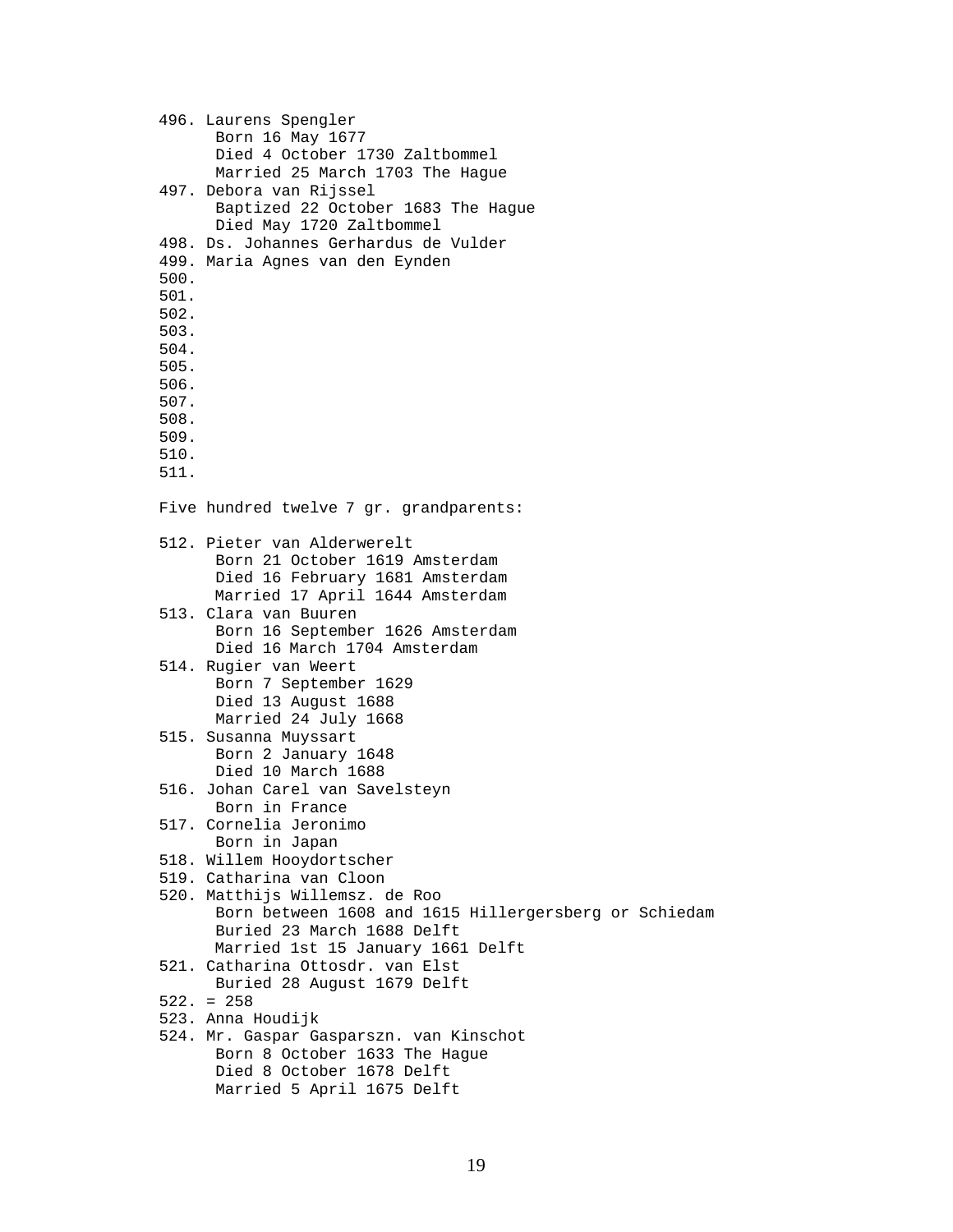525. Sara Harpersdr. Tromp Born 19 September 1655 Delft Died 31 March 1711 Delft 526. Mr. Anthony Gunther van Kinschot Born 13 May 1638 The Hague Died 16 February 1700 The Hague Married 9 May 1673 The Hague 527. Alida Pauw van Nieuwerkerk Born 21 February 1649 Amsterdam Died 2 October 1738 Delft 528. Mr. Constantijn van Baerle Born February 1636 Haarlem Died 10 November 1700 Delft Married December 1668 The Hague 529. Anna Gijsberti Born December 1642 The Hague Died 1688 530. Prof. Johannis Munnicks 531. Maria de Graaf 532. 533. 534. Gijsbert Cuper 535. Aleida van Suchtelen 536. Jacob Antonie van de Moer 537. Adriana Bakkelaris 538. 539. 540. Johannes van der Hult 541. Mathijntje Jansen 542. Cornelius Plassius 543. Maria Huygens 544. Jan Fransz. Heeneman Born probably 1612 Gouda or Leiden Buried 2 September 1652 Gouda Married 1 December 1641 Gouda 545. Annetje Michiels Baptized 2 September 1618 Rotterdam 546. 547. 548. Cornelis van Wolfswinckel 549. Reyntje van Manen 550. 551. 552. 553. 554. 555. 556. 557. 558. 559. 560. 561. 562. 563. 564. 565.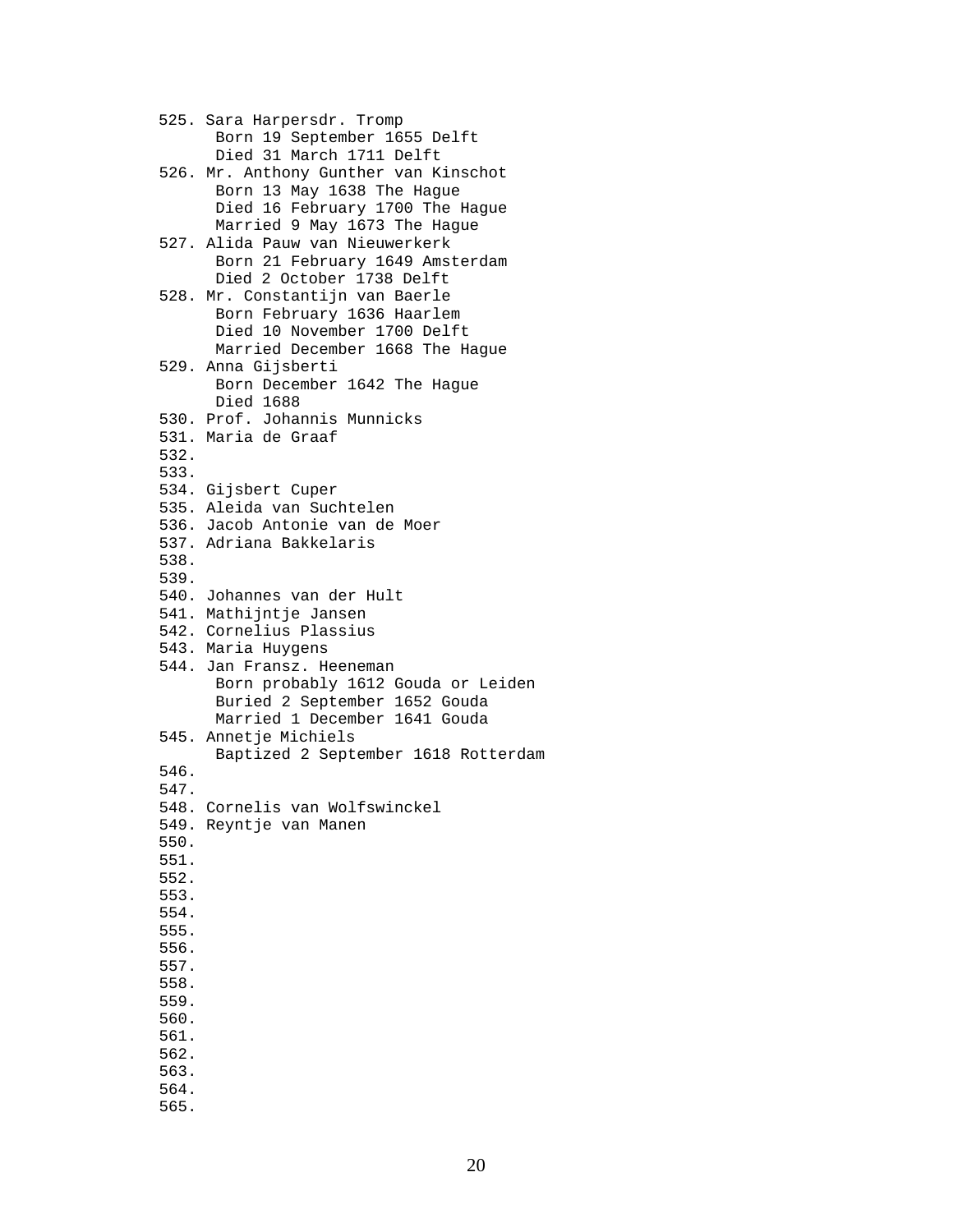566. 567. 568. 569. 570. 571. 572. 573. 574. 575. 576. Isaac Heldewier Born about 1600 Frankfurt a. Main Buried 2 April 1638 Frankfurt a. Main Married 24 June 1627 Keulen 577. Anna Resteau Born 24 November 1602 Keulen Died 10 June 1651 Keulen 578. Gaultier de Hulter Born about 1615 Gorinchem Died 21 May 1677 Married after 20 January 1639 Leiden 579. Helena Warmondt Born about 1617 Died 13 July 1692 Leiden 580. 581. 582. = 578 583. = 579 584. Daniel Patijn Born 1612 Haarlem Buried 26 March 1681 Haarlem Married 28 October 1640 Haarlem 585. Jannetje Jansdr. van den Bergh Baptized 21 November 1612 Haarlem Buried 25 May 1689 Haarlem 586. Cornelis Hendriksz. van der Schalcke Baptized 17 February 1627 Haarlem Married 13 September 1650 Haarlem 587. Elisabeth Dirx van Wijckenburg Baptized 14 April 1624 Alphen 588. = 548 589. = 549 590. Pieter Colijn (Colingh) Born circa 1620 Died between 27 January & 26 May 1664 The Hague Married 20 February 1647 591. Maertge Gravelaer 592. Peter Cox Born about 1625 Herrath Died before 1 May 1703 Married 12 May 1658 Wickrathsberg 593. Hanna Coenen Born in Venrath Died before 3 August 1700 594. Lenz Janssen 595. Sara Hermanns 596.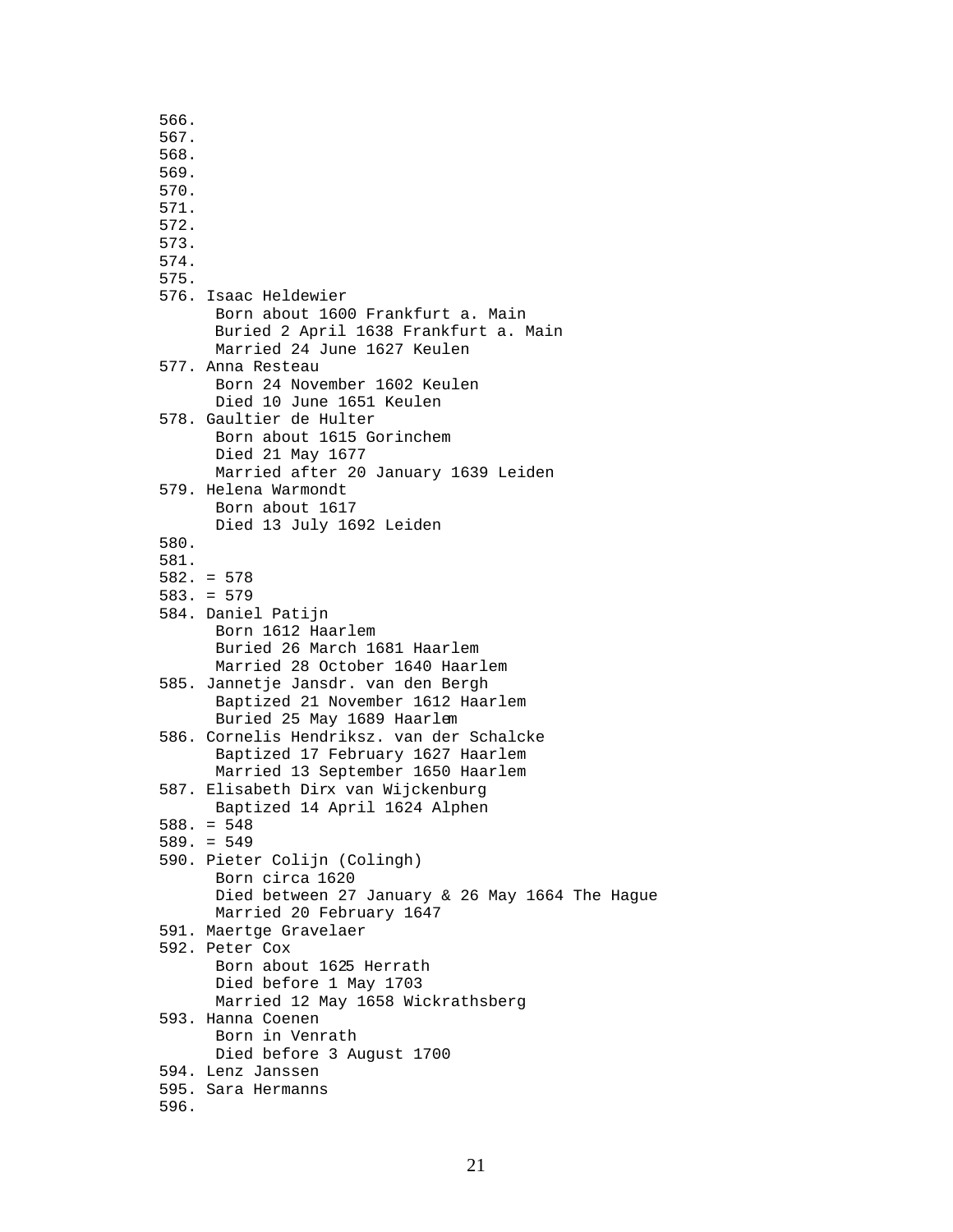597. 598. 599. 600. 601. 602. 603. 604. 605. 606. 607. 608. Willem Cornelisz. van Kerchem Died 7 February 1657 Leiden Married 20 January 1637 Leiden 609. Aeltje Deyman Born in Leiden Buried 5 September 1677 Leiden 610. Jan (Johan) de Crauwelaer Born in Leiden Buried 11 April 1668 Leiden Married 27 April 1640 Leiden 611. Marya Maleveseyn Baptized 6 February 1622 Leiden Buried March 1689 Leiden 612. Henric Selkart Married circa April 1642 613. Margriet Jacobsdr. Stout Born in Amsterdam Died 7 August 1693 Rotterdam 614. Dr. Arent Tholincx Born 7 May 1607 Married 24 November 1644 Amsterdam 615. Catharina Tulp Born 18 June 1622 Died 15 January 1664 616. Hugo Repelaer Born 22 February 1620 Dordrecht Died 10 August 1669 Dordrecht Married 5 June 1646 Dordrecht 617. Margarietha Cools Born 30 August 1622 Dordrecht Died 29 August 1679 Dordrecht 618. Johan Gevaerts Born 1608 Dordrecht Died 8 November 1662 Dordrecht Married 10 June 1653 Dordrecht 619. Ida Brandwijk Born 9 September 1629 Dordrecht Died 2 November 1662 Dordrecht 620. Rochus van Wezel Govardszn. Baptized 1623 or 1625 Dordrecht Buried 13 November 1676 Dordrecht Married 1 May 1646 Dordrecht 621. Margrieta de Vries Symonsdr. Baptized December 1626 Dordrecht Buried 26 February 1697 Dordrecht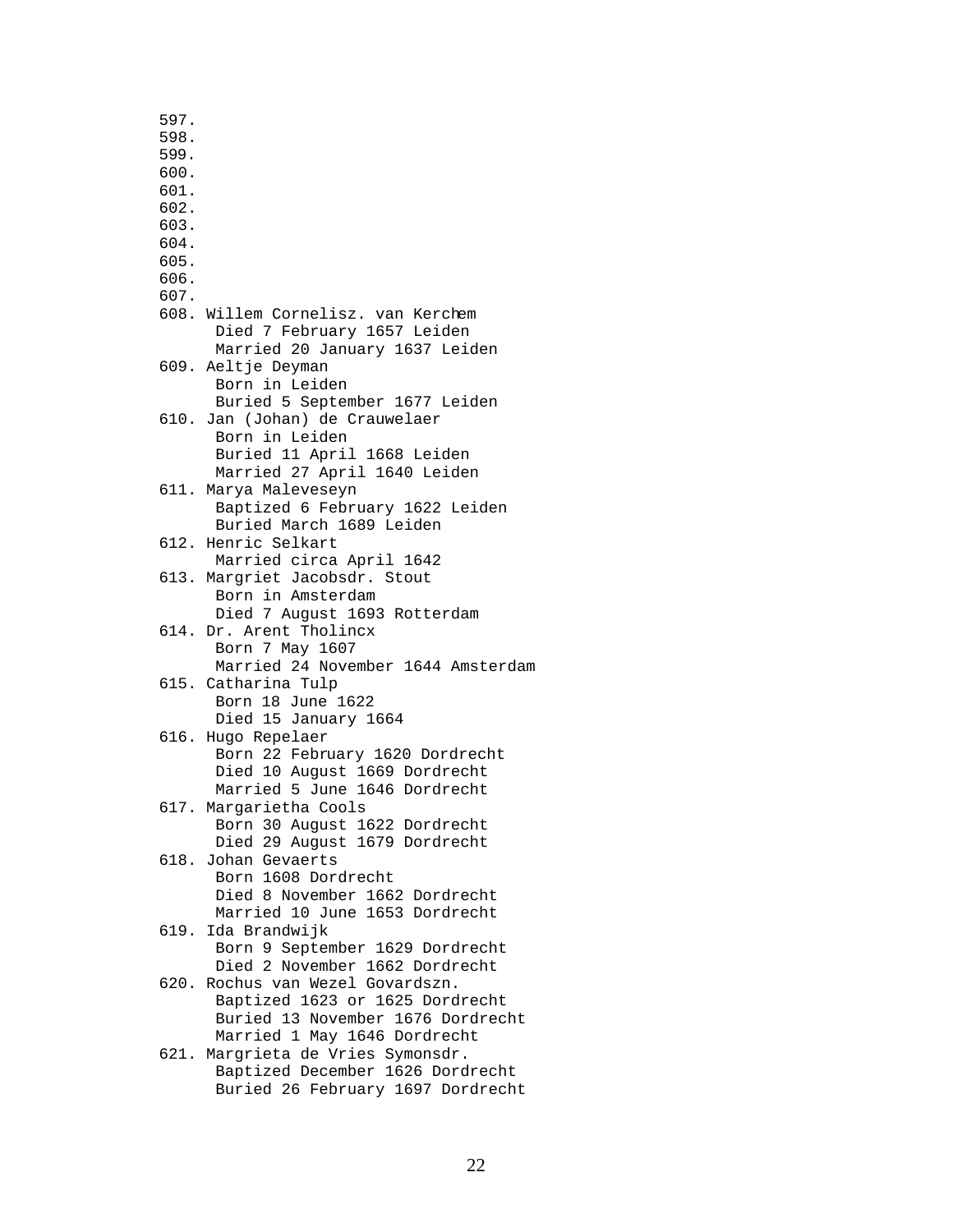|              | 622. Francois van der Graeff<br>Baptized March 1627 Dordrecht<br>Died 1678 Dordrecht<br>Married 3 July 1650 Dordrecht |
|--------------|-----------------------------------------------------------------------------------------------------------------------|
|              | 623. Margrieta van der Hulck<br>Born February 1631                                                                    |
| 624.         |                                                                                                                       |
| 625.         |                                                                                                                       |
| 626.         |                                                                                                                       |
| 627.         |                                                                                                                       |
| 628.         |                                                                                                                       |
| 629.         |                                                                                                                       |
| 630.         |                                                                                                                       |
| 631.         |                                                                                                                       |
| 632.         |                                                                                                                       |
| 633.         |                                                                                                                       |
| 634.         |                                                                                                                       |
| 635.         |                                                                                                                       |
| 636.         |                                                                                                                       |
| 637.         |                                                                                                                       |
| 638.         |                                                                                                                       |
| 639.         |                                                                                                                       |
|              | 640. Frederick Diemont                                                                                                |
|              | Died 17 October 1705 Utrecht                                                                                          |
|              | Married about 1662                                                                                                    |
|              | 641. Elisabeth van Nusch                                                                                              |
|              | Buried 8 March 1728 Utrecht                                                                                           |
|              | 642. Adriaan van Eck                                                                                                  |
|              | 643. Grietje Amstenraedt                                                                                              |
| 644.         |                                                                                                                       |
| 645.         |                                                                                                                       |
| 646.         |                                                                                                                       |
| 647.         |                                                                                                                       |
| 648.         |                                                                                                                       |
| 649.         |                                                                                                                       |
| 650.         |                                                                                                                       |
| 651.         |                                                                                                                       |
| 652.         |                                                                                                                       |
| 653.         |                                                                                                                       |
| 654.         |                                                                                                                       |
| 655.         |                                                                                                                       |
| 656.         |                                                                                                                       |
| 657.         |                                                                                                                       |
| 658.         |                                                                                                                       |
| 659.         |                                                                                                                       |
| 660.         |                                                                                                                       |
| 661.         |                                                                                                                       |
| 662.         |                                                                                                                       |
| 663.         |                                                                                                                       |
| 664.         |                                                                                                                       |
| 665.<br>666. |                                                                                                                       |
| 667.         |                                                                                                                       |
| 668.         |                                                                                                                       |
| 669.         |                                                                                                                       |
| 670.         |                                                                                                                       |
| 671.         |                                                                                                                       |
|              |                                                                                                                       |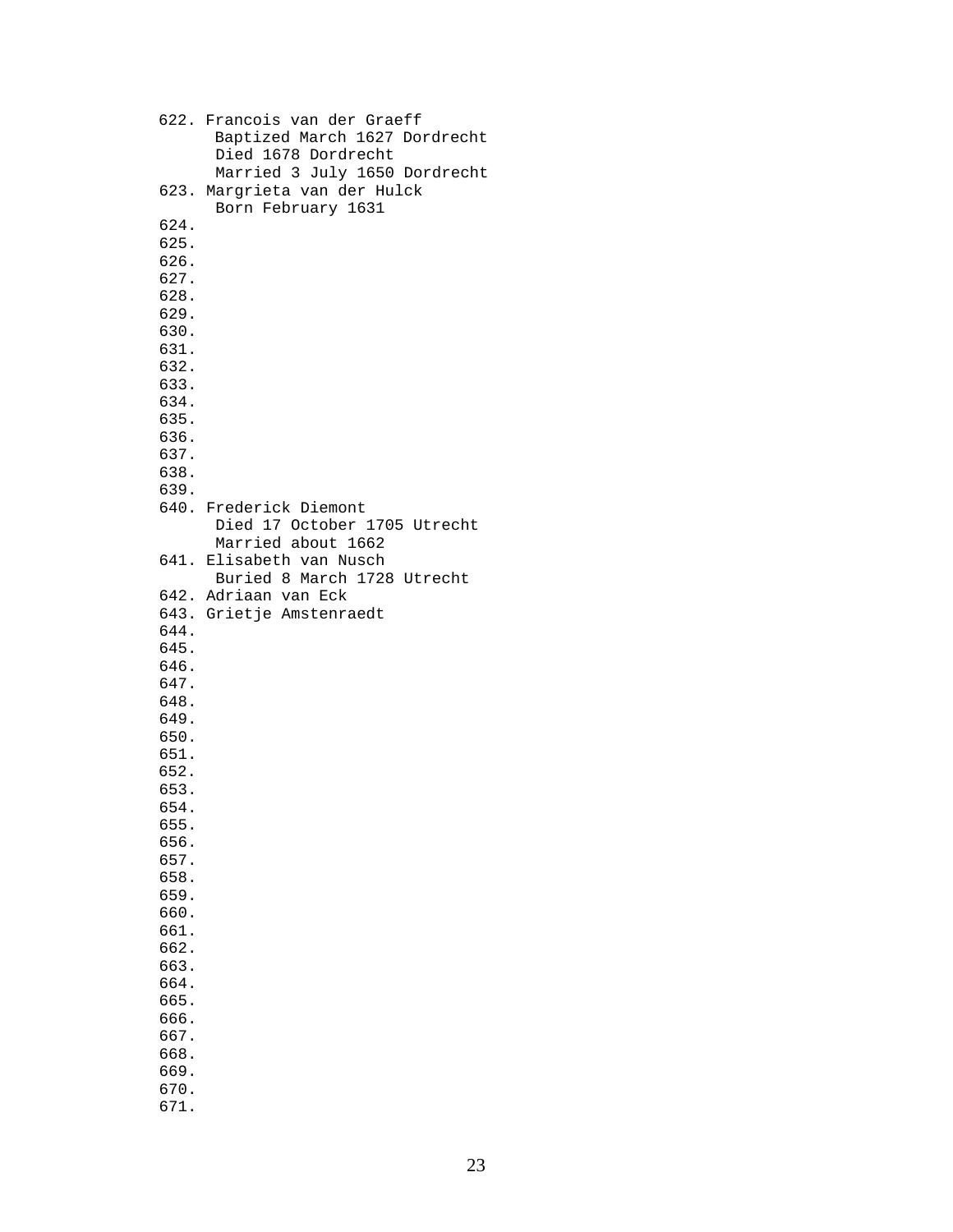| 672                                          |
|----------------------------------------------|
| 3<br>б<br>7                                  |
| б<br>7<br>$\overline{4}$                     |
| 7<br>5<br>б                                  |
| 76<br>б<br>677                               |
| 678                                          |
| 679                                          |
| 680                                          |
| 681                                          |
| $\overline{a}$<br>68                         |
| 3<br>68                                      |
| 684<br>685                                   |
| 686                                          |
| 687                                          |
| 688                                          |
| 689                                          |
| 690                                          |
| 691                                          |
| 92<br>б                                      |
| 693<br>694                                   |
| 695                                          |
| 696                                          |
| 697                                          |
| 698                                          |
| 699                                          |
| 700                                          |
| 701                                          |
| 702<br>703                                   |
| 704                                          |
| 705                                          |
| 706                                          |
| 707                                          |
| 708                                          |
| 709                                          |
| 10<br>7<br>11<br>7                           |
| 712.                                         |
| 713                                          |
| 714.<br>715.<br>715.<br>716.<br>717.<br>718. |
|                                              |
|                                              |
|                                              |
| 719<br>$\ddot{\phantom{0}}$                  |
| 720                                          |
| 721                                          |
| 722                                          |
| 723                                          |
| 724                                          |
| 725                                          |
| 726<br>$\ddot{\phantom{0}}$                  |
| 727                                          |
| 728.                                         |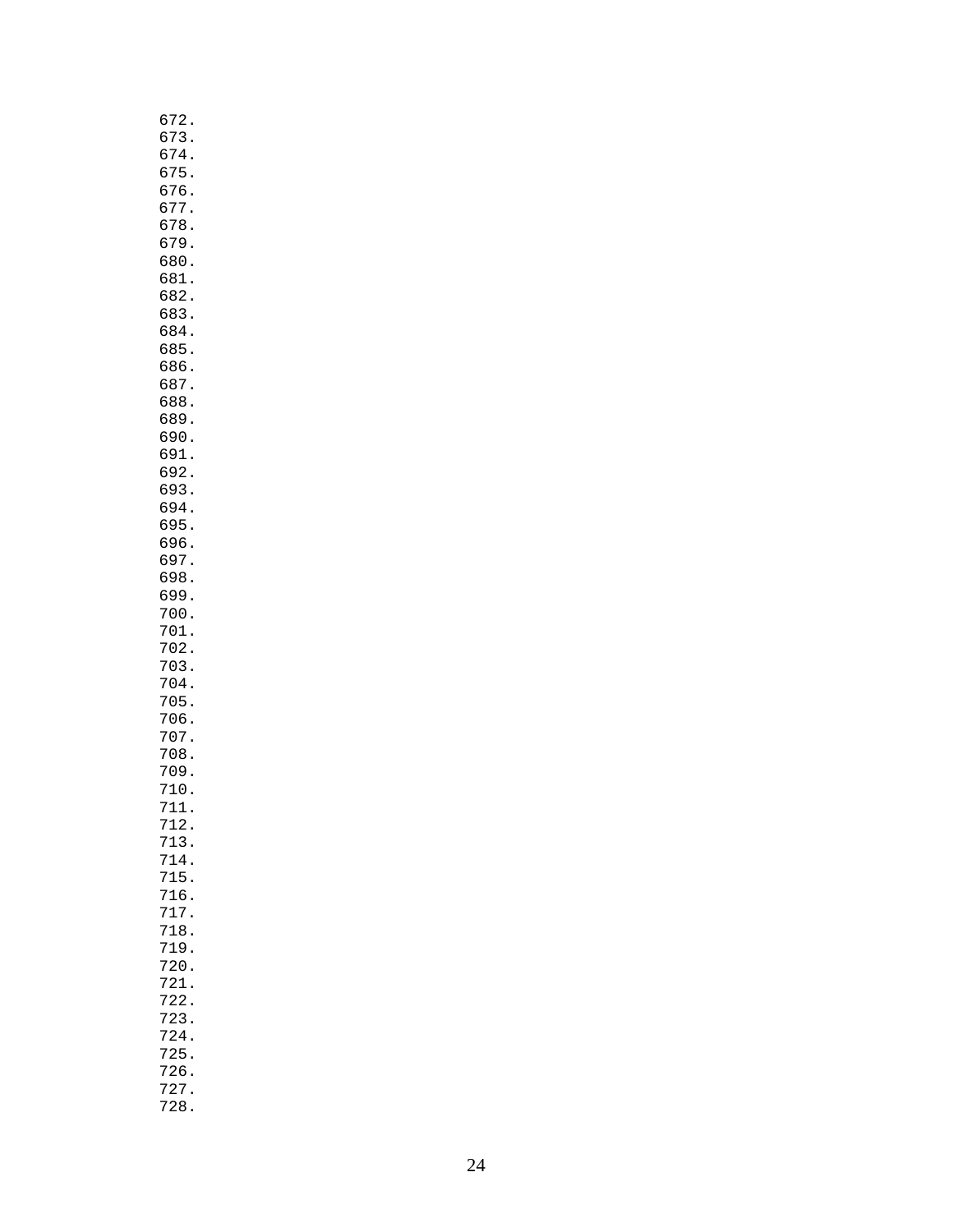| 729. |                                                          |
|------|----------------------------------------------------------|
| 730. |                                                          |
| 731. |                                                          |
| 732. |                                                          |
| 733. |                                                          |
| 734. |                                                          |
| 735. |                                                          |
| 736. |                                                          |
|      |                                                          |
| 737. |                                                          |
| 738. |                                                          |
| 739. |                                                          |
| 740. |                                                          |
| 741. |                                                          |
| 742. |                                                          |
| 743. |                                                          |
| 744. |                                                          |
| 745. |                                                          |
| 746. |                                                          |
| 747. |                                                          |
| 748. |                                                          |
| 749. |                                                          |
| 750. |                                                          |
|      |                                                          |
| 751. |                                                          |
| 752. |                                                          |
| 753. |                                                          |
| 754. |                                                          |
| 755. |                                                          |
| 756. |                                                          |
| 757. |                                                          |
| 758. |                                                          |
| 759. |                                                          |
| 760. |                                                          |
| 761. |                                                          |
| 762. |                                                          |
| 763. |                                                          |
| 764. |                                                          |
| 765. |                                                          |
| 766. |                                                          |
| 767. |                                                          |
|      | 768. Gijsbert van Till                                   |
|      | Heer van Grieterbosch, Tiltenhof, den Dom & Olne         |
|      |                                                          |
|      | Baptized 3 May 1625 Nijmegen                             |
|      | Died shortly after 1700                                  |
|      | Married 7 November 1669 K. Sevenich (Gulik)              |
|      | 769. Elisabeth Margaretha von Olmussen genannt Muhstrohe |
|      | Died after 1682                                          |
|      | 770. Casijn van der Hell                                 |
|      | Heer van de Wildebaan en Vieracker                       |
|      | Born 1644 Zutphen                                        |
|      | Died 25 September 1732                                   |
|      | Married 27 February 1675 Arnhem                          |
|      | 771. Wilhelmina Catharina Huijgens                       |
|      | Vrouwe van Clarebeek                                     |
|      | Died after 10 August 1709                                |
|      | 772. Ernst Wilhelm von Berg                              |
|      | Born 1651 Castle Stenhausen, Estland                     |
|      | Died 10 January 1728 Ijperen                             |
|      |                                                          |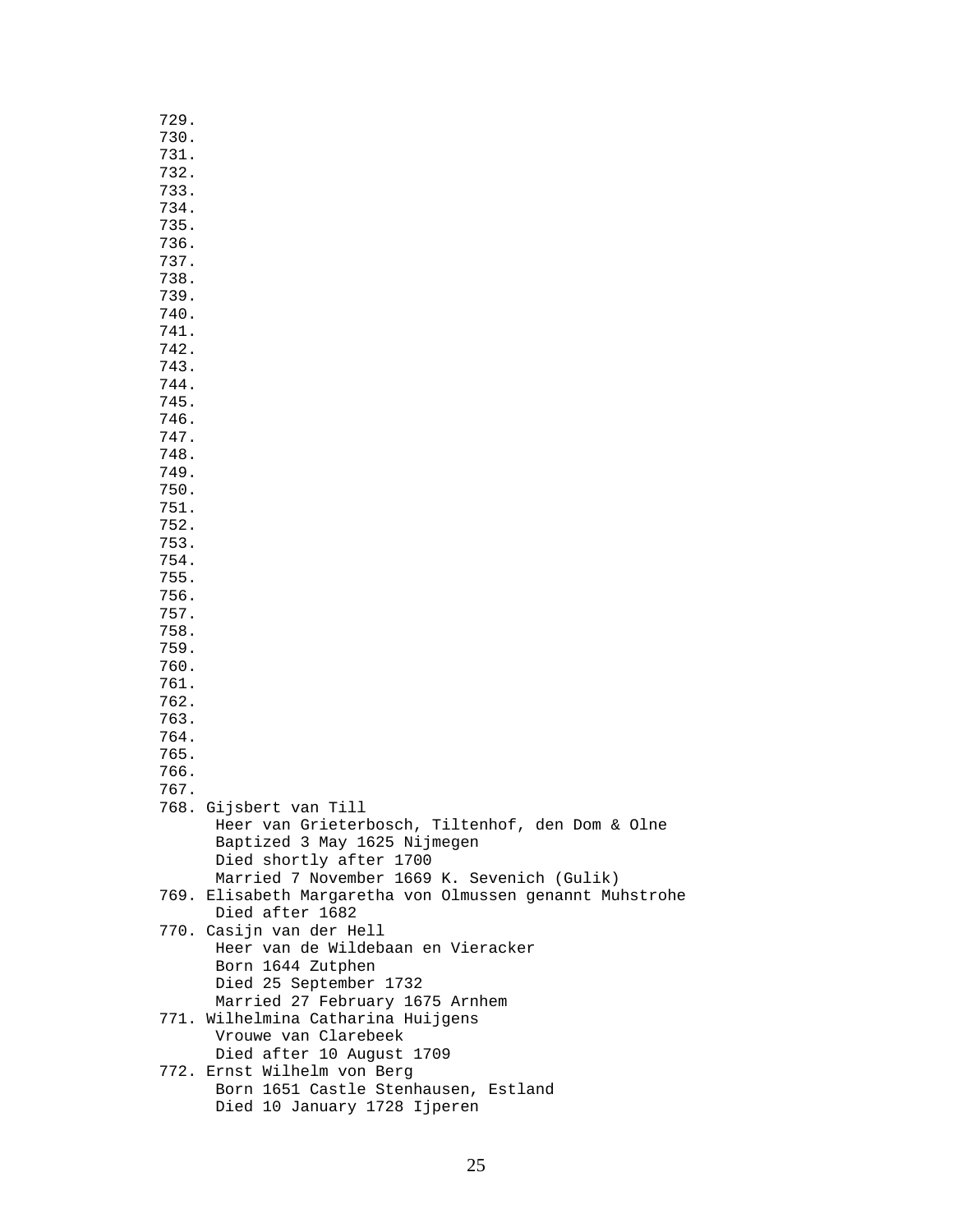Married 21 July 1677 Colmschate 773. Anna Catharina Libot Born 26 August 1647 Maastricht Died 1706 Bergen op Zoom 774. Jacob Ross Baptized 1 November 1671 Maastricht Died 7 December 1738 Maastricht Married 13 July 1695 Maastricht 775. Maria Damen Baptized 25 January 1668 Maastricht 776. Franz Otto von Raders 777. Beata Elisabeth von Gaugreben 778. Marcus Broen Born 23 October 1619 Amsterdam Died 15 August 1688 Suriname Married 13 February 1652 Amsterdam 779. Sophie Thiens Born 1635 Aken Died 12 August 1691 Suriname 780. Liborius von Grotthaus zu Ledenburg 781. Caspare von Lipperheide zu Schorling 782. Ernst Friedrich von Reden Herr auf Stemmen Born 6 March 1639 Died 14 February 1720 Married 31 July 1667 783. Engel Elisabeth von Reden Born 4 November 1641 Died 29 June 1706 784. 785. 786. 787. 788. 789. 790. 791. 792. 793. 794. 795. 796. 797. 798. 799. 800. Derk van Lynden Heer van Ressen Born 26 January 1670 Died September 1711 Married 1694 801. Anna Wilhelmina Bentinck Born 1 June 1677

Died 24 April 1749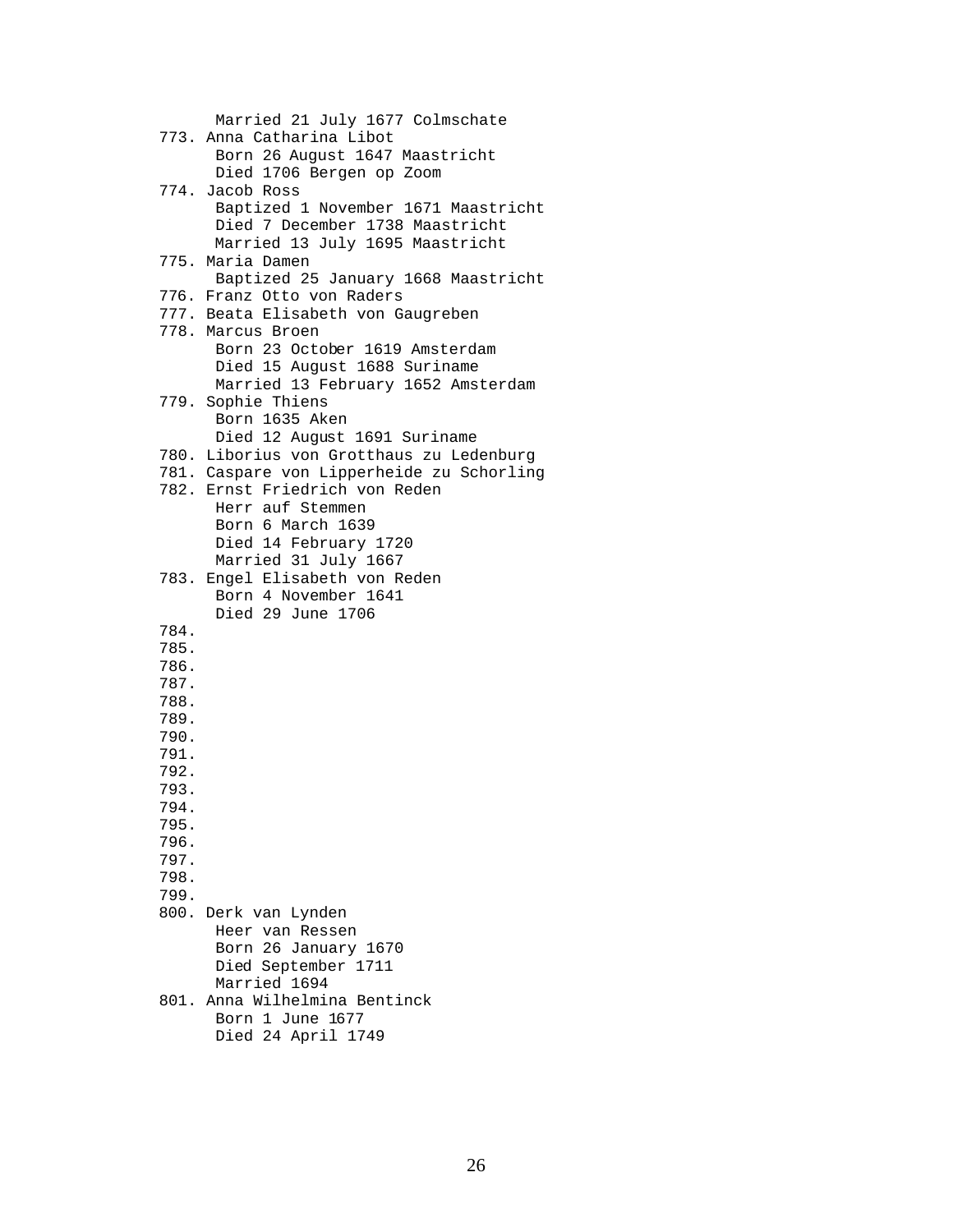802. Willem Jan van Dedem Heer van de Berg, Maurik, Oldenaller Born 30 June 1656 Zwolle Died 3 December 1738 Arnhem Married 22 April 1696 Genemuiden 803. Gerbregt van Delen Vrouwe van Maurik en Oldenaller Baptized 18 November 1660 Arnhem Died 6 December 1733 Arnhem 804. Lubbert van Eck Heer van Nergena en Overbeek Born 21 May 1655 Emmerik Died June 1706 Namen (from war wounds) Married January 1689 805. Jeannette de Lannoy Vrouwe van Overbeek Baptized 30 June 1661 Deventer Died 14 September 1725 Zutphen 806. Jacob Willem Couttis 807. Maria Boelens 808. Assueer Jacob Schimmelpenninck van der Oye Heer van Holthuisen Born 1631 Died 8 February 1673 Zutphen Married 15 August 1668 809. Assuera Kreynck Born 1645 Died 27 April 1724 Zutphen 810. Hendrik van Middachten Died 1725 Married circa 1670 811. Margareta van Pallandt Died after 1688 812. 813. 814. Alard Schimmelpenninck Heer van Kemmena Baptized 4 September 1668 Zutphen 815. Geertruid Backer 816. Pierre d'Aulnis Sieur du Caillaud Died 23 November 1709 Port Arlington, Ireland 817. Angelique Boybelaud Died 1689 Utrecht 818. Aegidius van den Bogaerd 819. Geertruyda Gerobulus 820. Wijnand Jan van Renesse van Wilp Heer van de Poll en Holthuys Died 1715 Married 1688 821. Johanna Maria van Baexen 822. Coenraad van Wijnbergen Heer van Glinthorst 823. Hendrica Gesiena van Dedem 824. 825. 826.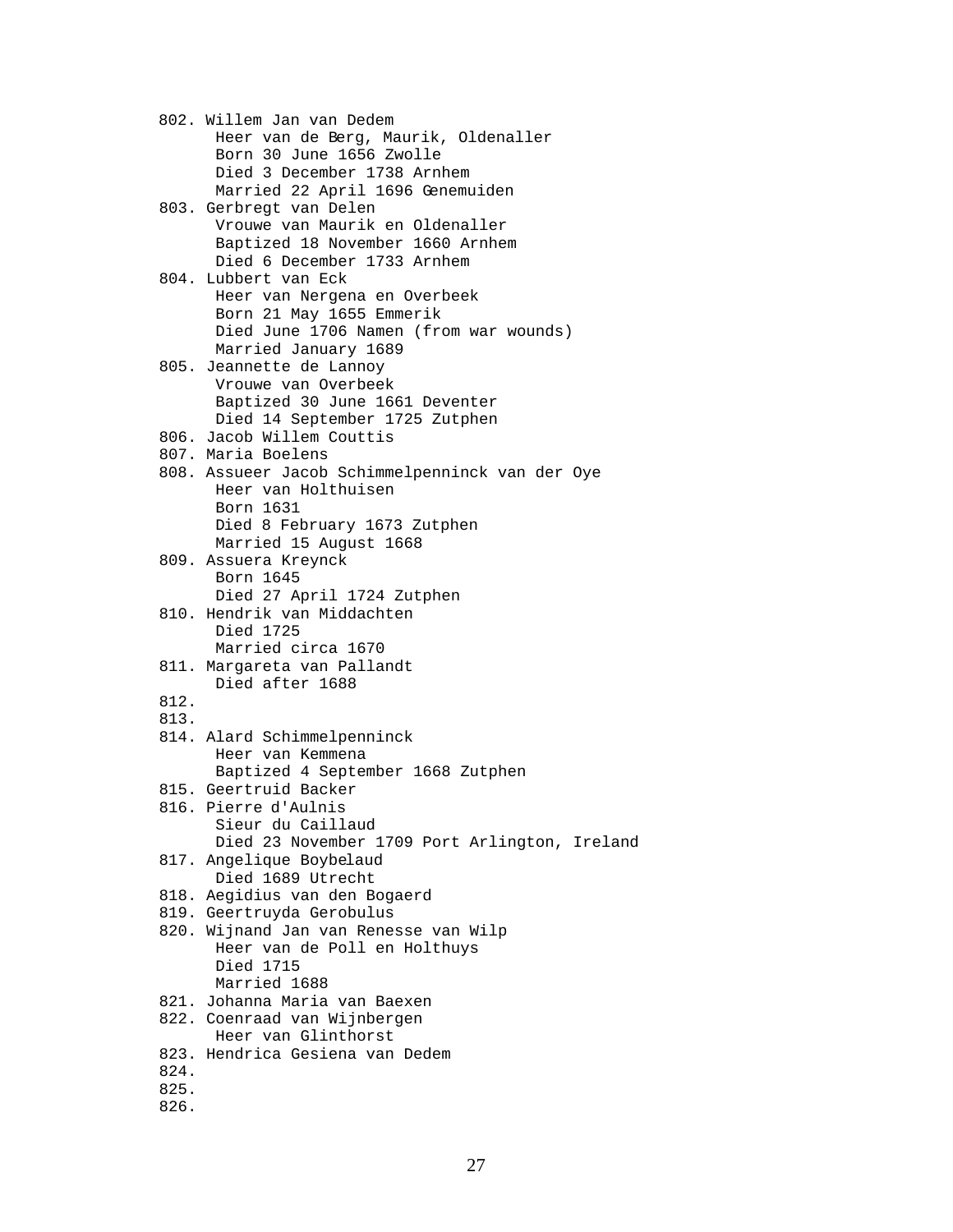| 827.<br>828.<br>829.<br>830.<br>831.<br>832.<br>833.<br>834.<br>835.<br>836.<br>837.<br>838.<br>839.<br>840.<br>841.<br>842.<br>843.<br>844. |                                                                                                                   |
|----------------------------------------------------------------------------------------------------------------------------------------------|-------------------------------------------------------------------------------------------------------------------|
| 845.                                                                                                                                         |                                                                                                                   |
|                                                                                                                                              |                                                                                                                   |
| 846.                                                                                                                                         |                                                                                                                   |
| 847.                                                                                                                                         |                                                                                                                   |
|                                                                                                                                              | 848. Willem Jansz. de Roo<br>Born 18 June 1634 Naaldwijk<br>Died 8 July 1700 Naaldwijk<br>Married 1 November 1654 |
|                                                                                                                                              | 849. Annetje Abramsdr. Celosse<br>Born 29 December 1630 Leiden<br>Died 11 May 1677 Naaldwijk                      |
| 850.                                                                                                                                         |                                                                                                                   |
| 851.                                                                                                                                         |                                                                                                                   |
| 852.                                                                                                                                         |                                                                                                                   |
| 853.                                                                                                                                         |                                                                                                                   |
| 854.                                                                                                                                         |                                                                                                                   |
| 855.                                                                                                                                         |                                                                                                                   |
| 856.                                                                                                                                         |                                                                                                                   |
| 857.                                                                                                                                         |                                                                                                                   |
| 858.                                                                                                                                         |                                                                                                                   |
| 859.                                                                                                                                         |                                                                                                                   |
| 860.                                                                                                                                         |                                                                                                                   |
| 861.                                                                                                                                         |                                                                                                                   |
| 862.                                                                                                                                         |                                                                                                                   |
| 863.                                                                                                                                         |                                                                                                                   |
| 864.                                                                                                                                         |                                                                                                                   |
| 865.                                                                                                                                         |                                                                                                                   |
| 866.                                                                                                                                         |                                                                                                                   |
| 867.                                                                                                                                         |                                                                                                                   |
| 868.                                                                                                                                         |                                                                                                                   |
| 869.                                                                                                                                         |                                                                                                                   |
| 870.                                                                                                                                         |                                                                                                                   |
| 871.                                                                                                                                         |                                                                                                                   |
| 872.                                                                                                                                         |                                                                                                                   |
| 873.                                                                                                                                         |                                                                                                                   |
| 874.                                                                                                                                         |                                                                                                                   |
| 875.                                                                                                                                         |                                                                                                                   |
| 876.                                                                                                                                         |                                                                                                                   |
| 877.                                                                                                                                         |                                                                                                                   |
| 878.                                                                                                                                         |                                                                                                                   |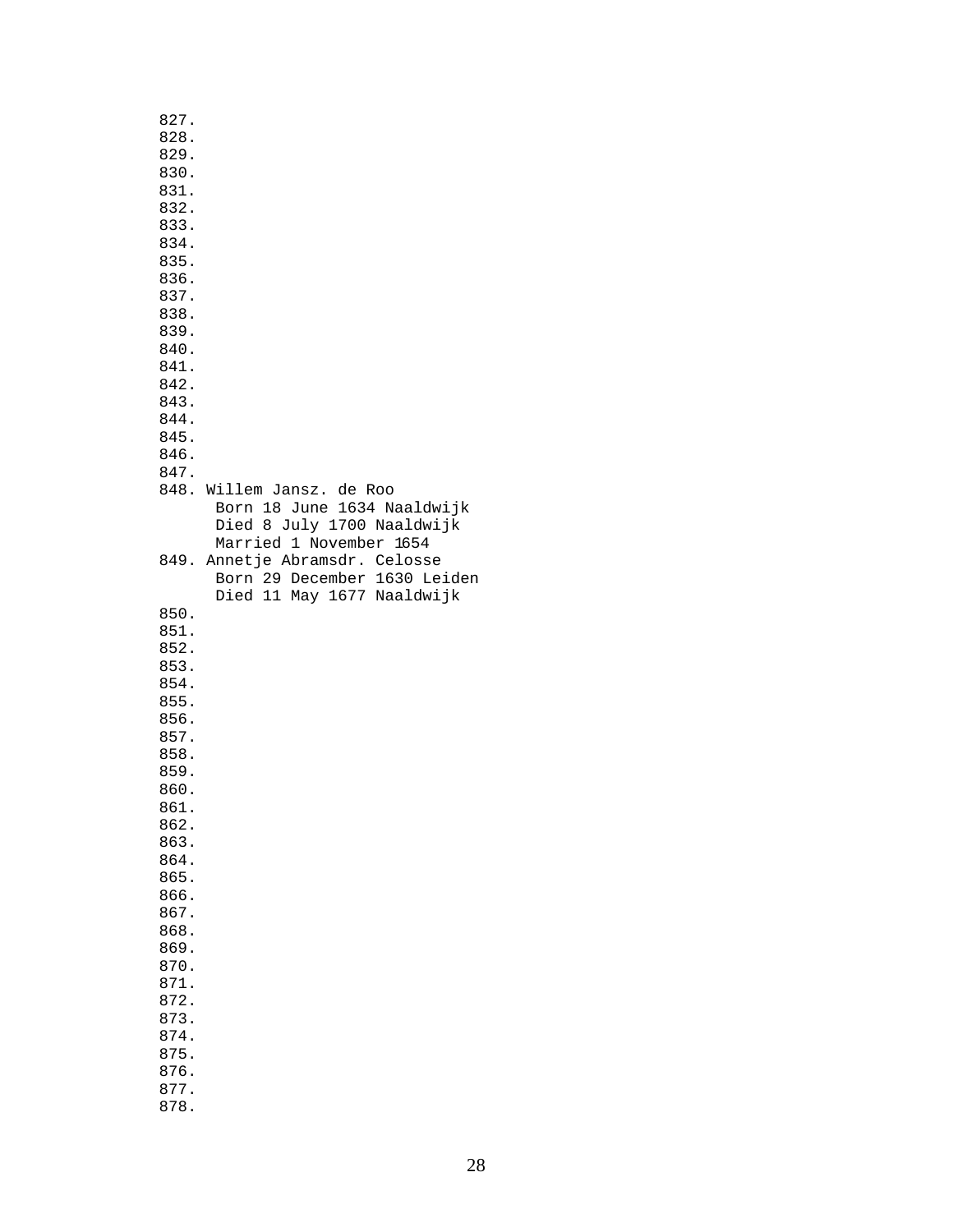| 879                         |
|-----------------------------|
| 880                         |
| 881                         |
| 882                         |
| 883                         |
| 884                         |
| 885                         |
| 886                         |
| 887                         |
| 888                         |
| 889                         |
| 890                         |
| 891                         |
| 892                         |
| 893                         |
| 894                         |
| 895                         |
| 896                         |
| 897                         |
| 898                         |
| 899                         |
| 900                         |
| 901                         |
| 902                         |
| 903                         |
| 904                         |
| 905                         |
| 906                         |
| 907                         |
| 908                         |
| 909                         |
| 910                         |
| 911                         |
| 912                         |
| 913                         |
| 914                         |
| 915<br>916                  |
|                             |
| 917<br>918                  |
|                             |
| 919.<br>920.                |
| 921                         |
| 922                         |
| 923                         |
| $\ddot{\phantom{a}}$<br>924 |
| 925                         |
| $\ddot{\phantom{0}}$<br>926 |
| 927                         |
| 928.                        |
| 929                         |
| 930<br>$\ddot{\phantom{0}}$ |
| 931<br>$\ddot{\phantom{0}}$ |
| 932                         |
| $\ddot{\phantom{a}}$<br>933 |
| 934                         |
| 935.                        |
|                             |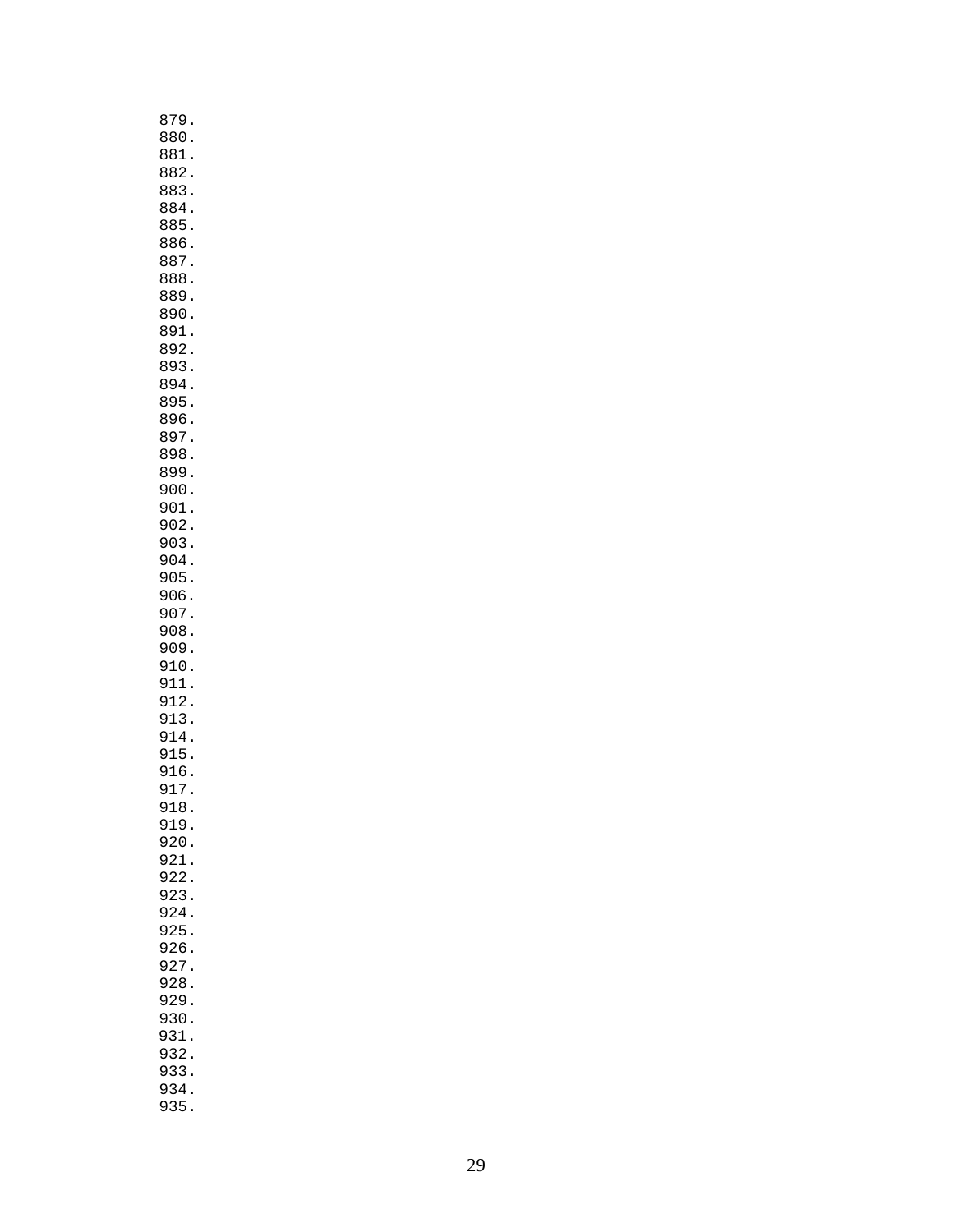| 936.         |                                             |
|--------------|---------------------------------------------|
| 937.         |                                             |
| 938.         |                                             |
| 939.         |                                             |
| 940.<br>941. |                                             |
| 942.         |                                             |
| 943.         |                                             |
| 944.         |                                             |
| 945.         |                                             |
| 946.         |                                             |
| 947.         |                                             |
| 948.         |                                             |
| 949.         |                                             |
| 950.         |                                             |
| 951.<br>952. |                                             |
| 953.         |                                             |
| 954.         |                                             |
| 955.         |                                             |
| 956.         |                                             |
| 957.         |                                             |
| 958.         |                                             |
| 959.         |                                             |
|              | 960. Matthias Snoeck<br>Born 1634 Gorinchem |
|              | Died 11 November 1672 Gorinchem             |
|              | Married 26 January 1656 Gouda               |
|              | 961. Catharina Witsius Joostdr.             |
|              | Born 1635 Gouda                             |
|              | Died 9 September 1689 Gouda                 |
|              | 962. Nicolaes van Eyk                       |
| 963.         |                                             |
| 964.         |                                             |
| 965.         |                                             |
| 966.<br>967. |                                             |
|              | 968. Jaen Namnes                            |
|              | Born about 1630                             |
|              | Died 27 January 1673 Sloten                 |
|              | Married 2nd 15 January 1657 Sloten          |
|              | 969. Goytske Upckes Hoytema                 |
|              | Born about 1635 Woudsend                    |
|              | Died shortly before 15 February 1681 Makkum |
|              | 970. Renecus Sierxma                        |
| 972.         | 971. Anna Abbes Ha(e)nenborgh               |
| 973.         |                                             |
| 974.         |                                             |
| 975.         |                                             |
|              | 976. Ds. Johannes Heinsius                  |
|              | Born 1640                                   |
|              | Died 1714 Loosduinen                        |
|              | Ondertrouw 10 June 1668 The Hague           |
|              | 977. Roelandina la Porte                    |
|              | 978. Daniel Braems<br>979. Clara Reyers     |
|              |                                             |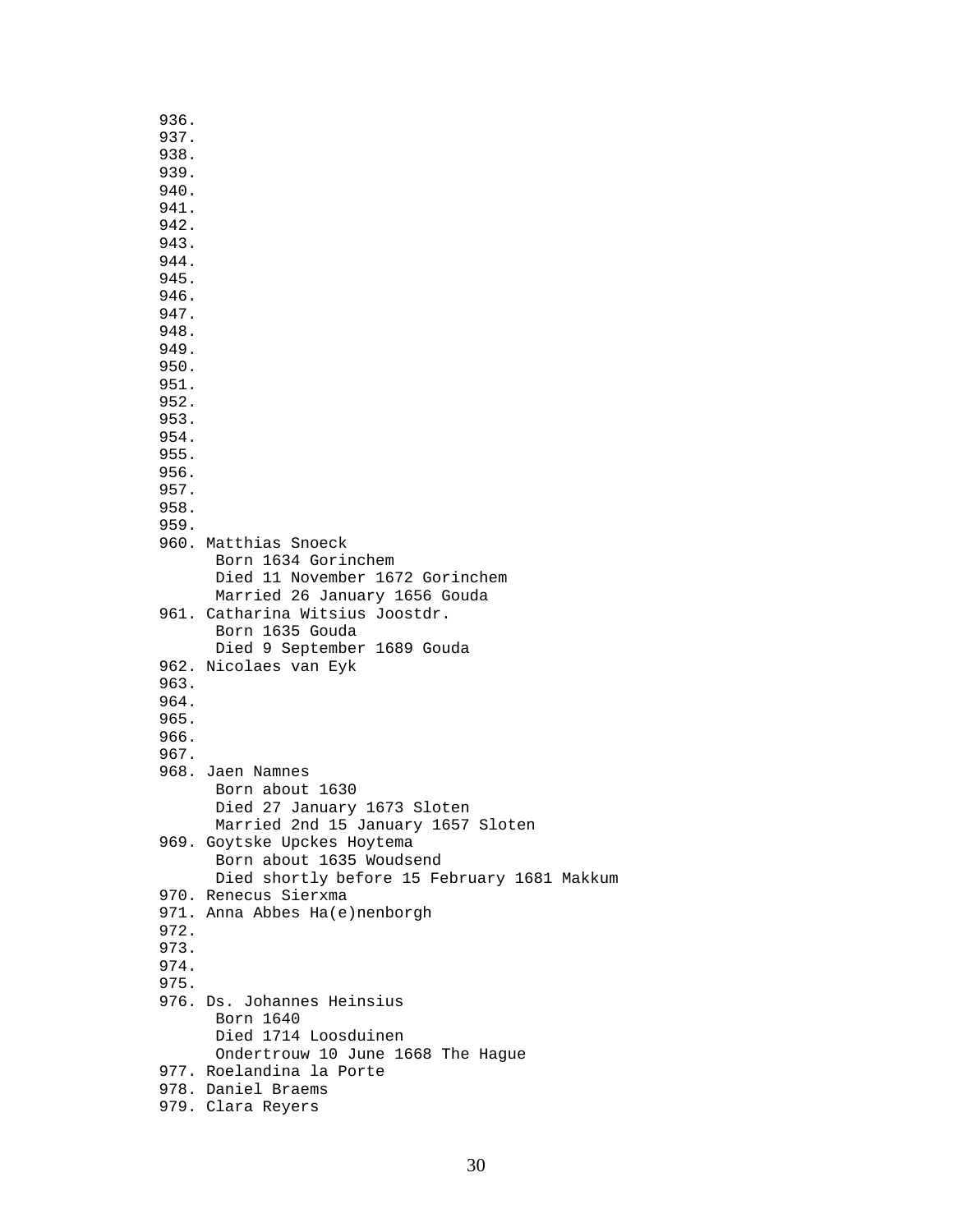980. 981. 982. 983. 984. 985. 986. 987. 988. 989. 990. 991. 992. Charles Spengler Born 21 Janaury 1649 's-Hertogenbosch Died in or after 1695 Married 993. Charlotta Catharina Stromenger Born 1652 Died 23 August 1722 Oijen 994. Pieter van Rijssel 995. Elisabeth Schaght 996. 997. 998. 999. 1000. 1001. 1002. 1003. 1004. 1005. 1006. 1007. 1008. 1009. 1010. 1011. 1012. 1013. 1014. 1015. 1016. 1017. 1018. 1019. 1020. 1021. 1022. 1023. One thousand twenty four 8 gr. grandparents: 1024. Jan van Alderwerelt Born 1 August 1586 Middelburg Died 7 June 1637 Amsterdam Married 3 September 1606 Amsterdam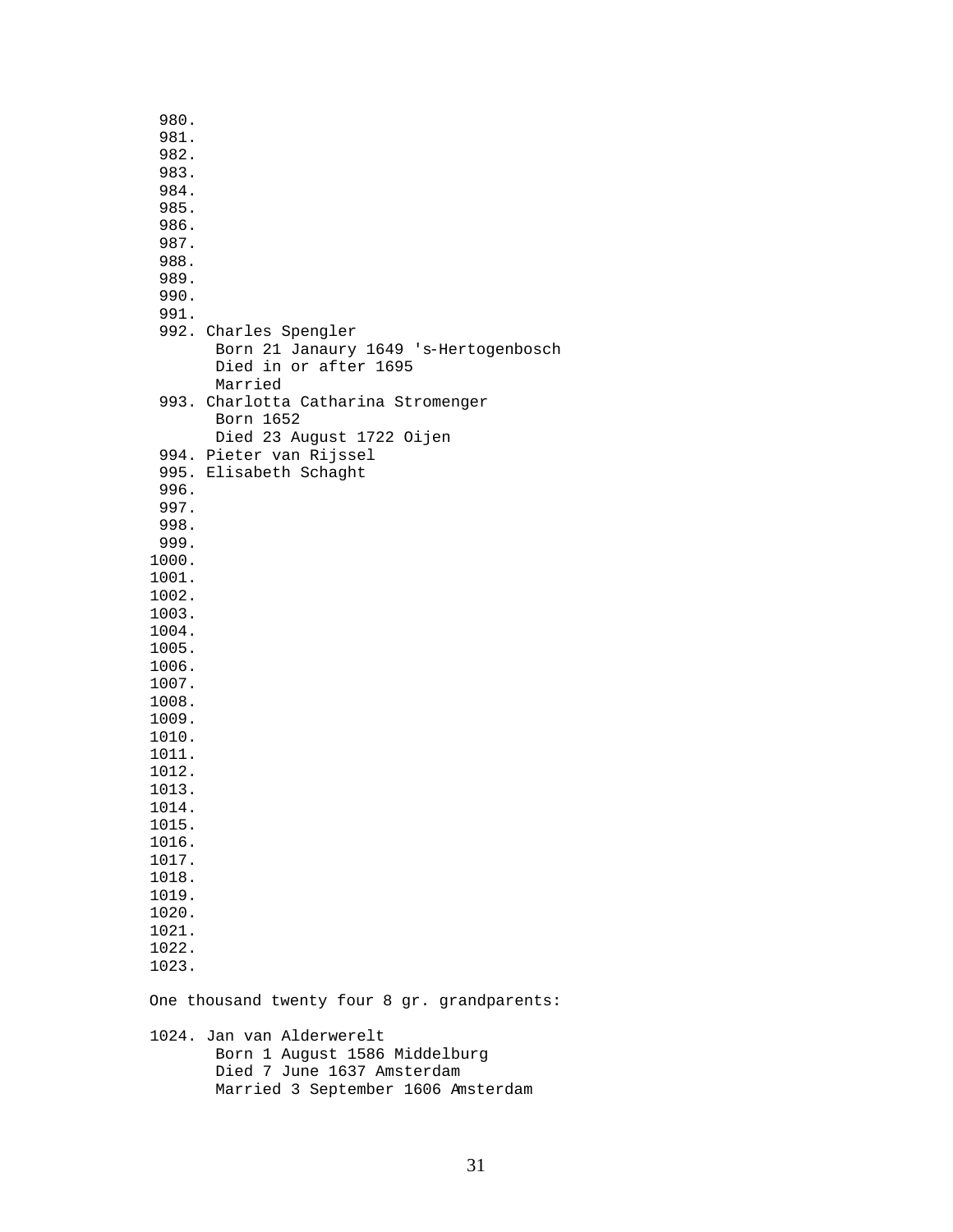```
 1025. Elisabeth Adriaensdr. Block 
       Born 5 December 1589 Amsterdam 
       Died 18 August 1655 Amsterdam 
1026. Otto Jansz. van Buuren 
       Died before 1631
1027. Clara Adriaensdr. Block 
       Born about 1599 Amsterdam 
1028. 
1029. 
1030. 
1031. 
1032. Carel van Savelsteyn 
1033. 
1034. 
1035. 
1036. 
1037. 
1038. 
1039. 
1040. Guillaume de Roo
       Born 11 May 1567 Wervicke
       Died 15 August 1644 Delft
       Married 2nd 24 March 1608 Delft 
1041. Mayken Boulyn
       Buried 10 April 1615 Schiedam 
1042. Otto van Elst 
1043. Helena Jans van Arentsvelt 
1044. =516 
1045. 
1046. 
1047. 
1048. Mr. Gaspar van Kinschot 
       Born 29 January 1592 The Hague
       Died 5 July 1654 The Hague
       Married 9 January 1617 The Hague
1049. Catharina Sweerts de Weert
       Born 18 October 1597 The Hague
       Died 1 May 1674 The Hague 
1050. Mr. Harpert Maertensz. Tromp 
       Heer van Voorburg 
       Born 27 March 1627 Rotterdam 
       Died 1 May 1691 Delft 
       Married 29 November 1654 Delft 
1051. Magdalena Jacobsdr. van Adrichem 
       Born 18 June 1639 Delft 
       Died 17 November 1684 Delft 
1052. = 1048
1053. = 1049 
1054. Reinier Pauw 
       Ridder
       Heer van Nieuwerkerk & Zuid Schalkwijk
       Born 5 May 1612 Amsterdam
       Died 17 December 1652 Amsterdam
       Married 3 August 1632 Amsterdam 
1055. Adriana Elbertsdr. Jonckheijn
       Born 15 February 1615 Amsterdam
       Died 24 May 1656 Amsterdam
```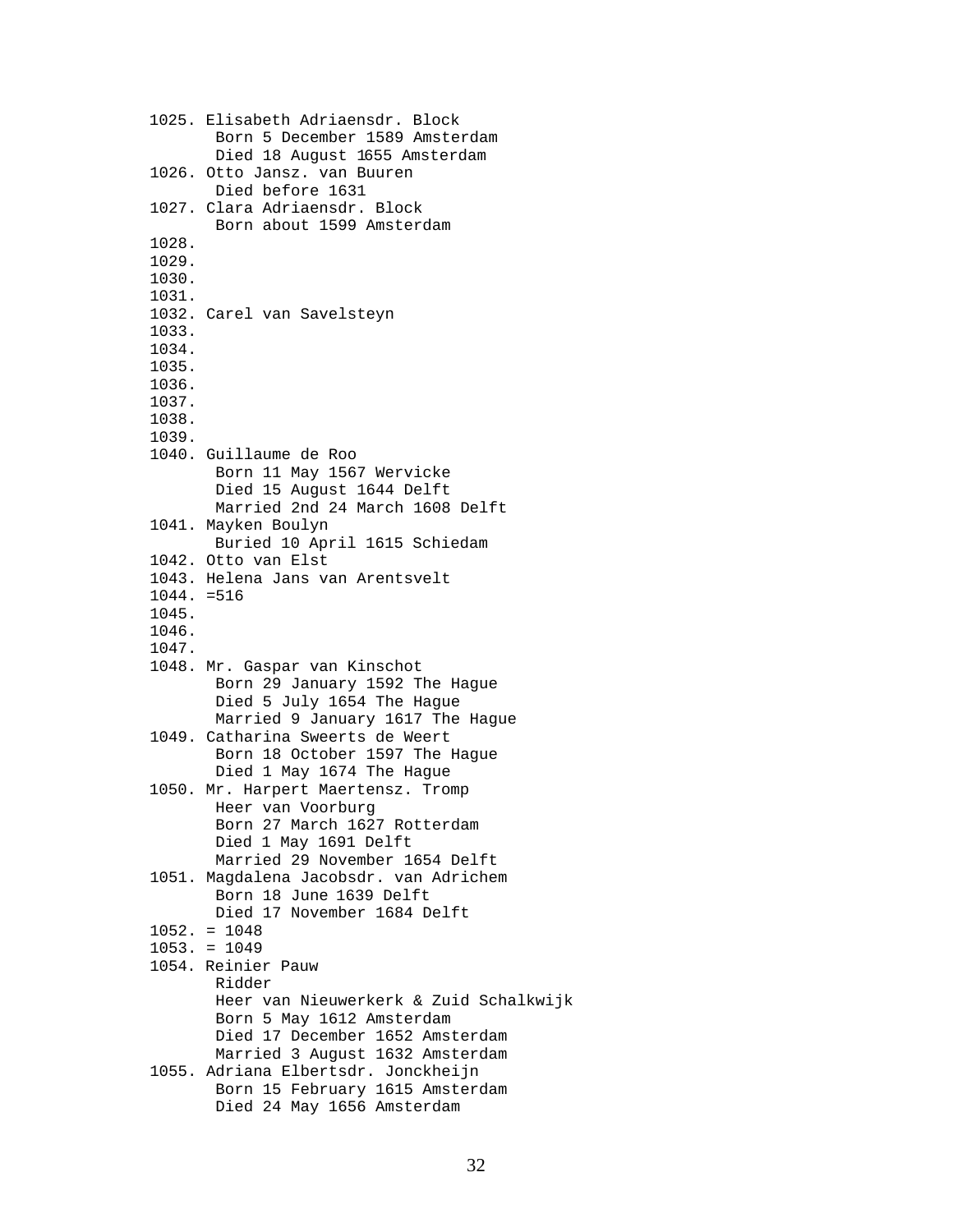|                | 1056. David van Baerle<br>Born 1595 Amsterdam<br>Died 1 September 1671 Amsterdam<br>Married 17 October 1628 Haarlem |
|----------------|---------------------------------------------------------------------------------------------------------------------|
|                | 1057. Rachel Godin<br>Born Frankfort an Main<br>Buried 20 May 1669 Amsterdam                                        |
|                | 1058. Carel Gijsberti                                                                                               |
|                | 1059. Sara van Padtburch                                                                                            |
| 1060.          |                                                                                                                     |
| 1061.          |                                                                                                                     |
| 1062.          |                                                                                                                     |
| 1063.<br>1064. |                                                                                                                     |
| 1065.          |                                                                                                                     |
| 1066.          |                                                                                                                     |
| 1067.          |                                                                                                                     |
| 1068.          |                                                                                                                     |
| 1069.          |                                                                                                                     |
| 1070.          |                                                                                                                     |
| 1071.<br>1072. |                                                                                                                     |
| 1073.          |                                                                                                                     |
| 1074.          |                                                                                                                     |
| 1075.          |                                                                                                                     |
| 1076.          |                                                                                                                     |
| 1077.          |                                                                                                                     |
| 1078.<br>1079. |                                                                                                                     |
| 1080.          |                                                                                                                     |
| 1081.          |                                                                                                                     |
| 1082.          |                                                                                                                     |
| 1083.          |                                                                                                                     |
| 1084.          |                                                                                                                     |
| 1085.<br>1086. |                                                                                                                     |
| 1087.          |                                                                                                                     |
|                | 1088. Francois Heeneman                                                                                             |
|                | Born Yperen                                                                                                         |
|                | Buried 29 June 1654 Gouda                                                                                           |
|                | Married 27 April 1607 Leiden                                                                                        |
| 1089.          | Tonijntje Davyens<br>Born Yperen                                                                                    |
|                | Died before 19 September 1642                                                                                       |
|                | 1090. Michiel Jacobson                                                                                              |
|                | 1091. Maaike Dingmans                                                                                               |
| 1092.          |                                                                                                                     |
| 1093.          |                                                                                                                     |
| 1094.<br>1095. |                                                                                                                     |
| 1096.          |                                                                                                                     |
| 1097.          |                                                                                                                     |
| 1098.          |                                                                                                                     |
| 1099.          |                                                                                                                     |
| 1100.          |                                                                                                                     |
| 1101.          |                                                                                                                     |
| 1102.          |                                                                                                                     |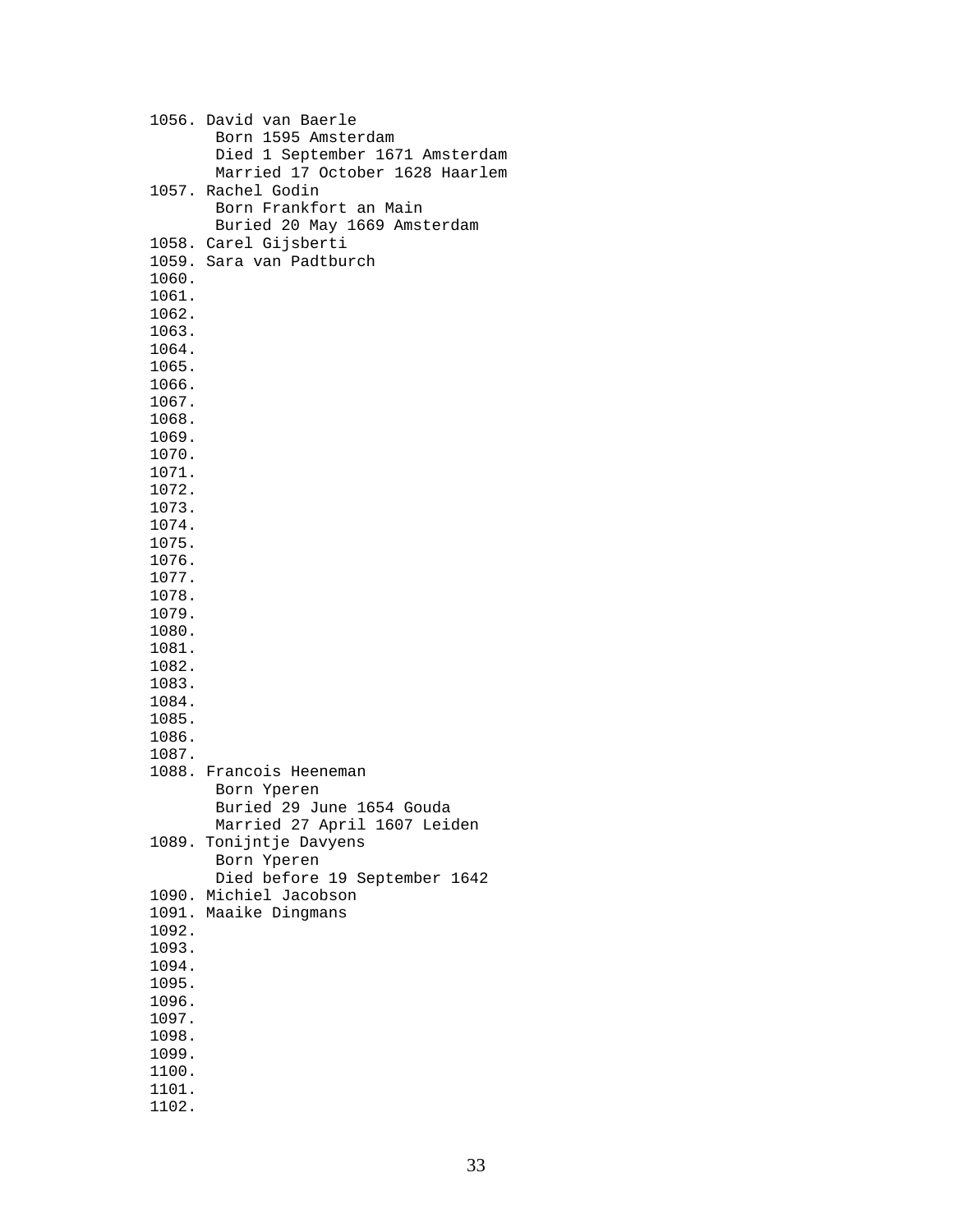| 1103. |                                    |
|-------|------------------------------------|
| 1104. |                                    |
| 1105. |                                    |
| 1106. |                                    |
| 1107. |                                    |
| 1108. |                                    |
| 1109. |                                    |
| 1110. |                                    |
| 1111. |                                    |
| 1112. |                                    |
| 1113. |                                    |
| 1114. |                                    |
| 1115. |                                    |
| 1116. |                                    |
| 1117. |                                    |
| 1118. |                                    |
| 1119. |                                    |
| 1120. |                                    |
| 1121. |                                    |
| 1122. |                                    |
| 1123. |                                    |
| 1124. |                                    |
| 1125. |                                    |
| 1126. |                                    |
| 1127. |                                    |
| 1128. |                                    |
| 1129. |                                    |
| 1130. |                                    |
| 1131. |                                    |
| 1132. |                                    |
| 1133. |                                    |
| 1134. |                                    |
| 1135. |                                    |
| 1136. |                                    |
| 1137. |                                    |
| 1138. |                                    |
| 1139. |                                    |
| 1140. |                                    |
| 1141. |                                    |
| 1142  |                                    |
| 1143. |                                    |
| 1144. |                                    |
| 1145. |                                    |
| 1146. |                                    |
| 1147. |                                    |
| 1148. |                                    |
| 1149. |                                    |
| 1150. |                                    |
| 1151. |                                    |
| 1152. | Michiel Heldewier                  |
|       | Sr. de Pierre-Fontaine             |
| 1153. | Philippine de Mauregnault          |
|       | 1154. Daniel Restau                |
|       | 1155. Maria Heldewier              |
|       | 1156. Mattheus Pauwelsz. de Hulter |
|       | 1157. Beatgen Woutersdr. Snoeck    |
|       | 1158. Willem Claesz. Warmondt      |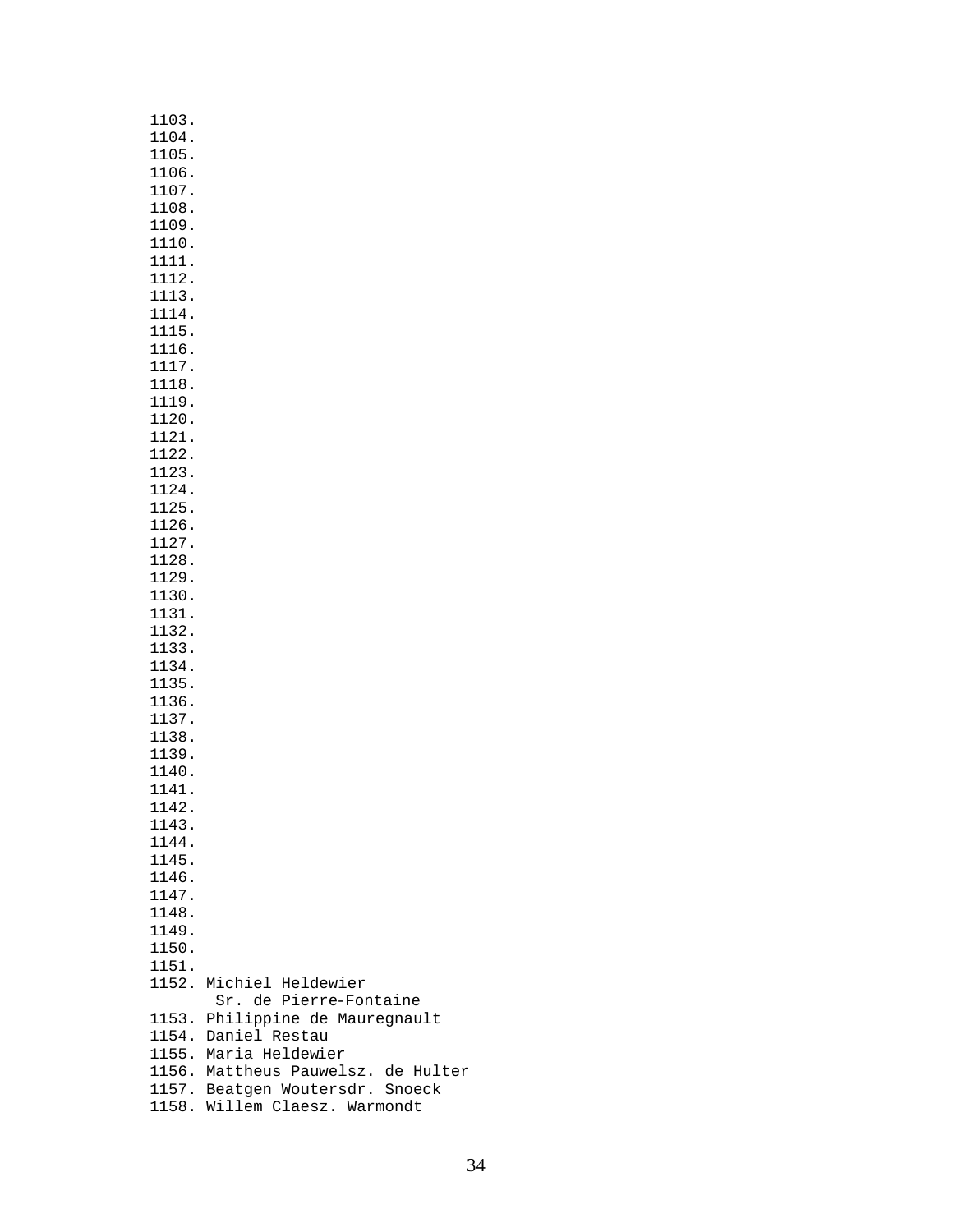1159. Agnes van Santen 1160. 1161. 1162. 1163. 1164. = 1156 1165. = 1157 1166. = 1158 1167. = 1159 1168. Andries Jansz. Patijn "d'oude" Born circa 1590 Married circa 1610 1169. Lijntje Gillisdr. Buried 28 March 1665 Haarlem 1170. Jan Jansz. van den Berg 1171. Sontje Graeve 1172. Hendrick Cornelisz. van der Schalcke 1173. Maijke Mattheusdr. 1174. Ds. Theodoreus Dircksz. van Wijckenburg 1175. Dirckgen Dircks Dell (Duyvel) 1176. Willem Maertens van Wolfswinckel 1177. Adriaentge Baltusdr. 1178. Gijsbert van Manen 1179. 1180. Adriaen Jansz. Colingh 1181. Jannichje Tol 1182. Cornelis Thijsz. Gravelaer 1183. Jannetje Gerritsdr. 1184. Corst Cox Born about 1590/1595 Died before 12 May 1658 Married in Mergen 1185. NN Died after 12 May 1658 1186. Johann Coenen 1187. Tringen Camphausen 1188. 1189. 1190. 1191. 1192. 1193. 1194. 1195. 1196. 1197. 1198. 1199. 1200. 1201. 1202. 1203. 1204. 1205. 1206. 1207. 1208.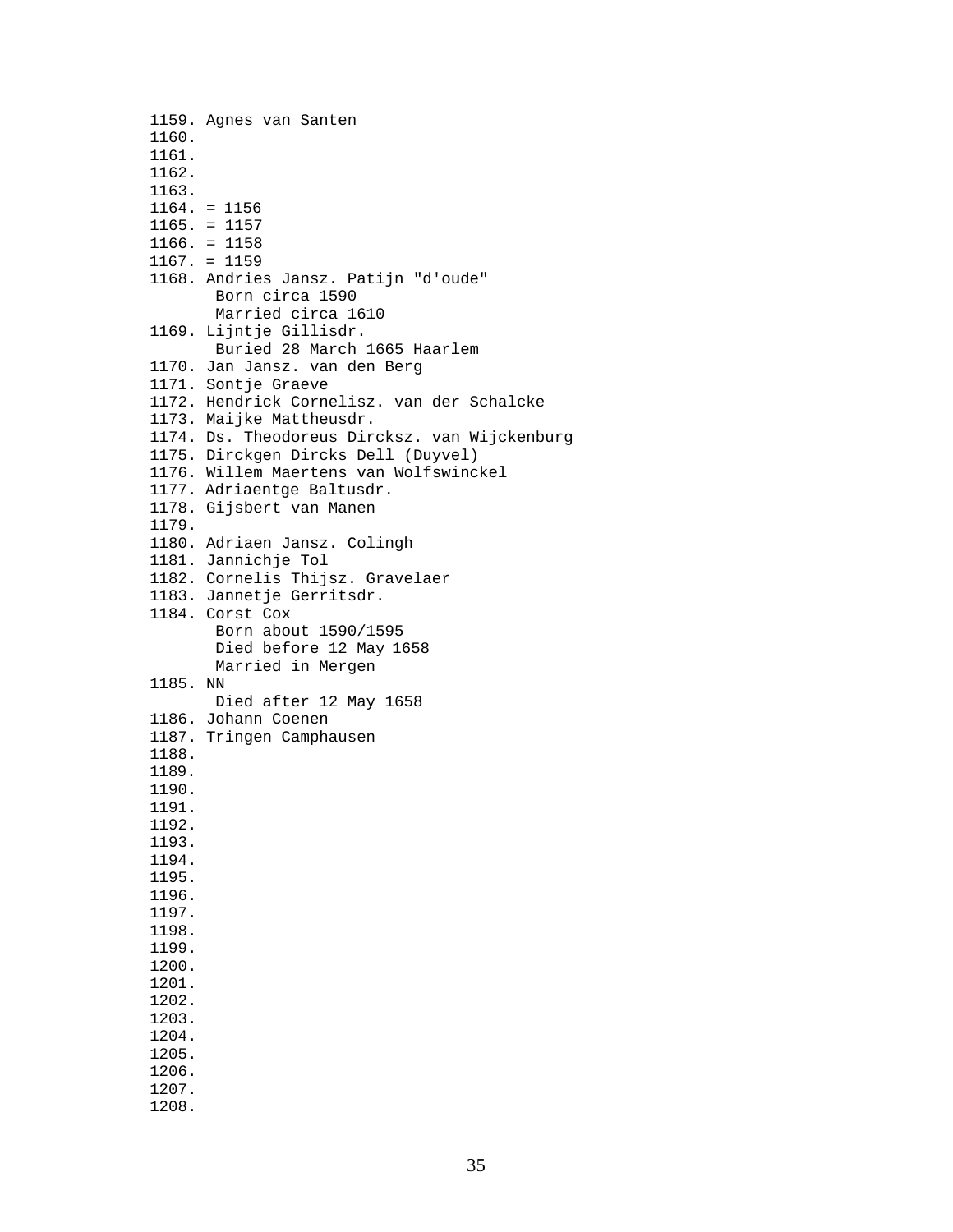1209. 1210. 1211. 1212. 1213. 1214. 1215. 1216. Cornelis Willemsz. van Kerchem 1217. Annetgen Quijrijndr. 1218. Johan Deyman 1219. Weyntgen Fransdr. van Leeuwen 1220. Paulus de Crauwelaer 1221. Liesbeth Neujans 1222. Jacob Jansz. Maleveseyn 1223. Jannetje Rochusdr. van Bodegom 1224. Caspar Ottens Celcaert 1225. Janneken Christiaens 1226. Jacob Jansz. Stout 1227. Eeuwoutgen Baltendr. 1228. Hendrick Woutersz. Tholincx Born 1573 's-Hertogenbosch Married 27 April 1603 Amsterdam 1229. Aeltien Claesdr. (Coelincx) Born 1575 1230. Dr. Nicolaes Tulp Regent in Amsterdam 1622-1674 Born 9 October 1593 Amsterdam Died 12 September 1674 The Hague Married 20 June 1617 Amsterdam 1231. Eva van der Voech Born 1593 The Hague Died 3 March 1628 Amsterdam 1232. Anthonis Repelaer Died 21 October 1652 Dordrecht Married 7 February 1616 1233. Emmerentia van Driel Born 19 December 1598 Dordrecht Died 19 May 1660 Dordrecht 1234. Johan Woutersz. Cools 1235. Margaretha Diric (Dierkx) Cornelisdr. 1236. Hans Gevaerts Born in Neuss, Germany Died 20 July 1624 Dordrecht Married 27 February 1600 Dordrecht 1237. Elisabeth van Strevelant gez.Liesvelt Died 20 July 1645 Dordrecht 1238. Ocker Willems Brandwijck 1239. Magdalena Snoeck 1240. Govard Rochusz. van Wezel 1241. Elisabeth Eversdr. van Eyssel 1242. Symon Cornelisz. de Vries 1243. Maria Jacobsdr. van Gijssen 1244. Sebastiaen Adriaensz. van der Graeff 1245. Agneta Cornelisdr. Bax 1246. Gillis Jansz. van der Hulck 1247. Geertruid van den Hatert Lenardsdr. 1248.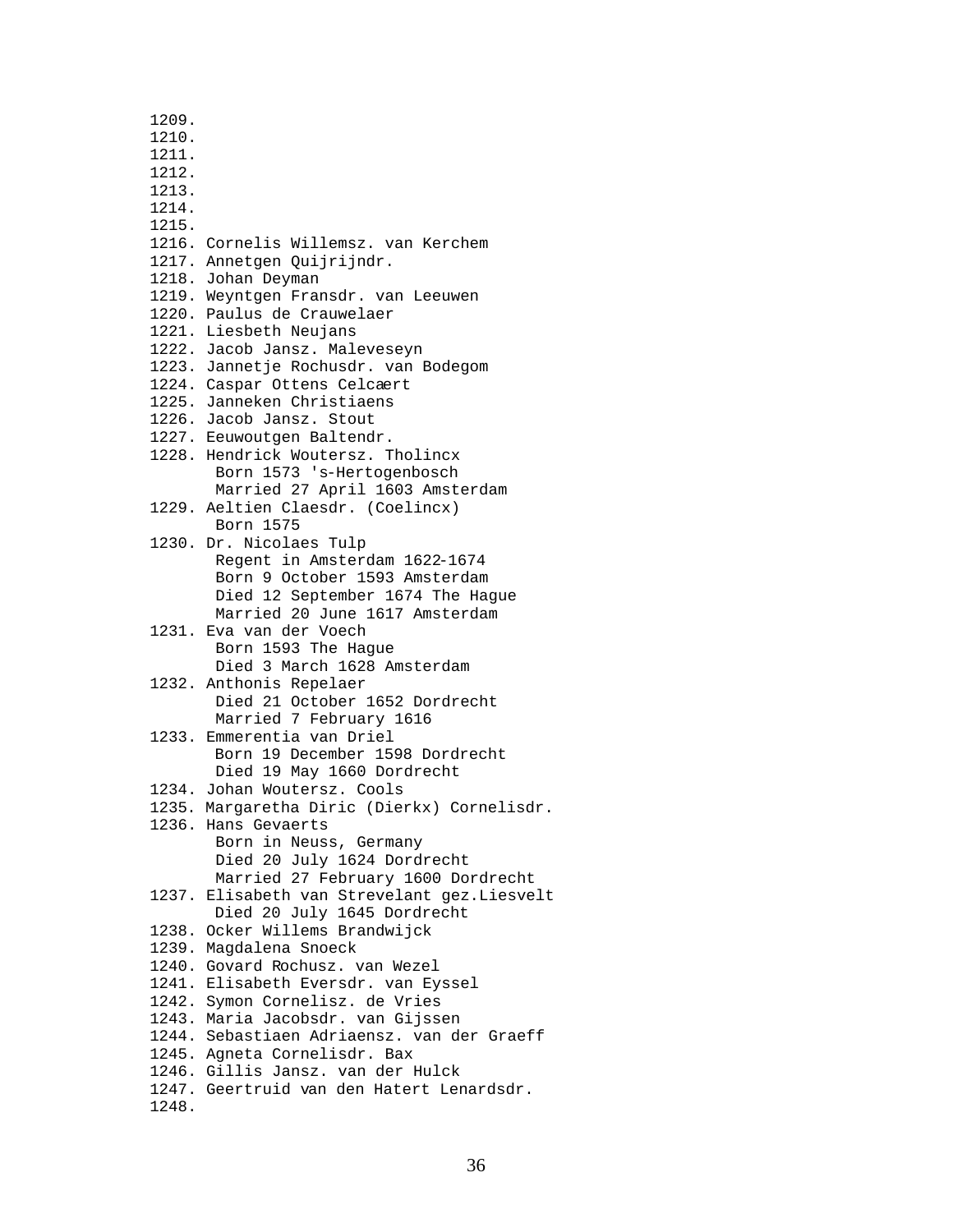1249. 1250.

 1530. 1531. 1532. 1533. 1534. 1535. 1536. Willem van Till Heer van Tiltenhof and Grieterbosch Born 1586 Died 14 January 1655, buried Maastricht Married 21 october 1607 1537. Anna van Randwijck Born 3 July 1583 Gennep Died 27 March 1671 Maastricht 1538. Hendrik von Olmussen genannt Muhstrome 1539. Christina Elisabeth van Gruijthuijsen 1540. Gerhard Casijn van der Hell 1541. Walrave Schimmelpenninck van der Oye 1542. Rutger Huijgens Heer van Clarebeek 1543. Anna Maria van Straelen 1544. Ernst Johann von Berg Born 10 September 1610 Died 5 May 1693 1545. Helena von Lieven 1546. Frans Libot 1547. Gertrude Frankse 1548. Henrick Ross 1549. Mary Krenkens 1550. Dirk Damen 1551. Catharina Lemmens 1552. 1553. 1554. 1555. 1556. Hendrik Broen 1557. Anna van Uffelen 1558. Marcellus Thiens 1559. Elisabeth Both 1560. 1561. 1562. 1563. 1564. Henning von Reden Herr auf Hameln und Hastenbeck Born 1577 Died 1643 1565. Magdalena von Heimburg 1566. Franz Ernst von Reden Born 1609 Died 1683 Married 1636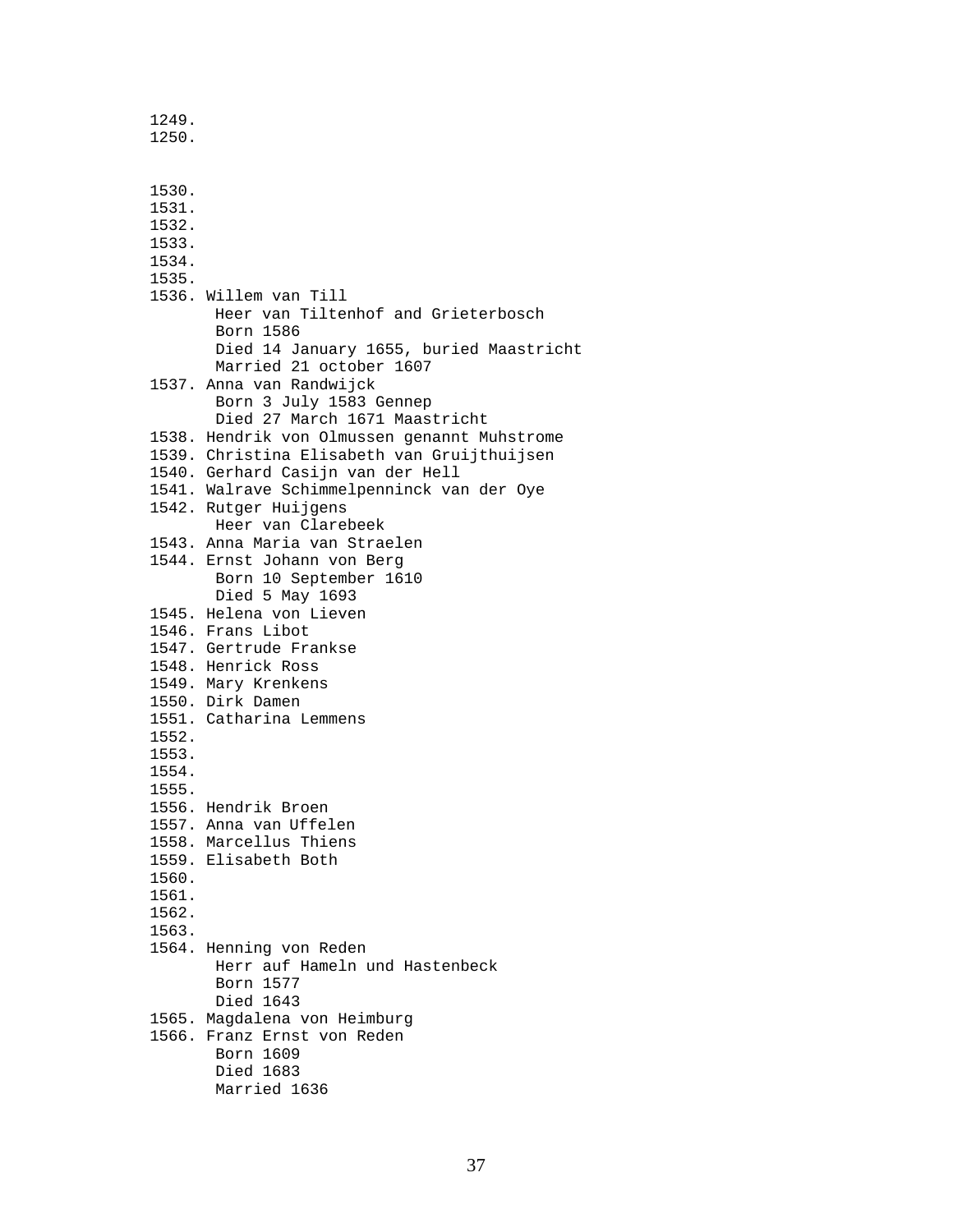|       | 1567. Clara Dorothea von Lenthe<br>Born 1601                |
|-------|-------------------------------------------------------------|
|       | Died 1696                                                   |
| 1568. |                                                             |
| 1569. |                                                             |
| 1570. |                                                             |
| 1571. |                                                             |
| 1572. |                                                             |
| 1573. |                                                             |
| 1574. |                                                             |
| 1575. |                                                             |
|       |                                                             |
| 1576. |                                                             |
| 1577. |                                                             |
| 1578. |                                                             |
| 1579. |                                                             |
| 1580. |                                                             |
| 1581. |                                                             |
| 1582. |                                                             |
| 1583. |                                                             |
| 1584. |                                                             |
| 1585. |                                                             |
| 1586. |                                                             |
| 1587. |                                                             |
| 1588. |                                                             |
| 1589. |                                                             |
| 1590. |                                                             |
| 1591. |                                                             |
| 1592. |                                                             |
| 1593. |                                                             |
| 1594. |                                                             |
| 1595. |                                                             |
| 1596. |                                                             |
| 1597. |                                                             |
| 1598. |                                                             |
| 1599. |                                                             |
|       | 1600. Caspar Antonie van Lynden                             |
|       | Heer van Ressen                                             |
|       | Born 1631                                                   |
|       | Buried 8 November 1718 Ressen                               |
|       | Married 21 February 1669 Nijmegen                           |
|       | 1601. Mechteld van Welderen                                 |
|       | Vrouwe van Leeuwenberg                                      |
|       | 1602. Eusebius Borchart Bentinck                            |
|       | Heer van Schoonheten                                        |
|       | Baptized 14 May 1643 Deventer                               |
|       | Died 25 October 1710 H.Schoonheten, Raalte                  |
|       |                                                             |
|       | Married 3 November 1670 Wilp<br>1603. Elisabeth van Brakell |
|       |                                                             |
|       | Born 4 January 1648                                         |
|       | Died 16 July 1678                                           |
|       | 1604. Gijsbert van Dedem                                    |
|       | Baptized 1 October 1612 Harderwijk                          |
|       | Died 15 September 1672 Zwolle                               |
|       | Married 26 November 1643 Hasselt                            |
|       | 1605. Anna Catharina Coppier van Cuylenburg                 |
|       | Born 26 June 1622 Hasselt                                   |
|       | Died 31 May 1698 Zwolle                                     |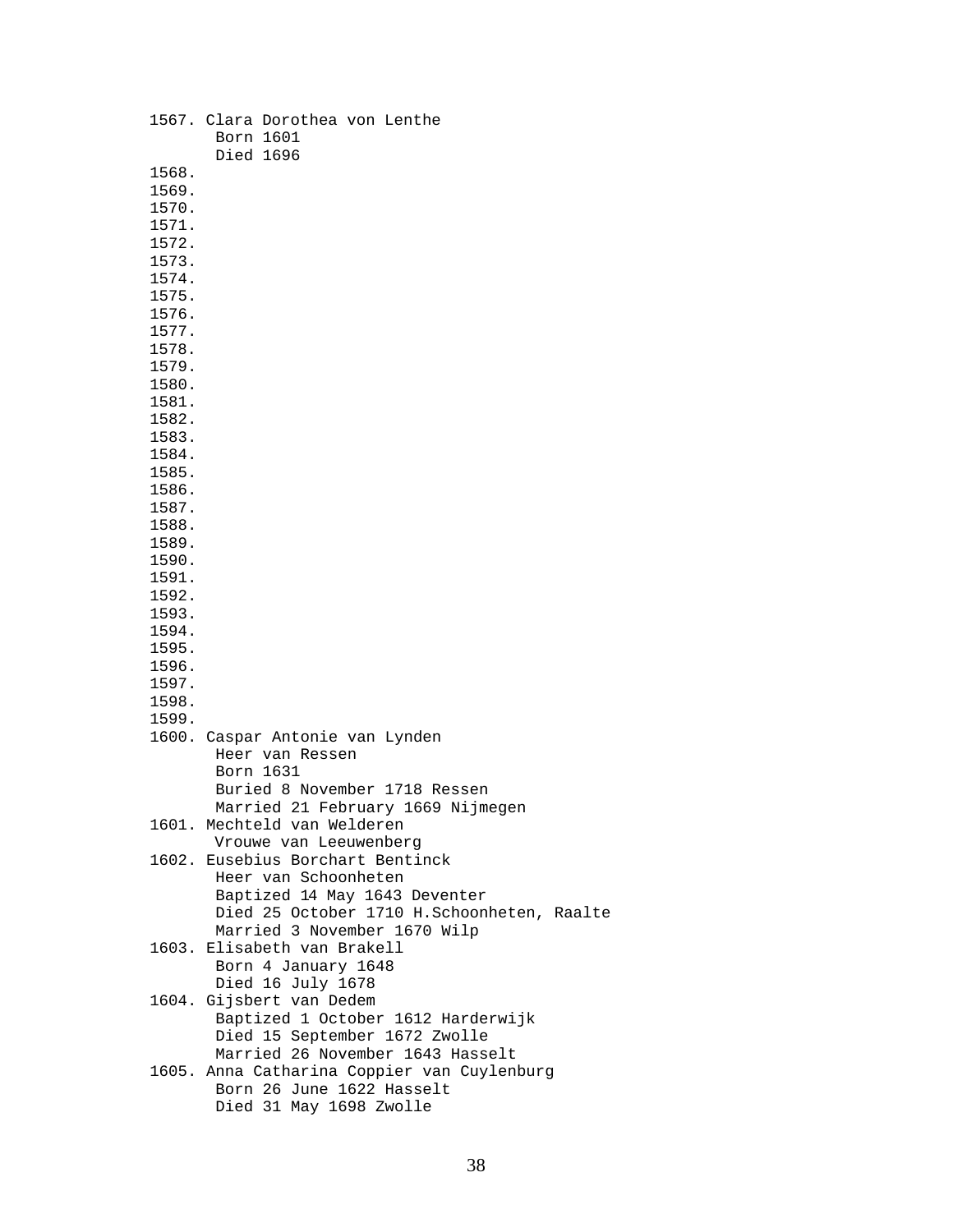1606. Herman van Delen Heer van Boeckhorst en Spankeren 1607. Geertruid van Wijnbergen 1608. Lubbert van Eck Heer van Nergena Born 12 October 1598 Wageningen Died 24 April 1667 Emmerik Married 20 August 1651 Emmerik 1609. Adriana Sophia van Utenhove Died 19 May 1693 1610. Samuel de Lannoy Heer van Overbeek 1611. Cornelia Glass 1612. 1613. 1614. 1615. 1616. Jacob Schimmelpenninck van der Oye Heer van Holthauysen en Voorstonden Born 1608 Died 7 September 1677 Married 16 November 1630 1617. Anna Catharina van Kerken Vrouwe van Holthuisen Died 2 April 1633 Deventer 1618. Gerrit Kreynck Heer van de Beele 1619. Johanna van Oostrum 1620. 1621. 1622. Johann III von Palant Herr zu Voorst, Keppel und Hamm Died 8 October 1670 Married 1633 1623. Isabella Gertrud von Brempt Died March 1685 1624. 1625. 1626. 1627. 1628. Gerrit Johan Schimmelpenninck Married 4 November 1657 Kampen 1629. Anna Elisabeth Gansneb gen. Tengnagel Born 1634 Oostburg, Zeeland 1630. 1631. 1632. 1633. 1634. 1635. 1636. 1637. 1638. 1639. 1640. Maximiliaan van Renesse van Wilp Died 4 March 1649 Wilp Married 1634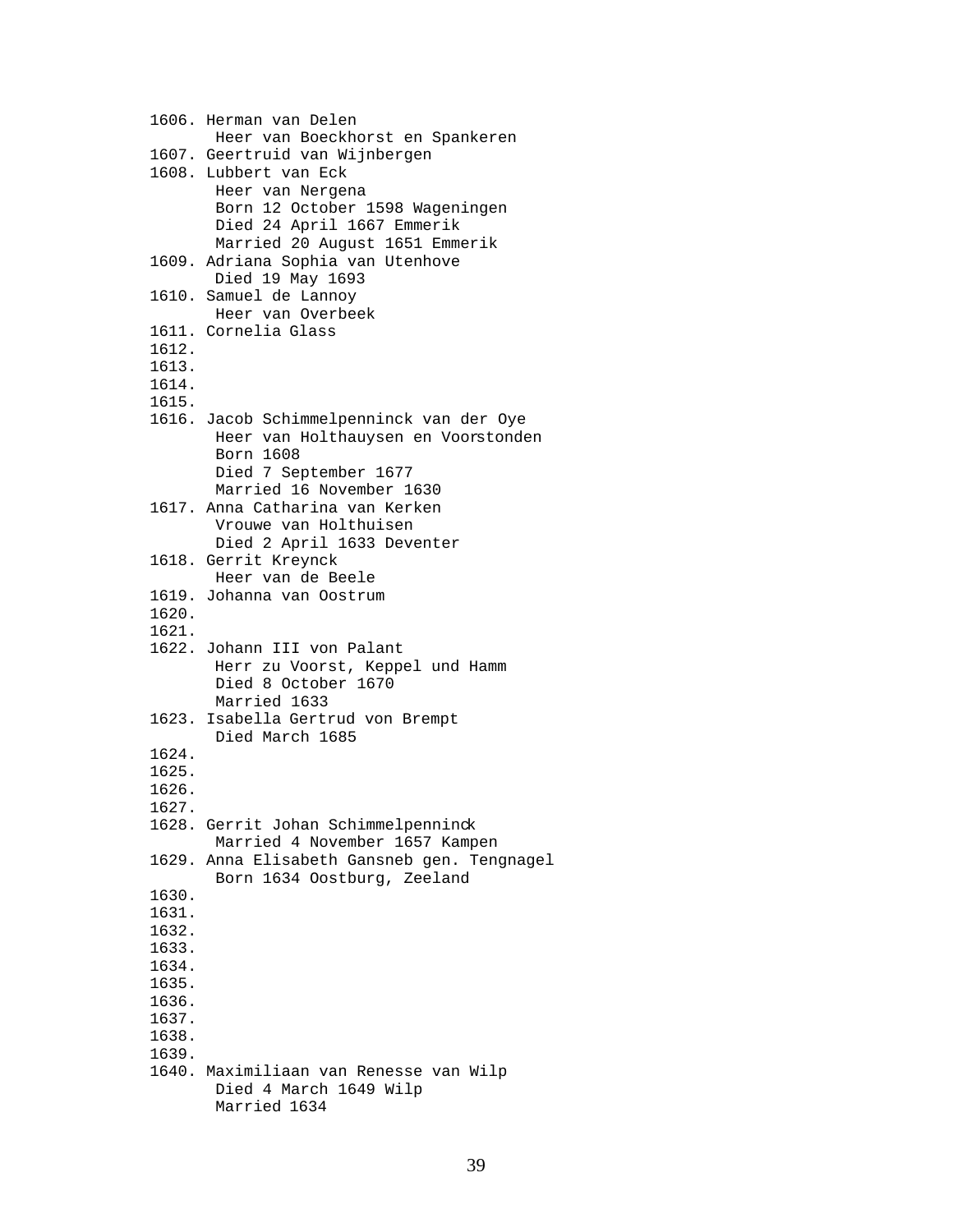|       | 1641. Anna van Sallandt tot de Poll |
|-------|-------------------------------------|
|       | Died 26 September 1668 Wilp         |
|       |                                     |
| 1642. | Jacob van Baexen                    |
|       | Heer van Harmelen                   |
| 1643. | Adriana van Aeswijn                 |
|       | Vrouwe van Wezenhorst               |
| 1644. |                                     |
| 1645. |                                     |
|       |                                     |
| 1646. |                                     |
| 1647. |                                     |
| 1648. |                                     |
| 1649. |                                     |
| 1650. |                                     |
| 1651. |                                     |
| 1652. |                                     |
|       |                                     |
| 1653. |                                     |
| 1654. |                                     |
| 1655. |                                     |
| 1656. |                                     |
| 1657. |                                     |
| 1658. |                                     |
|       |                                     |
| 1659. |                                     |
| 1660. |                                     |
| 1661. |                                     |
| 1662. |                                     |
| 1663. |                                     |
| 1664. |                                     |
| 1665. |                                     |
| 1666. |                                     |
|       |                                     |
| 1667. |                                     |
| 1668. |                                     |
| 1669. |                                     |
| 1670. |                                     |
| 1671. |                                     |
| 1672. |                                     |
| 1673. |                                     |
| 1674. |                                     |
|       |                                     |
| 1675. |                                     |
| 1676. |                                     |
| 1677. |                                     |
| 1678. |                                     |
| 1679. |                                     |
| 1680. |                                     |
| 1681. |                                     |
| 1682. |                                     |
| 1683. |                                     |
|       |                                     |
| 1684. |                                     |
| 1685. |                                     |
| 1686. |                                     |
| 1687. |                                     |
| 1688. |                                     |
| 1689. |                                     |
| 1690. |                                     |
| 1691. |                                     |
| 1692. |                                     |
|       |                                     |
| 1693. |                                     |
| 1694. |                                     |
|       |                                     |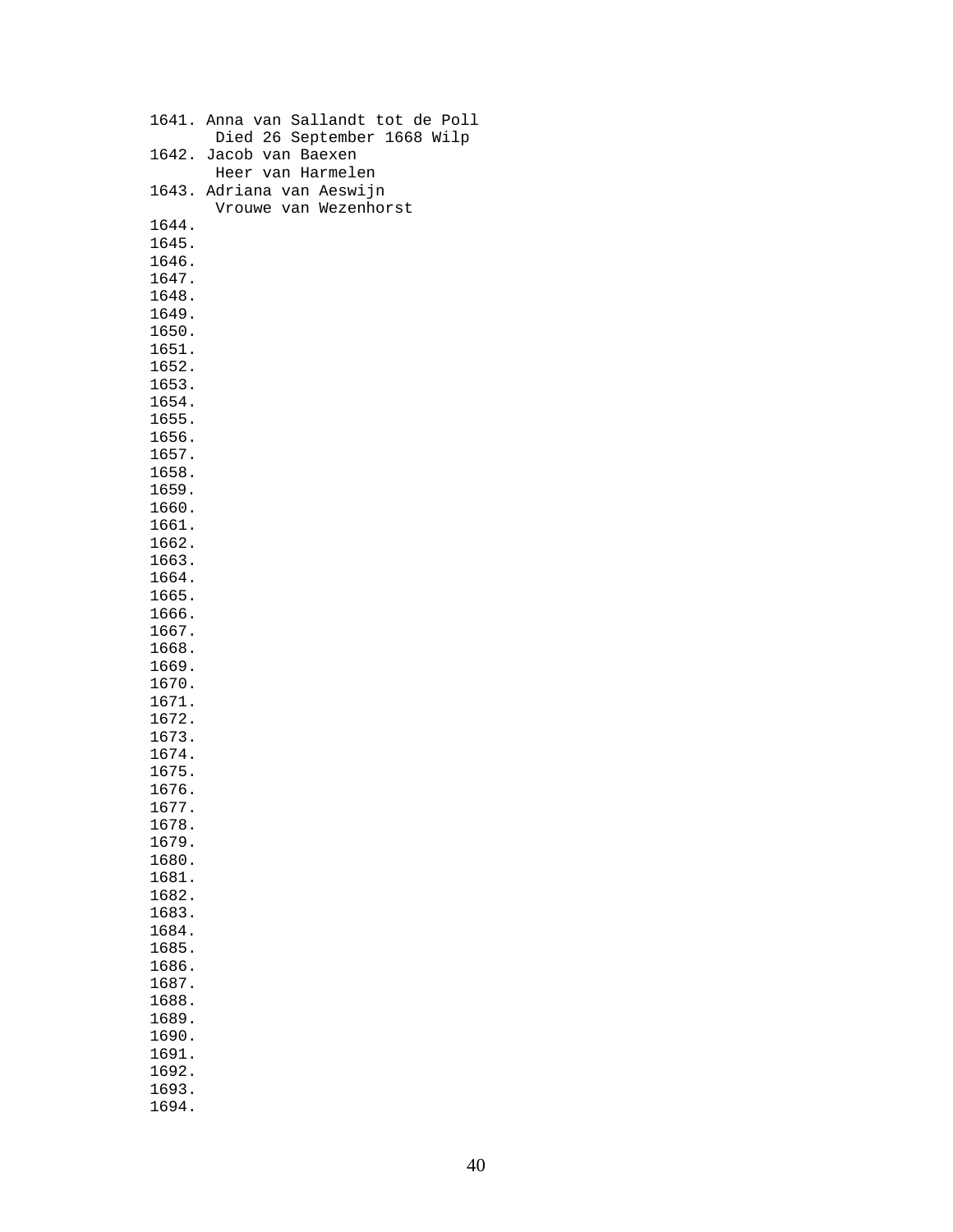| 1695. |                                     |
|-------|-------------------------------------|
|       |                                     |
|       | 1696. Jan Willemsz. de Roo          |
|       | Born 7 October 1599 Hillegersberg   |
|       | Died 4 March 1651 Naaldwijk         |
|       | Married 2 May 1620 Schiedam         |
|       | 1697. Helen Huijbregts Sparenburg   |
|       | Born 9 March 1598 Schiedam          |
|       | Died 19 Janaury 1656 Naaldwijk      |
|       | 1698. Abram Celosse                 |
|       | 1699. Jannetje Beunts               |
|       |                                     |
| 1700. |                                     |
| 1701. |                                     |
| 1702. |                                     |
| 1703. |                                     |
| 1704. |                                     |
| 1705. |                                     |
| 1706. |                                     |
| 1707. |                                     |
| 1708. |                                     |
| 1709. |                                     |
| 1710. |                                     |
|       |                                     |
|       |                                     |
| 1915. |                                     |
| 1916. |                                     |
| 1917. |                                     |
| 1918. |                                     |
| 1919. |                                     |
|       | 1920. Daniel Snoeck                 |
|       | Born Gorinchem                      |
|       | Married 21 october 1625 Gouda       |
|       | 1921. Diewertgen Doncker Gerritsdr. |
|       | Buried 30 August 1665 Gorinchem     |
|       | 1922. Joost Witsius                 |
| 1923. |                                     |
| 1924. |                                     |
|       |                                     |
| 1925. |                                     |
| 1926. |                                     |
| 1927. |                                     |
| 1928. |                                     |
| 1929. |                                     |
| 1930. |                                     |
| 1931. |                                     |
| 1932. |                                     |
| 1933. |                                     |
| 1934. |                                     |
| 1935. |                                     |
|       | 1936. Namne Piers                   |
|       | Born 1590/1600 Oosterzee            |
|       | Married 1621 Lemmer                 |
|       |                                     |
|       | 1937. Hylck Poppes                  |
|       | Born Eesterga                       |
|       | Died 20 May 1639 Eesterga           |
|       | 1938. Ucke Edes Hoytema             |
|       | Born 1605/1610                      |
|       | Died shortly before 7 August 1639   |
|       | Married before 20 May 1634          |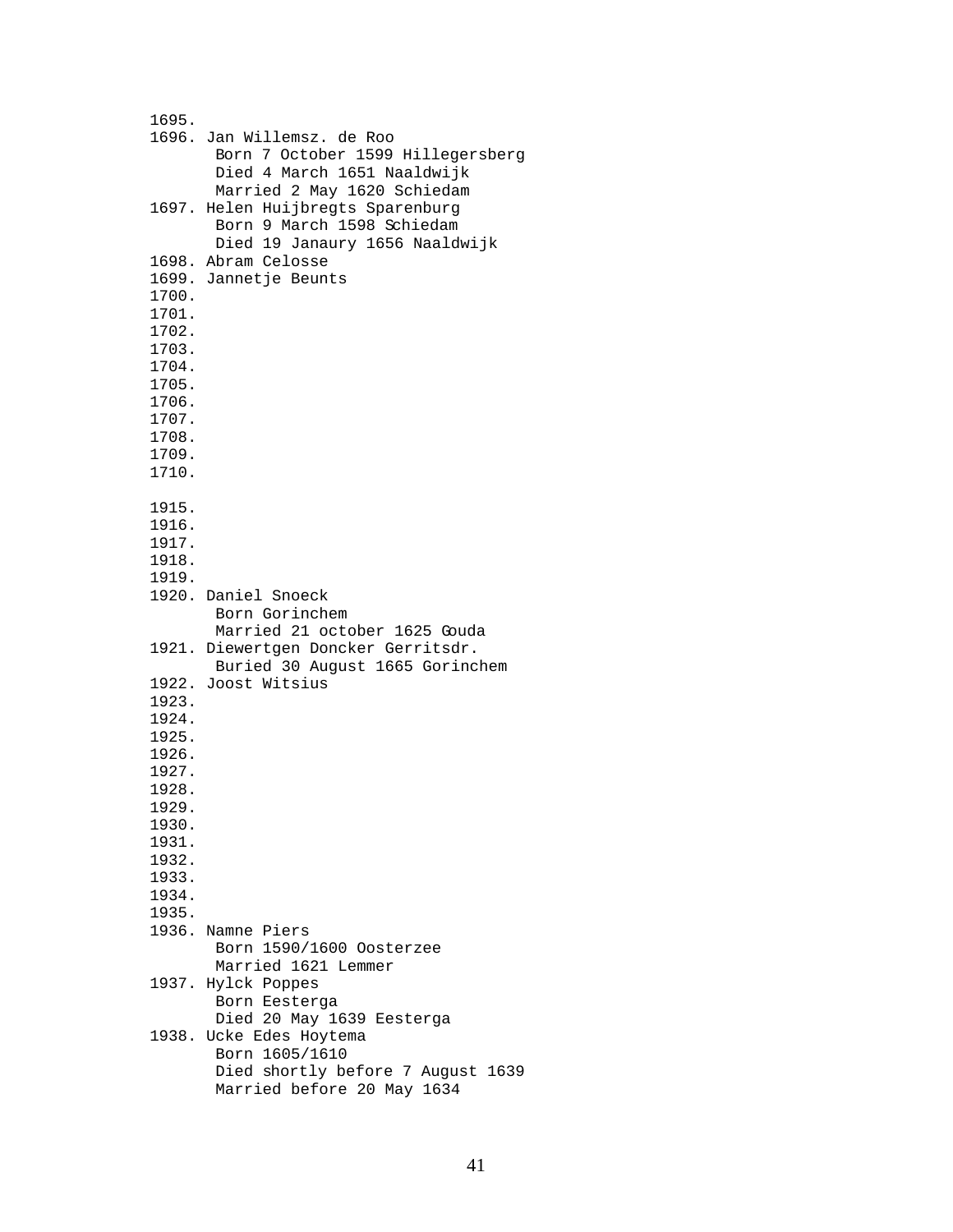|       | 1939. Gredts Idses                      |
|-------|-----------------------------------------|
|       | Died 30 January 1667 Sloten             |
| 1940. |                                         |
| 1941. |                                         |
| 1942. |                                         |
| 1943. |                                         |
| 1944. |                                         |
|       |                                         |
| 1945. |                                         |
| 1946. |                                         |
| 1947. |                                         |
| 1948. |                                         |
| 1949. |                                         |
| 1950. |                                         |
| 1951. |                                         |
|       | 1952. Ds. Johannes Heinsius             |
|       | Born 1609 Delft                         |
|       | Died 21 September 1652 Gouda            |
|       | 1953. Cornelia van Nierop               |
|       | Died after 1652                         |
|       | 1954. Anthony la Porte                  |
|       | 1955. Dina Velters                      |
|       |                                         |
| 1956. |                                         |
| 1957. |                                         |
| 1958. |                                         |
| 1959. |                                         |
| 1960. |                                         |
| 1961. |                                         |
| 1962. |                                         |
| 1963. |                                         |
| 1964. |                                         |
| 1965. |                                         |
| 1966. |                                         |
| 1967. |                                         |
| 1968. |                                         |
| 1969. |                                         |
| 1970. |                                         |
|       |                                         |
| 1971. |                                         |
| 1972. |                                         |
| 1973. |                                         |
| 1974. |                                         |
| 1975. |                                         |
| 1976. |                                         |
| 1977. |                                         |
| 1978. |                                         |
| 1979. |                                         |
| 1980. |                                         |
| 1981. |                                         |
| 1982. |                                         |
| 1983. |                                         |
|       | 1984. Johann Spengler                   |
|       | Born before 1646                        |
|       | Died 15 February 1671                   |
|       | Married 24 January 1647 Geertruidenberg |
|       | 1985. Maria de Paey (de Bay)            |
|       | Born Geertruidenberg                    |
|       | Died 15 April 1663                      |
| 1986. |                                         |
|       |                                         |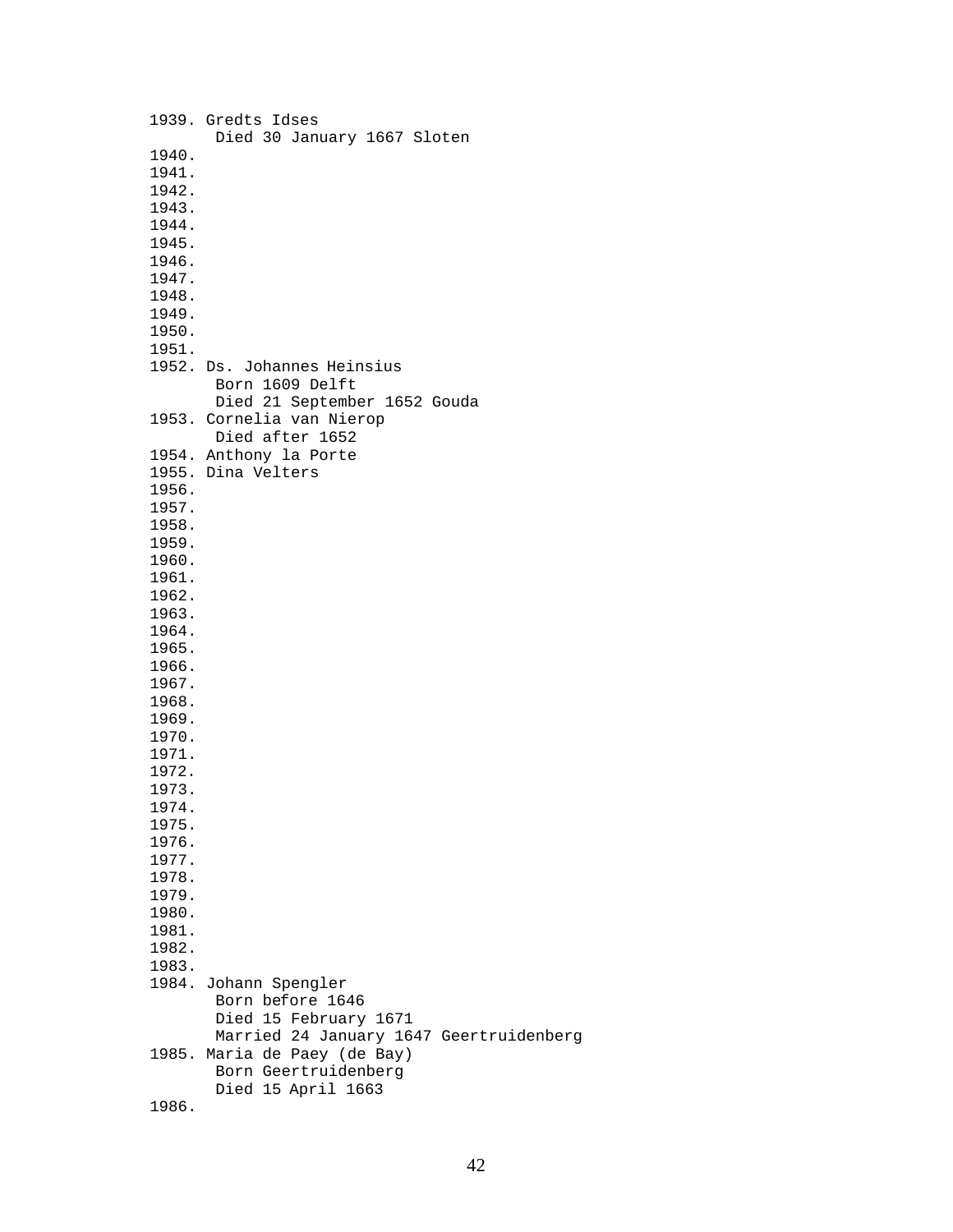| 1987.<br>1988.<br>1989.<br>1990. |                                                                                                                                     |
|----------------------------------|-------------------------------------------------------------------------------------------------------------------------------------|
| 1991.<br>1992.<br>1993.          |                                                                                                                                     |
| 1994.<br>1995.<br>1996.          |                                                                                                                                     |
| 1997.<br>1998.<br>1999.<br>2000. |                                                                                                                                     |
| 2045.<br>2046.<br>2047.          |                                                                                                                                     |
|                                  | Two thousand forty eight 9 gr. grandparents:                                                                                        |
|                                  | 2048. Cornelis van Alderwerelt<br>Born before 1565 Menen Belgium<br>Died before 8 June 1605 Middelburg<br>Married probably in Menen |
|                                  | 2049. Cathelyne Pleviers<br>Born about 1560 probably Menen<br>Died after 1 August 1606                                              |
|                                  | 2050. Adriaen Jacobsz. Block<br>Born about 1565 Dordrecht<br>Died after 1 August 1606<br>Married 1588 Amsterdam                     |
|                                  | 2051. Catharina Antonisdr. van Essen<br>Born about 1571<br>Died after 1 August 1606                                                 |
|                                  | 2052. Jan Hendriksz. van Buyren<br>Baptized Schoonhoven                                                                             |
| 2053.                            |                                                                                                                                     |
|                                  | $2054. = 2050$<br>$2055. = 2051$                                                                                                    |
| 2056.                            |                                                                                                                                     |
| 2057.                            |                                                                                                                                     |
| 2058.<br>2059.                   |                                                                                                                                     |
| 2060,                            |                                                                                                                                     |
| 2061.                            |                                                                                                                                     |
| 2062.<br>2063.                   |                                                                                                                                     |
| 2064.                            |                                                                                                                                     |
| 2065.<br>2066.                   |                                                                                                                                     |
| 2067.                            |                                                                                                                                     |
| 2068.                            |                                                                                                                                     |
| 2069.<br>2070.                   |                                                                                                                                     |
| 2071.                            |                                                                                                                                     |
| 2072.                            |                                                                                                                                     |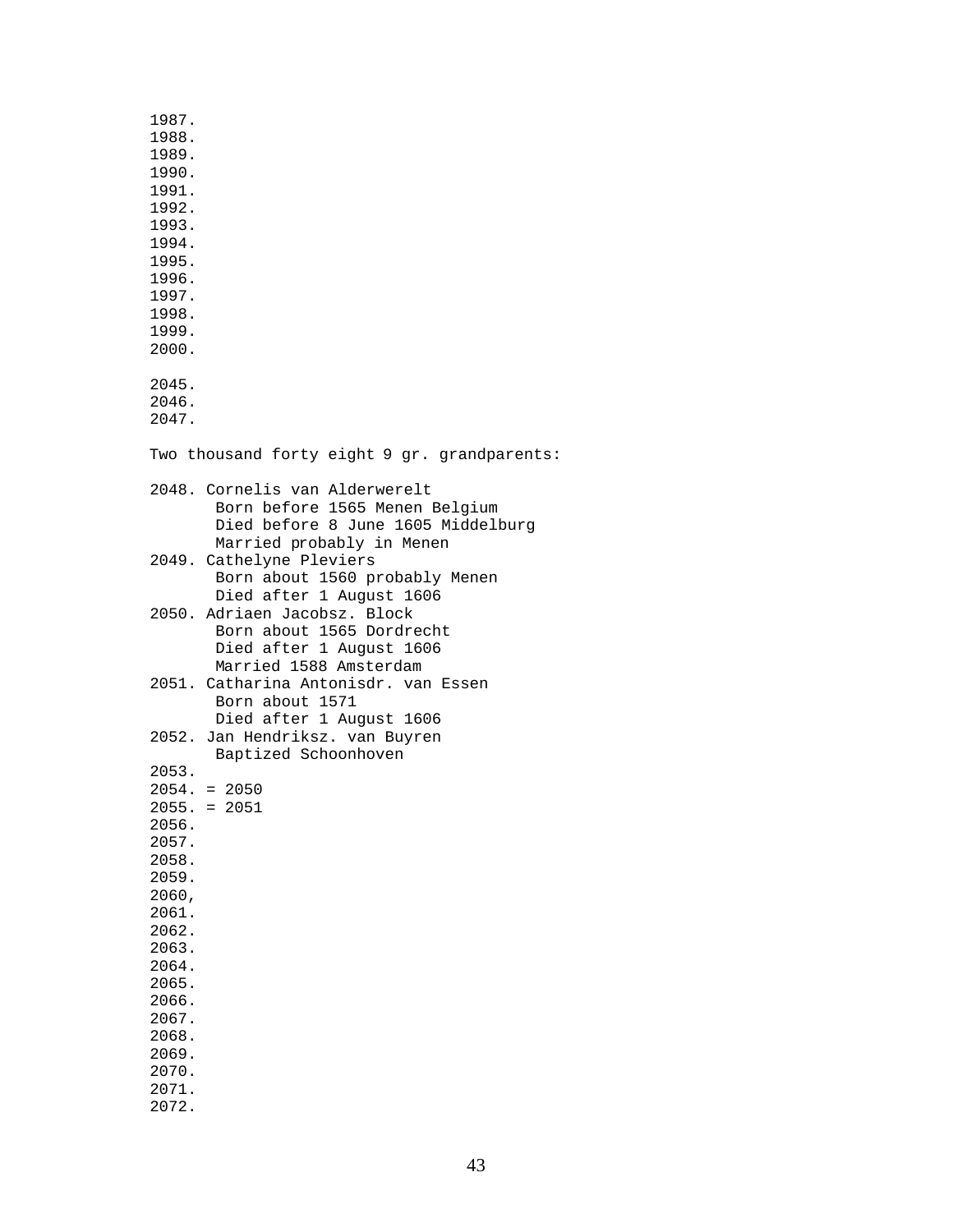2073. 2074. 2075. 2076. 2077. 2078. 2079. 2080. Vincent de Roo Born about 1546 Ieper Died 29 June 1597 Delft Married 1566 2081. Pironne la Note Died 8 October 1602 Delft 2088. =1032 2096. Mr. Jasper van Kinschot Born 15 october 1552 Turnhout Died 11 December 1603 The Hague Married 28 October 1578 Bergen op Zoom 2097. Josina Pijll Born 25 January 1562 Wouw Died 11 December 1601 The Hague 2098. Mr. Roeland Sweerts de Weert Born 19 March 1566 Antwerpen Died 11 February 1624 Married 2099. Maria Meganck Died 15 December 1652 2100. Maerten Harpertzn. Tromp Admiral Born 23 April 1598 den Briel Killed in action 10 August 1653 off the coast near Ter Heijde Married 7 May 1624 den Briel 2101. Dignum (Digna) Cornelisdr. de Haes Born 1599 probably Rotterdam Died 20 November 1633 Rotterdam 2102. Mr. Jacob Adriaans van Adrichem Born 23 June 1613 Delft Died 21 December 1640 Delft Married 19 August 1635 Delft 2103. Sara Jacobsdr. van de Graeff Born 28 February 1613 delft Died 25 August 1650 Delft  $2104. = 2096$  2105. = 2097 2106. = 2098 2107. = 2099 2108. Mr. Adriaen Reyniersz. Pauw Ridder Born 1 November 1585 Died 2 February 1653 The Hague Married 7 February 1610 2109. Anna van Ruytenburch Baptized 19 June 1589 Amsterdam Died 3 November 1684 The Hague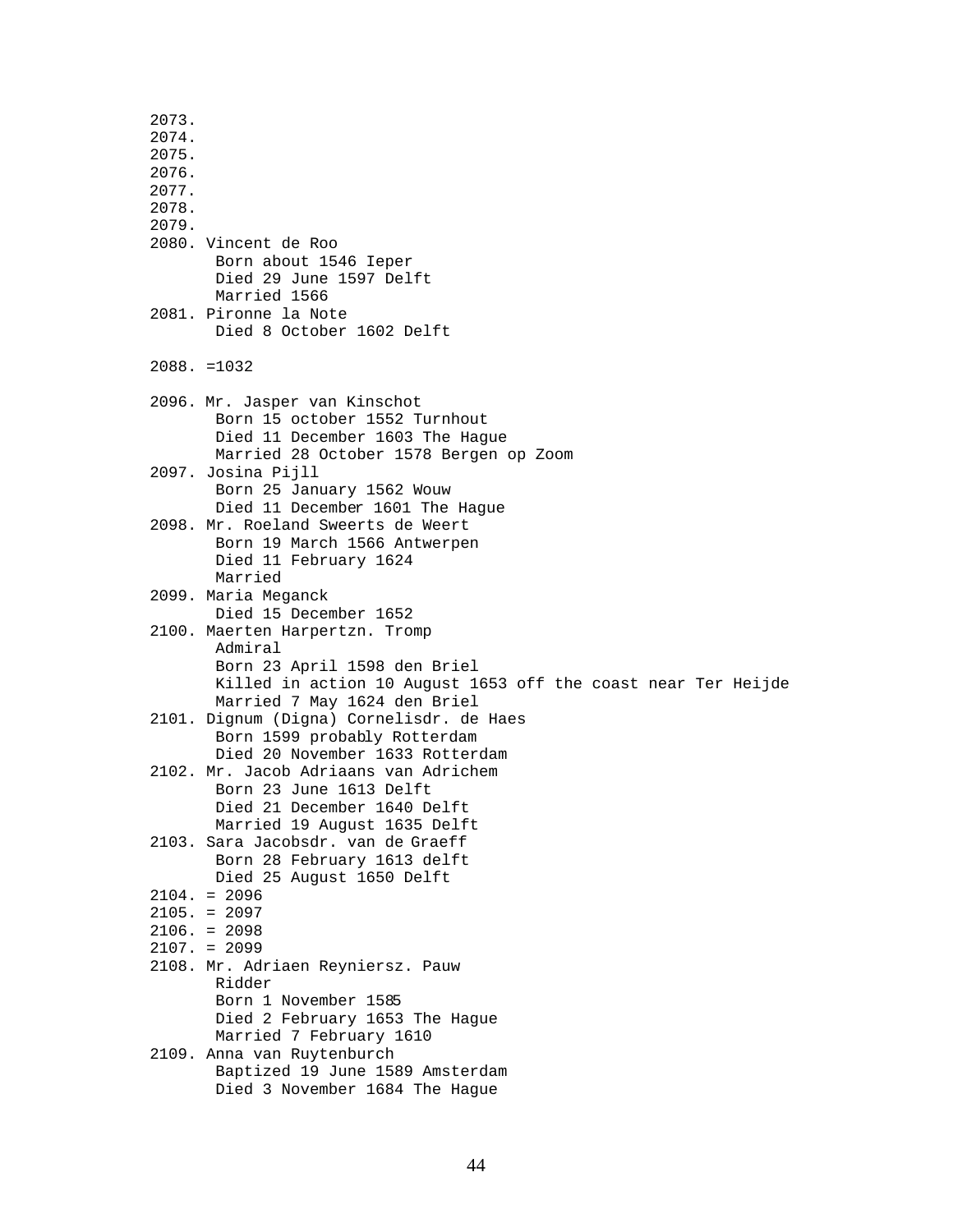```
 2110. Elbert Simonsz. Jonckheyn
       Born 1564
       Died 20 February 1618
       Married shortly after 12 August 1608 Vlissingen
2111. Adriana Cool(e)(n)
2112. Jan Hendriksz. van Baerle
       Born about 1557
       Died 20 July 1605 Amsterdam
       Married 1582
2113. Jacomina Hoon
       Died 4 November 1607 Amsterdam
2114. Charles Godin
2115. Rachel le Carlier dit le Rideun 
2176. Francois Heeneman
       Born Yperen
       Died probably about 1623 Leiden
       Married probably Yperen
2177. Jacomijntje Cosijns
       Died before 1616
3072. Lambert van Till
       Dead by 1596
       Married in 1585
3073. Francisca van Spannerbock
       Dead by 1596
3074. Floris van Randwijck
       Born 26 January 1540 Berkenbosch in het Land van Cuyk
       Died 3 Juni 1588 near Gennep (killed by Spanish Cavalry)
       Married 18 December 1571
3075. Mechteld van Boeckholt
       Born 17 October 1546
       Died 12 December 1591 
3076.
3077.
3078.
3079.
3080.
3081.
3082.
3083.
3084.
3085.
3086.
3087. 
3088. Otto von Berg
       Erbherr von Prosten, Heringshoff, Pall
       Died 14 April 1625
3089. Dorothea von Treijden
3128. Ernst von Reden
       Herr auf Hameln
       Born 1525
       Died 1589
3129. Armgard von Rottorf
3130.
3131.
```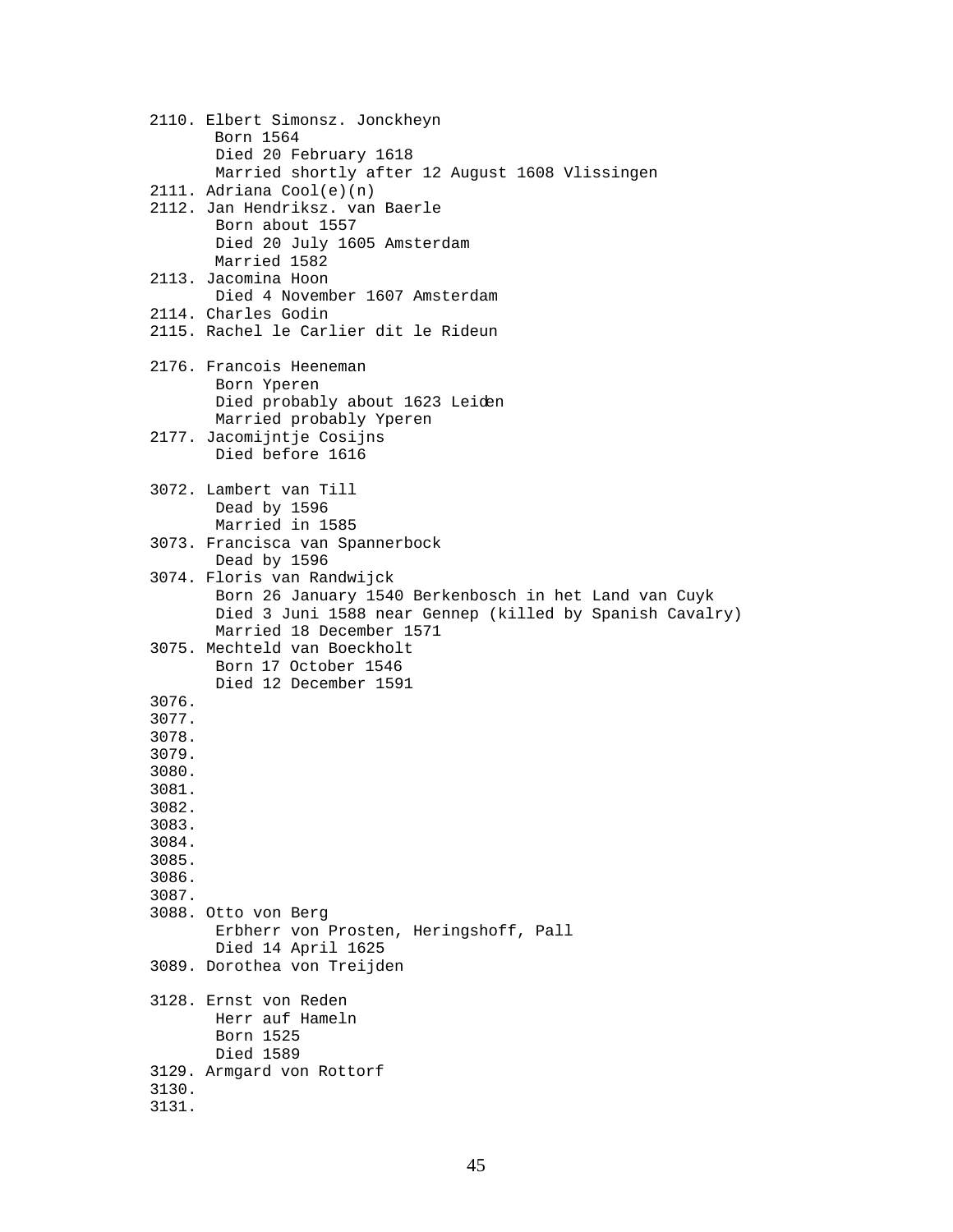3132. Franz von Reden 3133. Sibylle von Schlabrendorff 3134. Cord von Lenthe Born 27 September 1559 Died 30 June 1624 Married 1590 3135. Anna von Marenholz Died 12 September 1626 Hannover 3258. Otto Gansneb gen. Tengnagel Heer van de Camp Died between 6 November 1632 & 4 June 1641 Married 1625 3259. Ida Droste Buried 3 July 1688 Kampen 3392. = 1040 Ondertrouw 1st 14 June 1586 Leiden 3393. Paschijntje Pouwels Garnes (Gannes) Born Kemmel, Belgium Died 25 November 1607 Hillegersberg 3394. Huijbregt Sparenburg 3395. Lijsbeth NN 3840. Matthijs Snoeck Born Gorinchem Died 17 December 1610 Married 19 April 1592 Gorinchem 3841. Elisabeth van Broeckhuysen Born about 1564 Gorinchem Died about 1651 3842. Gerrit Doncker 3872. Pier Namnes Died before 15 January 1630 3873. NN 3874. 3875. 3876. Edo Tiedtes Hoytema Born before 1574 Died before 29 December 1631 Married 1st before 10 January1603 3877. Tiets Upckes 3904. Ds. Josias Heinsius Born before 1589 Colchester (Essex) Died 20 June 1617 Delft 3905. Sara van Caterbeek Born Eindhoven 4098. Lenaart Pleviers 4099. Janneken de Helvel 4100. Jacob Adriaensz. in den Block 4101. Marijken Pietersdr. 4102. Anthonis Pietersz. van Essen 4103. Claerken Jansdr. van der Hout 4104. Hendrik van Buyren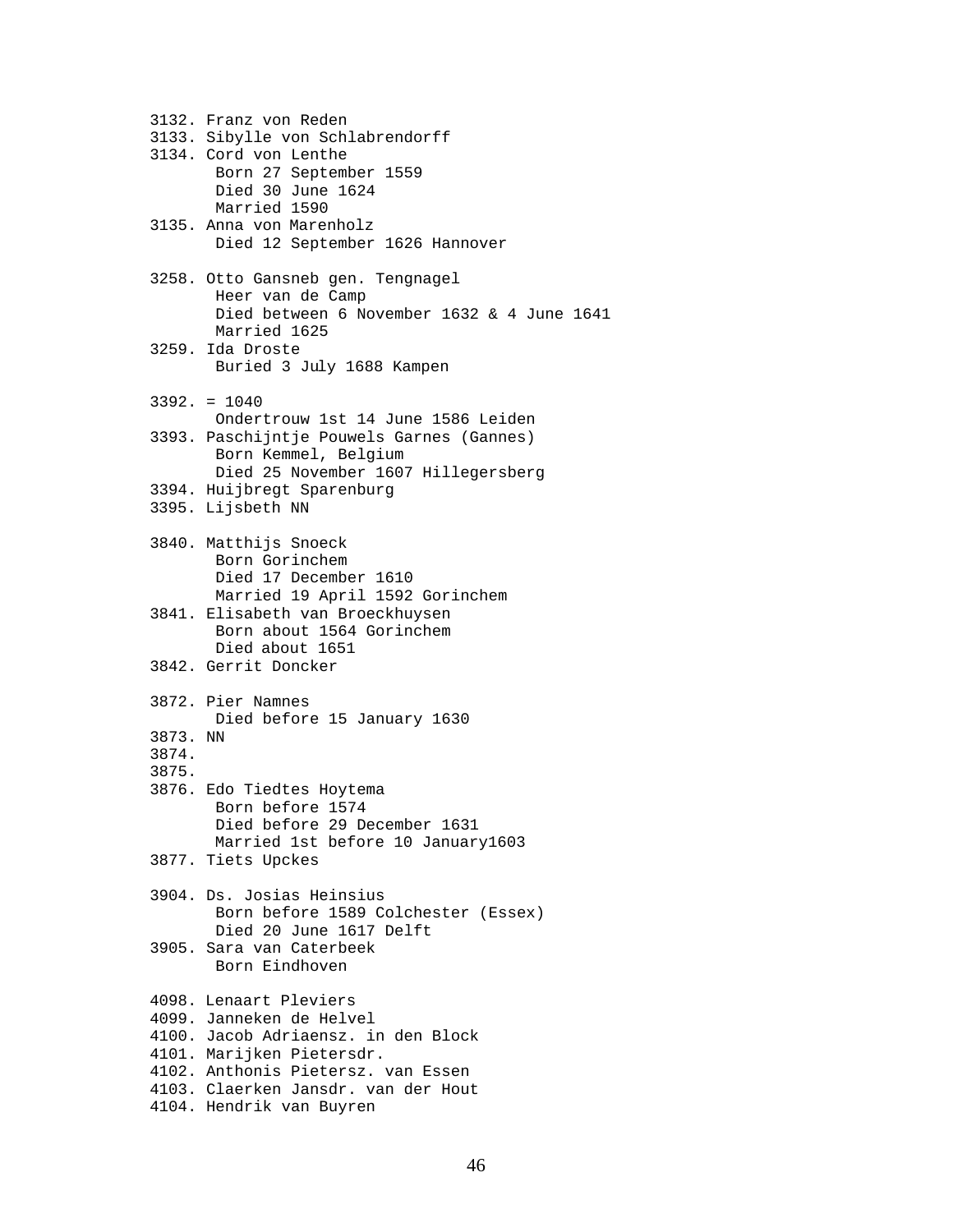4105. 4106. 4107. 4108. = 4100 4109. = 4101 4110. = 4102 4111. = 4103 4192. Zeger van Kinschot Born Turnhout Died 5 October 1575 Turnhout Married 1551 4193. Josina Roe(lo)fs Died August 1571 Turnhout 4194. Mr. Nicolaas Pijl 4195. Cornelia Boulin 4196. Jan (or Hans) Sweerts de Weert 4197. Clara Wonderer 4198. Louis Meganck 4199. Catharina van Mechelen 4200. Harpert Maertenzn. Tromp Born Delft Died 1608 Cape Verde, Guinea Married 13 July 1597 Den Briel 4201. Jannetgen Barentsdr. Quaack Born Rockanje Died 18 August 1655 Amsterdam 4202. Cornelis de Haes 4203. ........... van den Heuvel 4204. Adriaen Jacobsz. van Adrichem Born 5 March 1581 Died 20 September 1644 Delft Married 26 December 1604 Delft 4205. Alida Gerritsdr. van der Eyck Born 10 September 1584 Died 1630 4206. Jacob Arentsz. van der Graeff Born 8 April 1586 Delft Died 15 February 1651 Delft Married 23 May 1606 Delft 4207. Magdalena Paulusdr. van Beresteyn Born 15 February 1585 Delft Died 23 June 1615 Delft 4208. = 4192 4209. = 4193 4210. = 4194 4211. = 4195 4212. = 4196 4213. = 4197 4214. = 4198 4215. = 4199 4216. Reynier Adriaensz. Pauw Ridder Born 29 July 1564 Amsterdam Died 19 February 1636 Amsterdam Married 28 October 1584 Amsterdam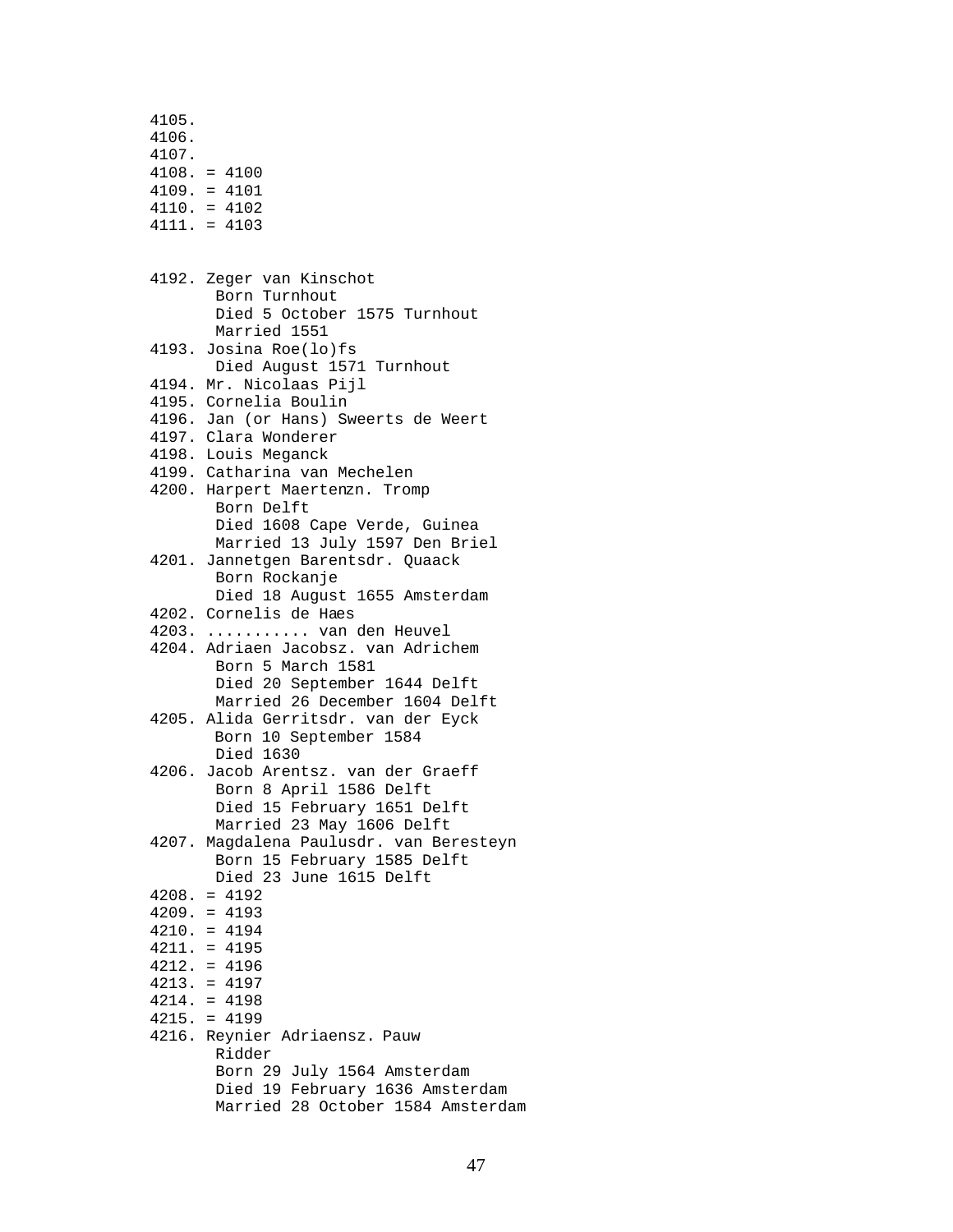| 4217. Cornelia Michielsdr. de Lange<br>Born 23 July 1562 Amsterdam<br>Died 2 October 1606 Amsterdam                    |
|------------------------------------------------------------------------------------------------------------------------|
| 4218. Pieter Gerritsz. van Ruytenburch                                                                                 |
| 4219. Aeltje Pietersdr.                                                                                                |
| 4220. Simon Hendricksz. Verwer Jonckheyn<br>Regent of Amsterdam 1578-1592<br>Born 1528<br>Died 3 May 1592              |
| 4221. Ael Elbertsdr. Goyer                                                                                             |
| 4222. Jan Lambertsz. Cool                                                                                              |
| 4223. Catharina (Bautersheijm)                                                                                         |
| 4224. Henrick Lenaertsz. van Baerle<br>Born after 1519<br>Died before September 1560<br>Married before 18 January 1555 |
| 4225. Ida Bogen                                                                                                        |
| Died between 22 August 1595 and 24 April 1598                                                                          |
| 6144. Willem van Till<br>Died 1581<br>Married 1546                                                                     |
| 6145. Anna van Randwijck<br>Born 21 September 1513 Nijmegen<br>Died after 1570                                         |
| 6146. Johan Spannerbock<br>Married in or before 1543                                                                   |
| 6147. Galanda van Meverden                                                                                             |
| 6148. Rutger van Randwijck<br>Born 7 August 1511<br>Died 3 March 1583 Gennep<br>Married 29 June 1534                   |
| 6149. Jacoba van den Bogard<br>Died 29 August 1561 Gennep                                                              |
| 6150. Arndt van Boeckholt<br>Died before 1571                                                                          |
| 6151. Ida van Munster<br>Died 1595, buried Wesel                                                                       |
| 6176. Ernst von Berg<br>Died before 1620<br>Married about 1560                                                         |
| 6177. Catharina von Uexkull                                                                                            |
| 6256. Johann Karl von Reden<br>Pfandherr von Poppenburg, Drost in Marienburg<br>Born 1485<br>Died 1543<br>Married 1507 |
| 6257. Metta Schwichelt<br>Died about 1538                                                                              |
| 6516. Johan Gansneb gen. Tengnagel<br>Heer van de Camp<br>Died after 13 July 1624<br>Married 1576                      |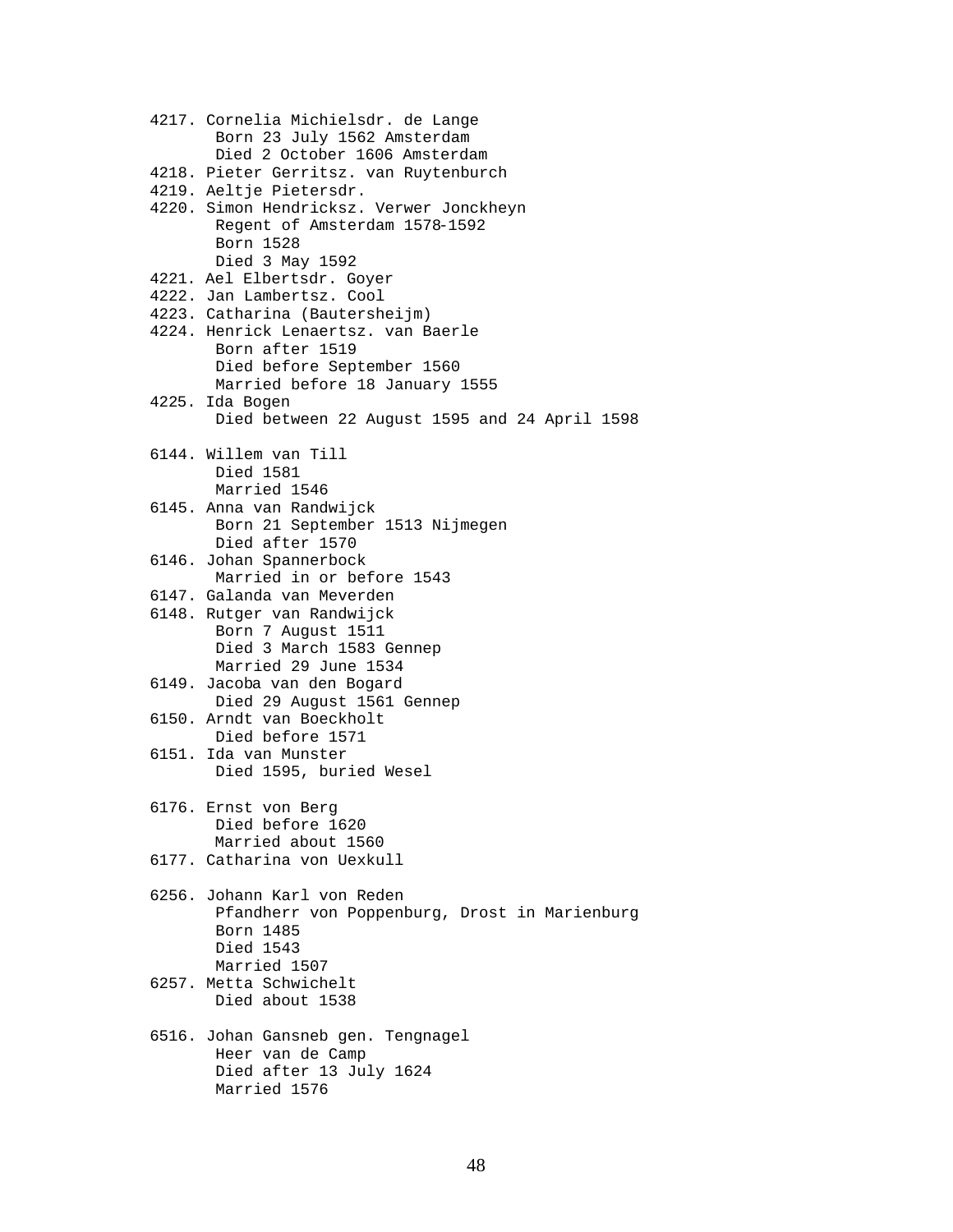6517. Wendela van der Wyck Died 25 September 1602 6518. Alard Droste Heer van Molenbeke 6519. Geertruid Bischopinck 6784. = 2080 6785. 6786. Pouwel Ganne 6787. Versijne Gannes 7680. Hendrick Snoeck Born about 1543 Died August 1603 Married before 25 June 1567 7681. Maryken van Honcoop 7682. Francois van Broeckhuysen 7683. Johanna de Cherff 7752. Tiedte Reyns Hoytema Died before 4 Janaury 1595 Married about 1570 7753. Antie Gerloffs 7808. Francois Heins Died 1529 Delft 7809. Maria Provoost 8200. Adriaen in den Block 8201. 8202. 8203. 8204. Pieter van Essen 8205. 8206. Jan van der Hout 8207. 8208. 8209. 8210. 8211. 8212. 8213. 8214. 8215. 8216. = 8200 8217. 8218. 8219. 8220. = 8204 8221. 8222. = 8206 8384. Mr. Jaspar van Kinschot Born Turnhout Married 1526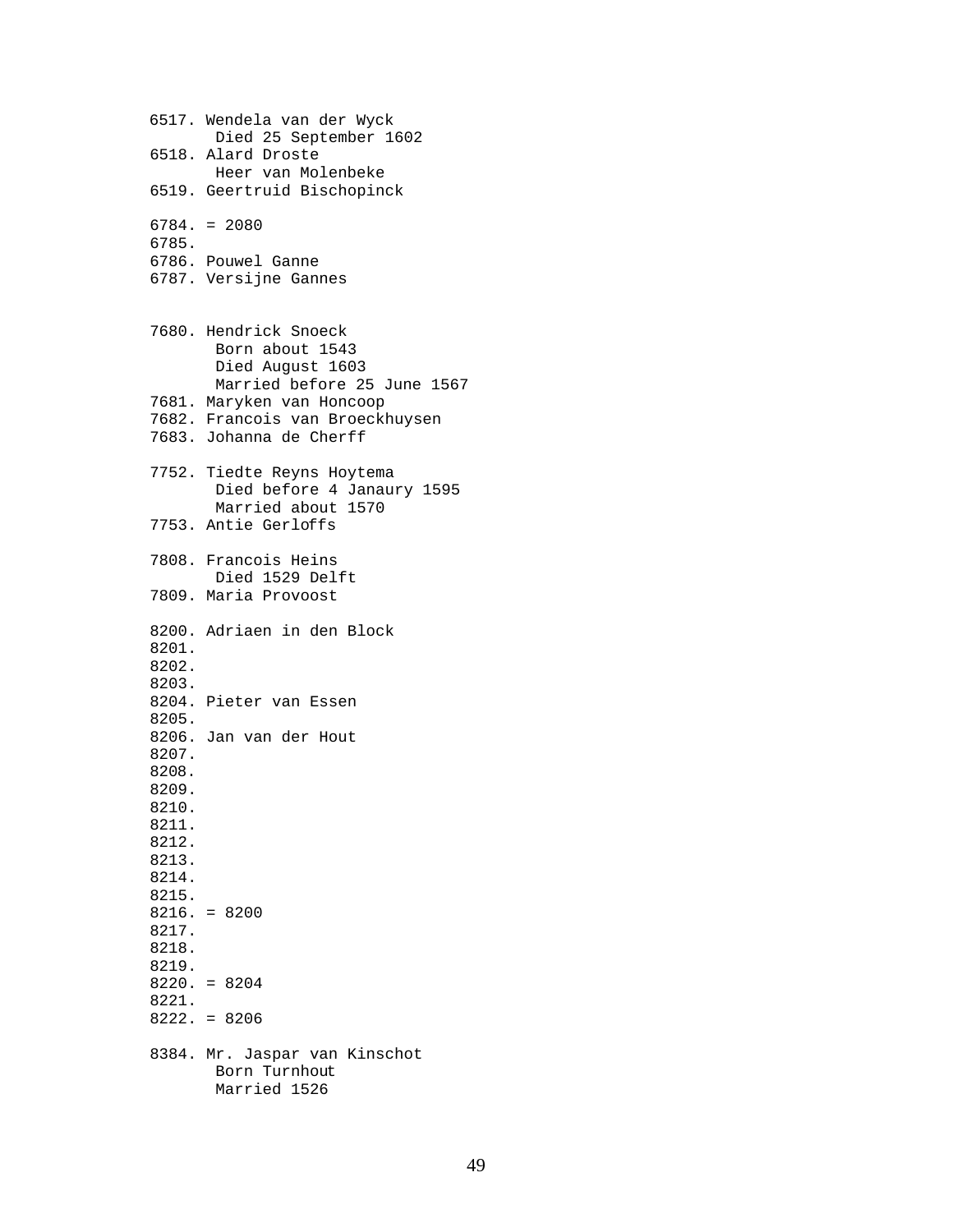```
 8385. Egidia 's Hozen (de Hoze)
       Died 5 October 1575
8400. Lambert Jansz. van der Wel
8401. Johanna van der Blok
8402. Barent Quaack
8403. Anon. de Ruyter
8404.
8405.
8406.
8407.
8408. Jacob Adriaensz. van Adrichem
       Born 30 December 1547
       Died 30 November 1619 Delft
       Married 29 December 1575 Delft
8409. Maritgen Bruijnsdr. van der Dussen
       Born about 1555
       Died 7 February 1596
8410. Gerrit Jansz. van der Eyck
      Died 17 December 1620
8411. Immetje Jansdr. van Hoogenhouck
8412. Arent Jacobsz. van der Graeff
       Born 28 December 1557
       Died 4 May 1642
8413. Sara Pieters Bosschaert
       Born 19 February 1563 Antwerpen
       Died 30 September 1627 Delft
8414. Paulus Cornelisz. van Beresteyn
       Born 8 May 1548
       Died 29 January 1574 Delft
8415. Volkera Claesdr. Knobbert
       Born 23 August 1554 Delft
       Died 27 April 1634 Delft
8416. = 8384
8417. = 8385.
8432. Adriaan Pauw
       Regent of Amsterdam 1578
       Born 13 January 1516 Gouda
       Died 8 October 1578 Amsterdam
       Married 6 May 1539 Amsterdam
8433. Anna Jacob Lucaszoonsdr.
       Born 23 June 1520 Amsterdam
       Died 1 July 1588 Enkhuizen
8434. Michiel Corneliszn. de Lange 
8435. Anna Bouwens
8436. Gerrit van Ruytenburgh
8437.
8438.
8439.
8440. Hendrick Pietersz. Verwer alias Jonck Heyn
       Died before Janaury 1548
8441. Neel Outgersdr.
8442. Elbert Goyer
8443.
8444. Lambert Cool
8445.
```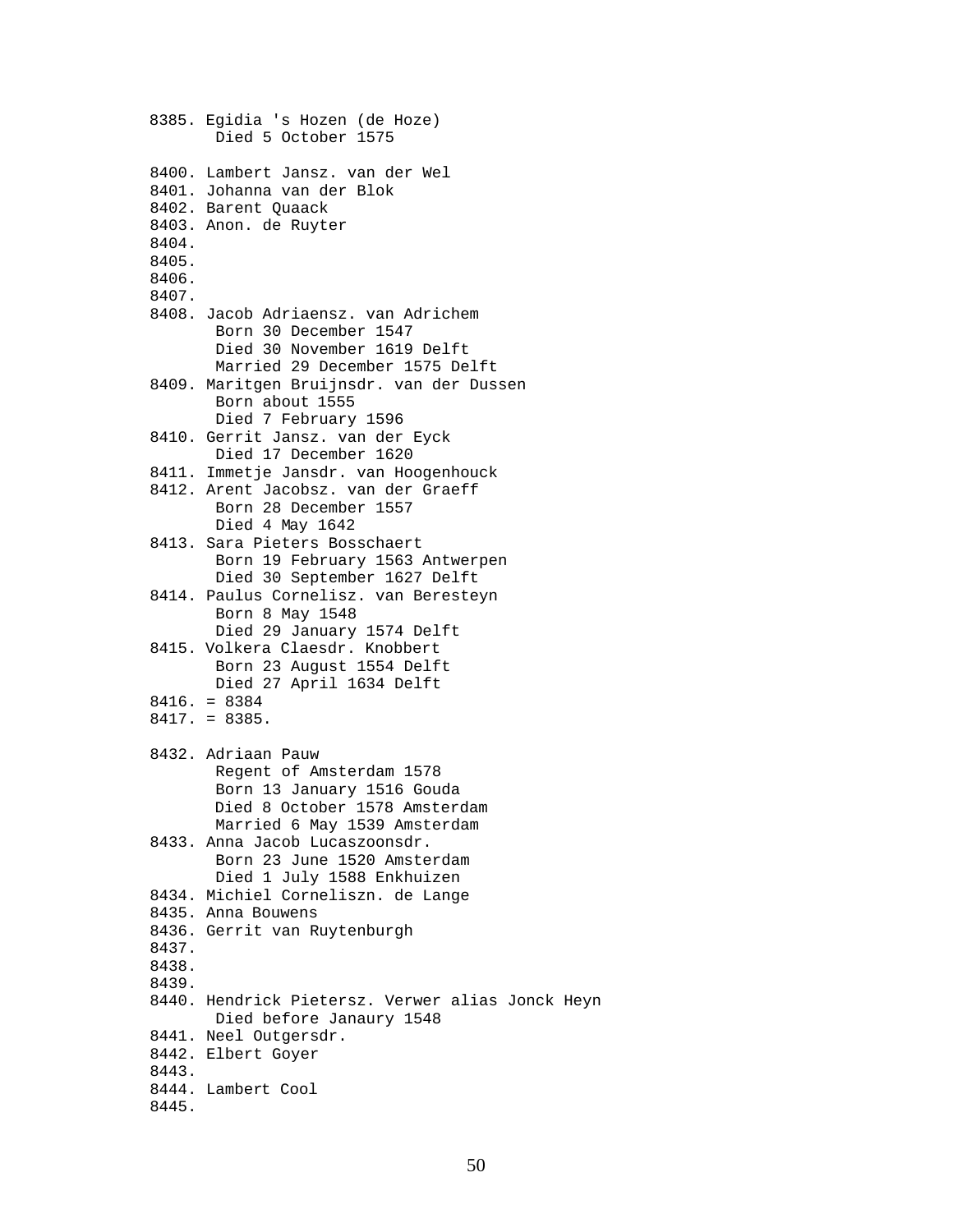8446. 8447. 8448. Lenaert Henrick Petersz. van Baerle Died between 12 January 1512 and 8 April 1539 Married about 1520? 8449. Maria Claesdr. van der Vucht Died after 27 May 1567 Roosendaal? 8450. Jan Pietersz. Boge 8451. Odilia Christaensdr. van Buyten 12288. Willem van Till Born before 1471 Died 12 January 1537, buried at Till 12289. Elisabeth van Diepenbroeck Died 1540 12290. Joost van Randwijck Born 1475 Died 24 March 1549, buried at Randwijck Married 25 July 1509 12291. Anna van den Stade (van der Horst genaamd van Stayde) Died 25 March 1560 12292. Hendrik van Spannerbock Died St. Valentine's Eve 1525 12293. Arnolda van der Voordt 12294. Evert van Meverden Married in 1516 12295. Frencke van den Steen 12296. = 12290 12297. = 12291 12298. Jacob van den Bongaard 12299. Elisabeth van Schelberg 12300. Arndt Willems van Boeckholt Died in or before 1523 12301. Margriet van den Sandt van Muntzenhagen Died after 1535 12302. Derick van Munster Dead in 1519 12303. Mechteld Prick 12352. Otto Ernst von Berg Erbherr von Prosten & Heringshoff 12353. Catharina von Korff 12354. Heinrich von Uexkull Commander of Estland & Reval 12512. Henning von Reden Pfandherr von Winzenburg Died 1503 12513. Ilse von Barner 13032. Otto Gansneb gen. Tengnagel Died 18 October 1571 Married 1542 Deventer 13033. Aleida Stegeman Died 2 September 1592 13034. Frans van der Wyck 13035. Catharina von Rhede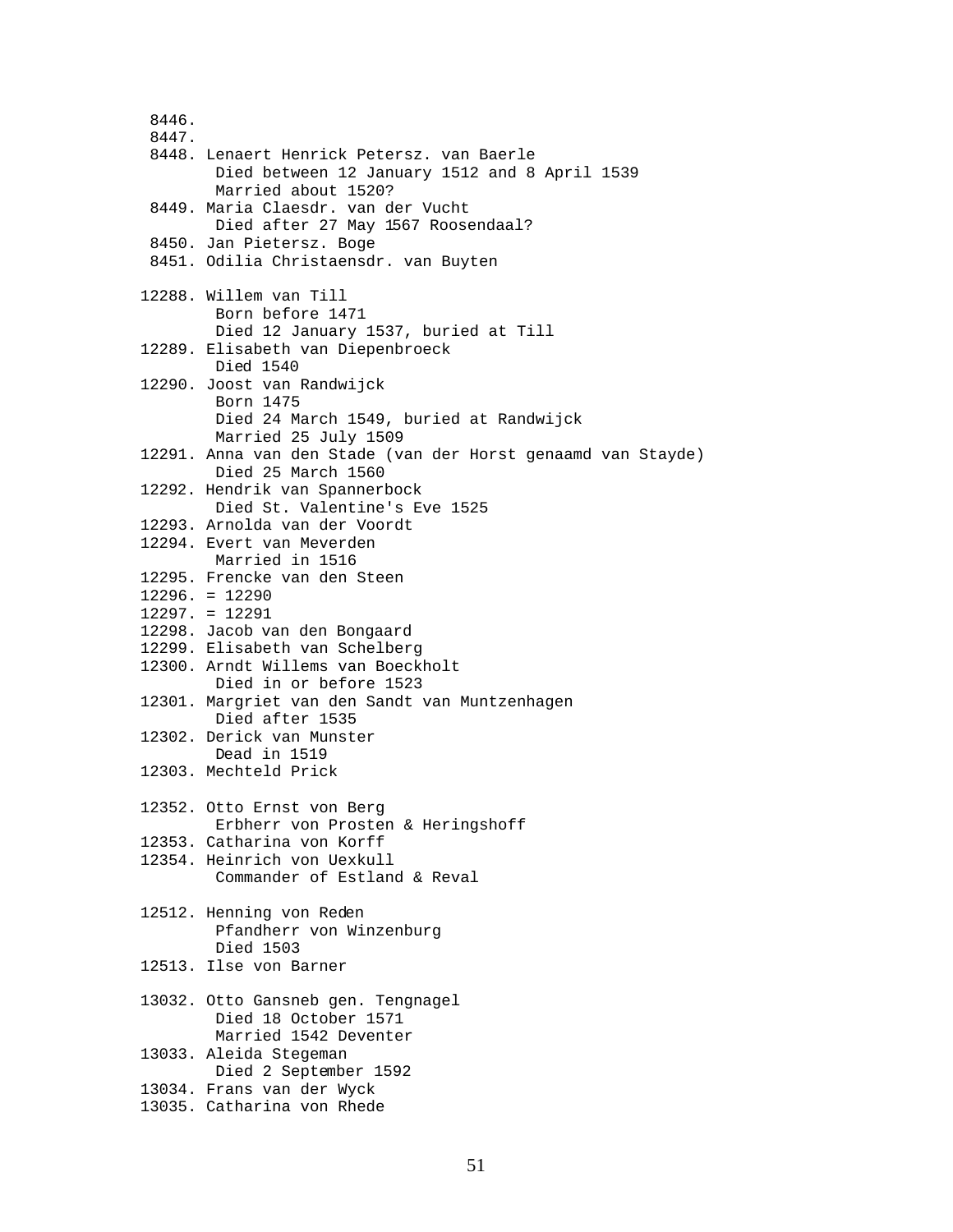15360. Jan Snoeck Born about 1510 Died 24 August 1585 Gorinchem Married 1533 15361. Anna van Sevenbergen Born about 1512 Died 6 November 1586 Gorinchem 15362. Mathijs Petersz. van Honcoop 15363. Elisabeth van Remmerswael 15504. Reyn Hoytes Hoytema Died 1 February 1589 Buried Oudega 15505. Fopck Broers Hylckama Died 16 July 1586 Buried Oudega 15616. Arnoldus Heins 15617. Jacoba Ruers 16768. Jan Peetersz. van Kinschot Born about 1476 Married between 1502 and 1503 16769. Cathelijne Noots 16800. Jan van der Wel 16816. Adriaen van Adrichem 16817. 16818. Bruijn Jacobsz. van der Dussen Died 15 June 1589 Married 1546 16819. Mechteld Jansdr. van Groenewegen Died 19 September 1597 16820. Jan van der Eyck 16821. 16822. Jan van Hoogenhouck 16823. 16824. Jacob Arentsz. van der Graeff 16825. Aaltje Albrechtsdr. van der Aa 16826. Pieter Jansz. Bosschaert 16827. Cathalina (Hester) de la Flier 16828. Cornelis Gijsbertsz. van Beresteyn Born 14 July 1517 Amsterdam Died 1 June 1595 Haarlem Married 5 April 1542 Haarlem 16829. Catharina Pauwelsdr. van Outschoten Born 10 July 1520 Haarlem Died 12 December 1596 Haarlem 16830. Claes Adriaensz. Knobbert Died 17 February 1566 16831. Maria Dirksdr. Duyst van Ylen Died 18 February 1606 16832. = 16768 16833. = 16769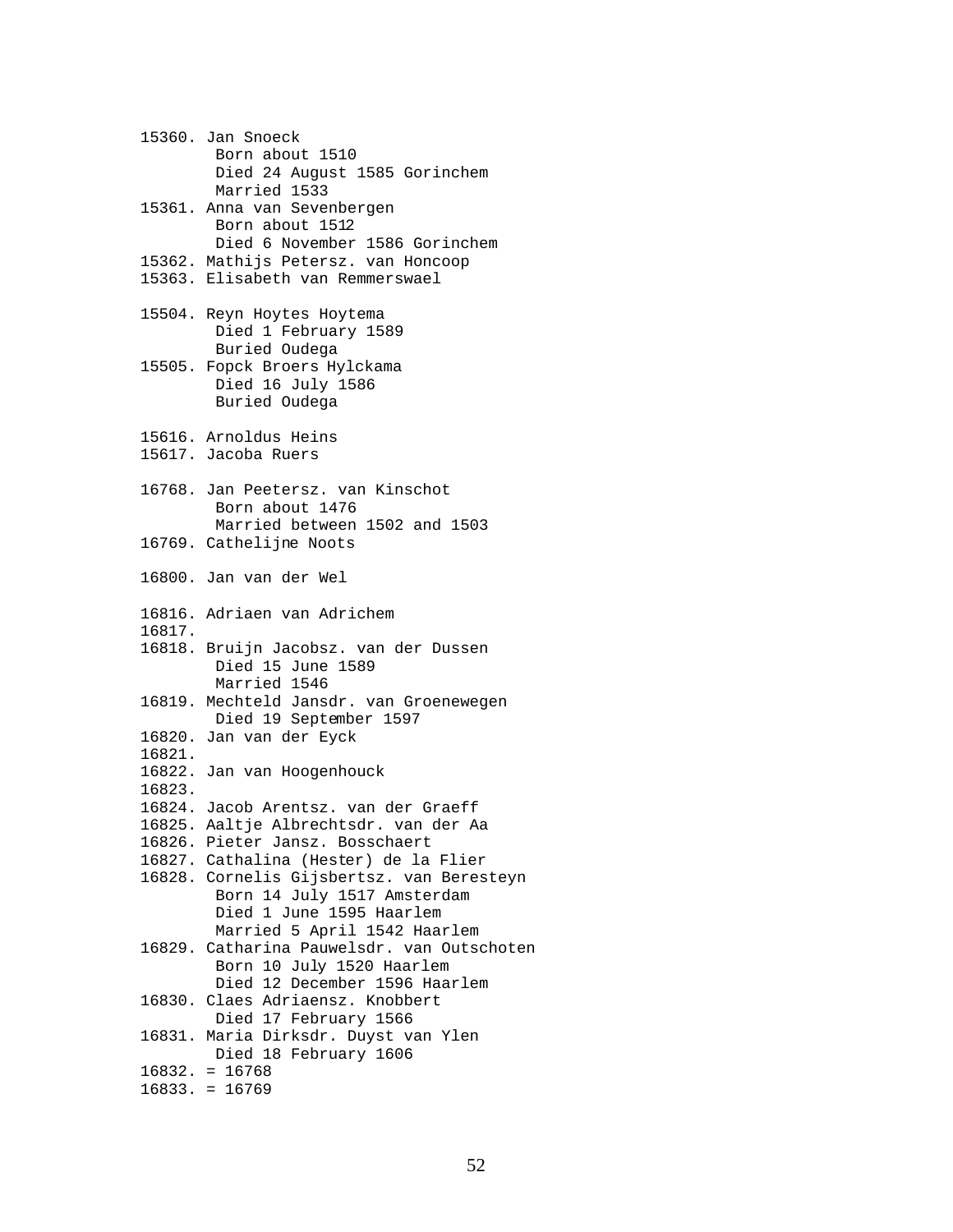16864. Reinier Pauw Died March 1547 Gouda Married 30 September 1510 Gouda 16865. Aerlanda Fransdr. Dammas Died 1527 16866. Jacob Lucaszoon 16867. Hendrickgen Pietersdr. 16868. Cornelis de Lange 16880. Pieter Verwer 16896. Henrick Petersz. van Baerle Died before 23 October 1526 Married before 5 September 1500 16897. Katharyne van Rielle Died after 15 June 1535 16898. Claes van der Vucht 16899. 16900. Peter Boge 16901. 16902. Christaen van Buyten 24704. Otto von Berg Erbherr von Berghoff & Porsten 24705. Anna von Achaden 24706. Johann von Kreutzberg Erbherr von Kreutzburg 24576. Lambert van Till Born before 1430 Died in or before 1471 24577. NN 24578. Herman van Diepenbroeck 24579. Hilleken van Rhemen 24580. Mr. Rutger van Randwijck 24581. Johanna van Wees 24582. Evert van den Stade 24583. Johanna van Wijhe 24584. Hendrik (Johan?) van Spannerbock 24585. Elisabeth van Asselt 24586. Arnold van der Voordt 24587. Elisabeth Ingenuland 24588. Evert van Meverden 24589. Galanda van Holtmolen 24590. Sweder van den Steen 24591. Margriet Ripperbantdr. 24592. = 24580 24593. = 24581 24594. = 24582 24595. = 24583 24596. 24597. 24598. 24599. 24600. Wilhelm van Boeckholt Dead in 1489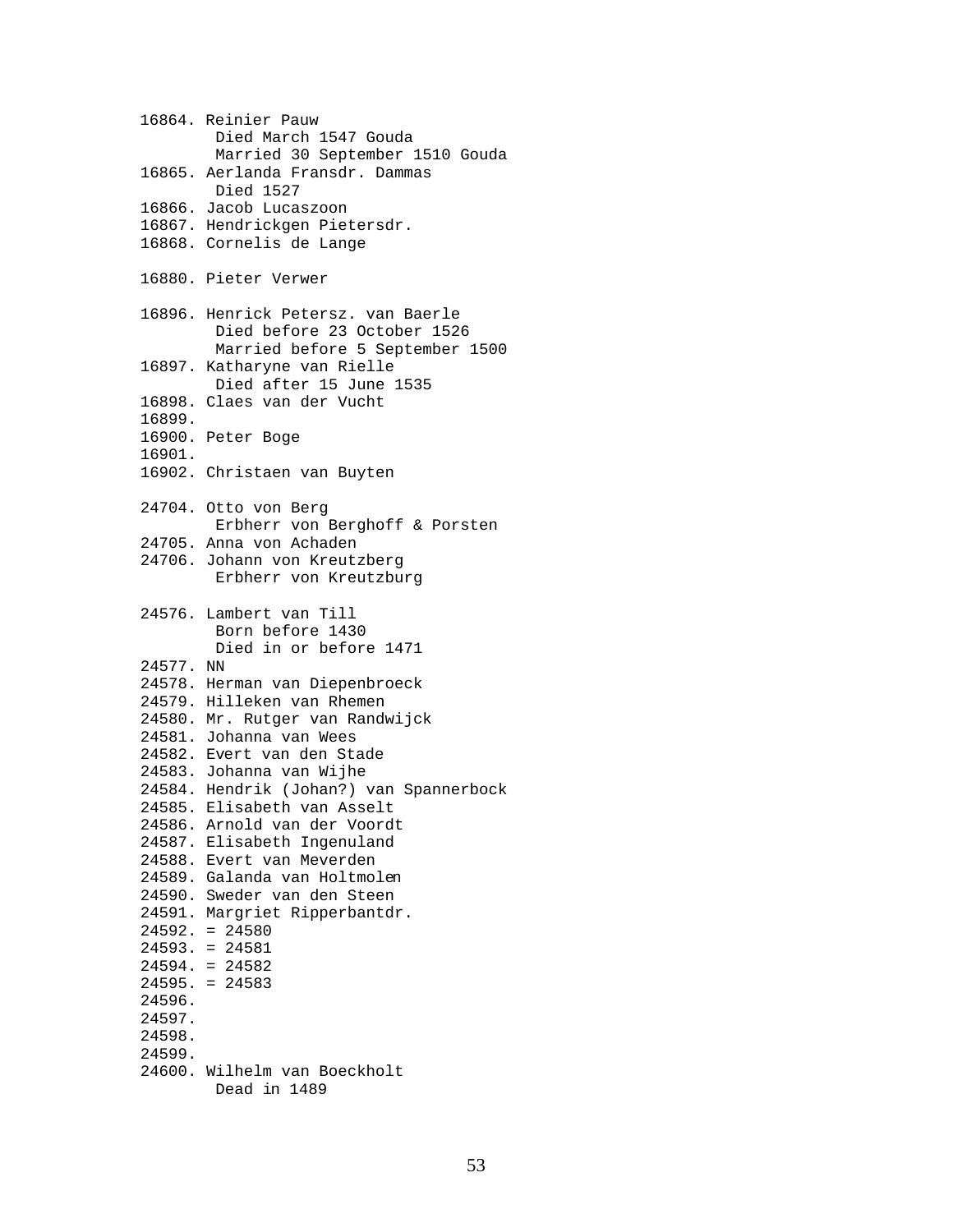24601. Elisabeth van Hertefeld Dead in 1523 24602. Arndt van den Sandt van Muntzenhagen 24603. Sophie van de Portzen 24604. Dirck van Munster 24605. Yda van Aembe 24606. Herman Prick 24607. Alith van Thoeven 24704. Otto von Berg Erbherr von Berghoff & Porsten 24705. Anna von Achaden 24706. Johann von Kreutzberg Erbherr von Kreutzburg 25024. Ernst von Reden Pfandherr von Poppenburg Died after 1410 25025. Agnes von der Schulenburg 26064. Reinier Gansneb gen. Tengnagel Died before 1560 Married before 22 March 1533 26065. Elisabeth van Armelo 26066. Otto Stegeman 26067. Geertruit ten Water 30720. Jacob Snoeck Died 1530 Married 30721. Adriana Ketelaer Dircksdr. Died about 1542 30722. Huych van Sevenbergen 30723. Hadewij van Beusichem 30724. Pieter van Honcoop 31232. Johannes Heins born Yperen 33536. Peeter Jansz. van Kinschot Died 8 February 1487 Leuven 33537. Margaretha 's Papen (de Pape) Died 1500 33538. Willem Noots 33539. Catharina van Ouden 33636. Jacob Bruynsz. van der Smaling Born 1476 Died 28 January 1544 33637. Claesje Ewoutsdr. van der Dussen Born 1481 Died 1558 33638. Jan van Groenewegen 33648. Arent Claesz. van der Graeff Born 1498 33649. Maritje Willemsdr. Smouten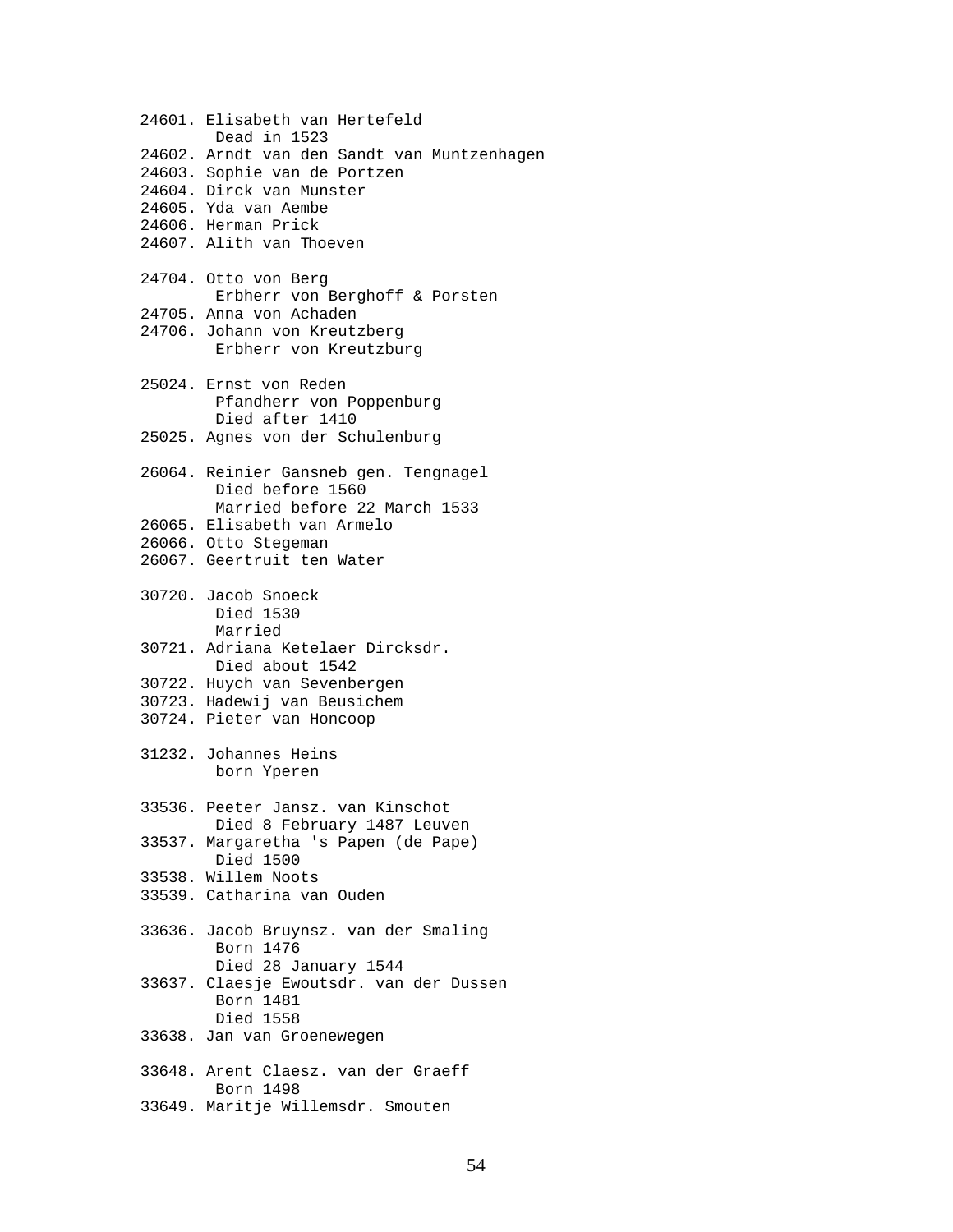33650. Aelbert Tomasz. van der Aa 33651. Adriana Cornelisdr. Sorg 33652. Jan Bosschaert 33653. 33654. 33655. 33656. Gijsbert Jnsz. van Beresteyn Born 1475 Amsterdam Died 2 February 1557 Amsterdam 33657. Caecilia de Vries 33658. Pauwel Gerritsz. van Outschoten 33659. Ermgard Maertensdr. van Ruyven 33660 Adriaen Claesz. Knobert 33661. Volkje Gerritsdr. 33662. Dirk Duyst van Ylen 33663. 33664. = 33536 33665. = 33537 33666. = 33538 33667. = 33539 33728. Hendrik Pauw Died 5 September 1500 Gouda Married about 1485 Gouda 33729. Fye Dircksdr. Died 1512 Gouda 33730. Frans Adriaansz. Dammas 33731. Elisabeth claesdr. 33732. Lucas NN 33733. 33734. Pieter NN 33792. Peter van Baerle 33793. Cornelia Hendricxdr. Spronck Died after 31 July 1515 33794. Peter van Riele 33795. Catharyne N.N. 49152. Willem van Till Born before 1386 Died in or after 1415 Married shortly before 20 April 1403 49153. Mechteld van de Sande Died after 1446 49176. Evert van Meverden 49202. Johan van Hertefeld 49203. Catherine van Schewick 50048. Heinrich von Reden Pfandherr von Ricklingen Died 1402 50049. Ilse von Steinberg 52128. Arend Gansneb 52129. Johanna van beers 52130. Jacob van Armelo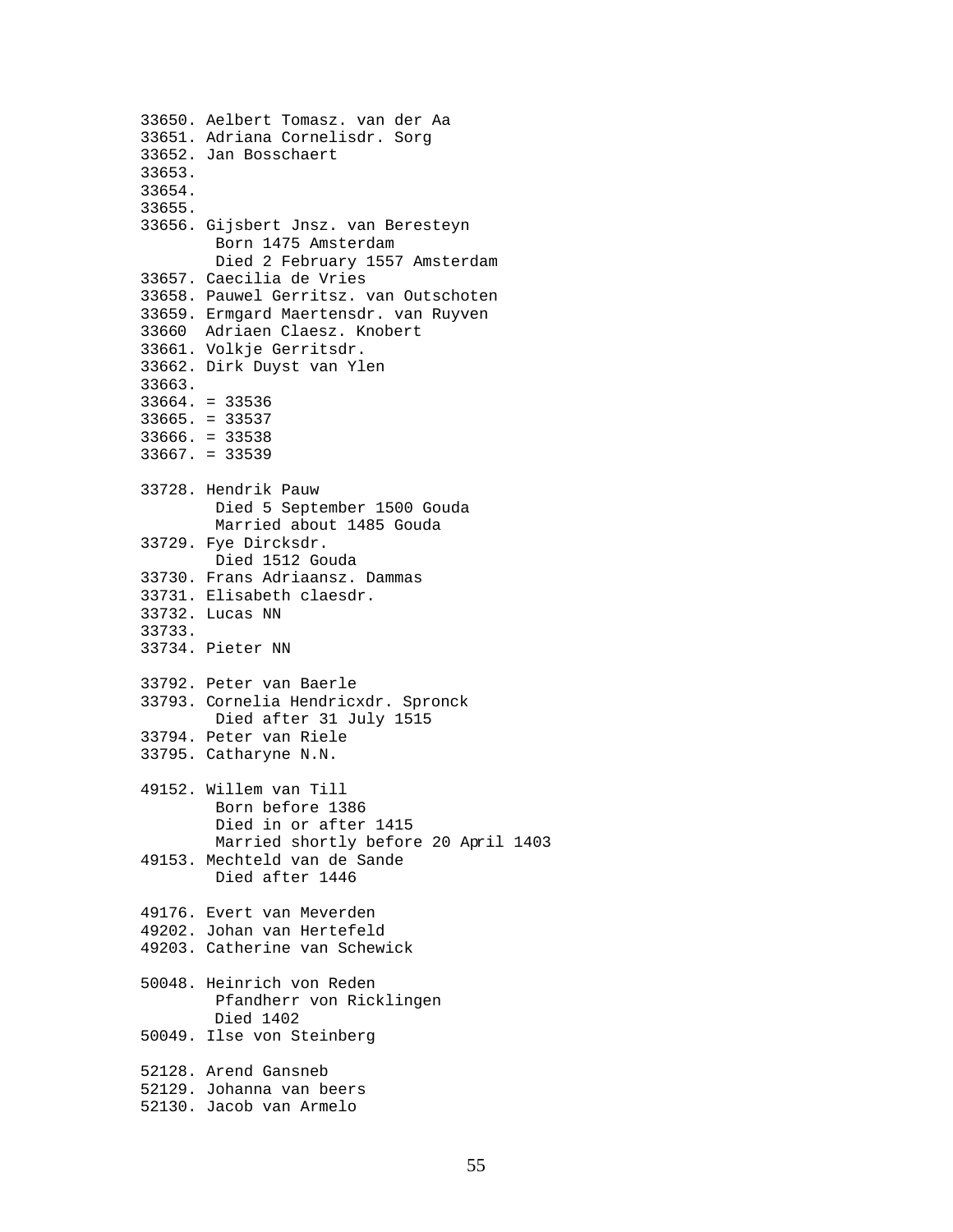52131. (Johanna) van Barmentlo 61440. Jan Snoeck Died about 1527 Married 61441. Margaretha N. 61442. Dirck Ketelaer 62464. Olivier Heins 67072. Jan Jansz. van Kinschot Died 1437 Married 1400 67073. Lysebeth de Valckenaere 67074. Peter 's Papen 67075. Avezoete de Gavre 67272. Jan Jacob Bruynsz. van der Smaling Died 1494 67273. Catharina Pauwelsdr. 67274. Ewout Claes Jansz. van der Dussen 67296. Claes van der Graeff 67297. 67298. Willem Smouten 67299. 67300. Tomas van der Aa 67301. 67302. Cornelis Sorg 67312. Mr. Jan in 't Hart Married 1473/4 67313. Duve Jacobs van Beresteyn 67314. Pieter Jansz. de Vries 67315. Ijslande van Veen 67316. Gerrit van Outschoten 67317. 67318. Maerten van Ruyven 67328. = 67072 67329. = 67073 67330. = 67074 67331. = 67075 67456. Jacob Pauw Born before 1450 Amsterdam Died about 1510 Gouda 67457. Bennerich NN 67458. Dirck Dircksz. Nijncx 67459. Anou NN 67586. Hendrick Spronck 98306. Lembert van de Sande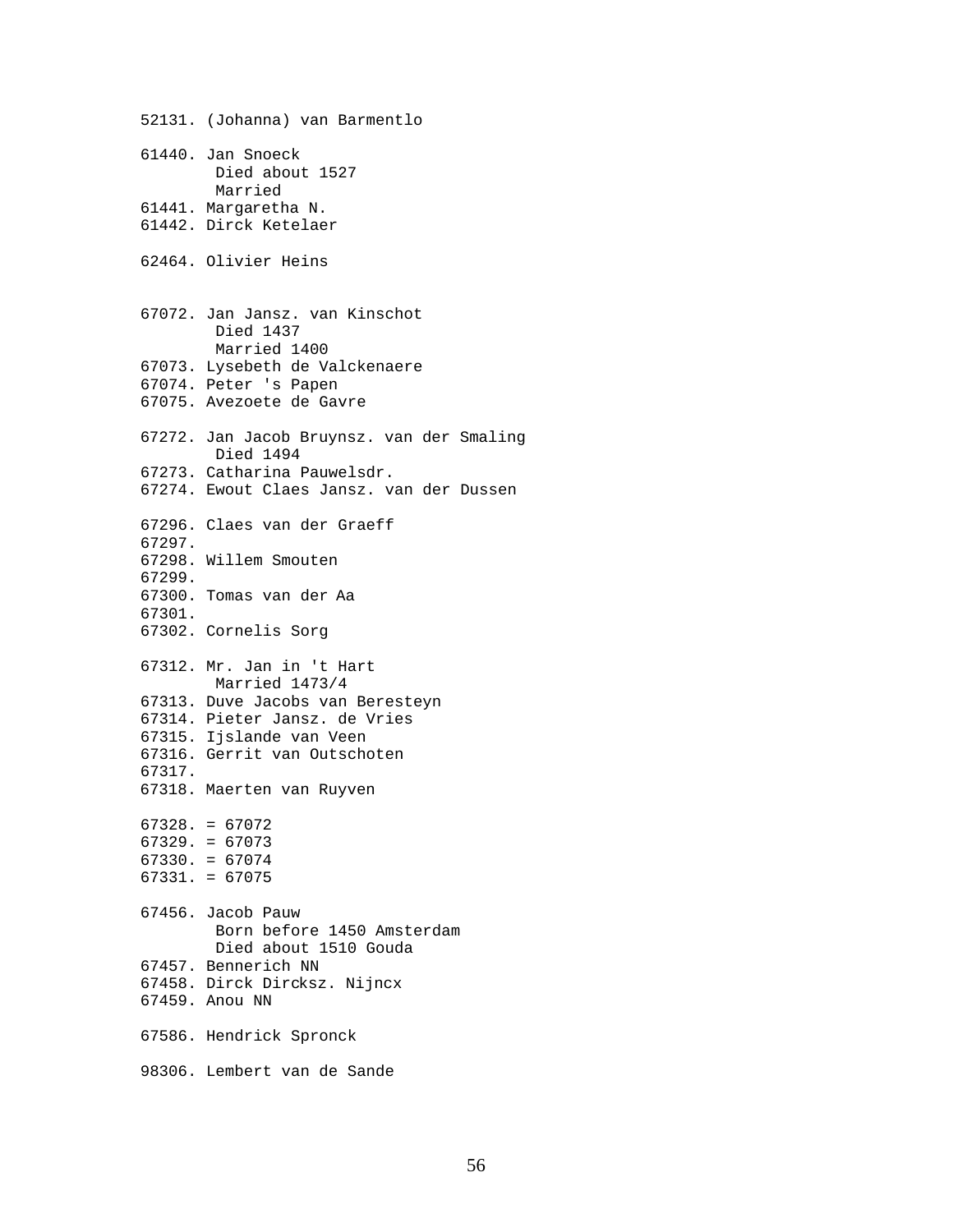100098. Aschwin von Steinberg Died 1356 100099. NN 122880. Jacob Snoeck Died 29 May 1466 Married 122881. Maria Loeff Evertsdr. Died 1515 122882. Aert Adriaensz. 122883. Aleyt N. 134144. Jan Jansz. van Kinschot Married 1369 134145. Heyle van Swijndrecht 134146. Aert de Valckenaere 134147. Geurten van Vlierden 134544. Bruyn van der Smaling 134545. 134546. Mr. Jan Paules van Montfoort 134547. 134548. Jan van der Dussen 134626. Jacob van Beresteyn Born about 1415 Died 1472 Amsterdam Married 134627. Peternelle NN Born about 1420 Died about 1474 134628. Jan de Vries 134656. = 134144 134657. = 134145 134658. = 134146 134659. = 134147 134912. Jan Pauw Born before 1414 Died before 10 September 1451 134913. Agnes NN 245760. Henrick Snoeck 245761. NN 245762. Evert Loeff 245763. 245764. Adriaen 268288. Jan Peetersz. van Kinschot Ridder 268289. Geertruyt van Nethene 268290. Jan van Swijndrecht Ridder 268291. Elisabeth van Ursene 269312. = 268288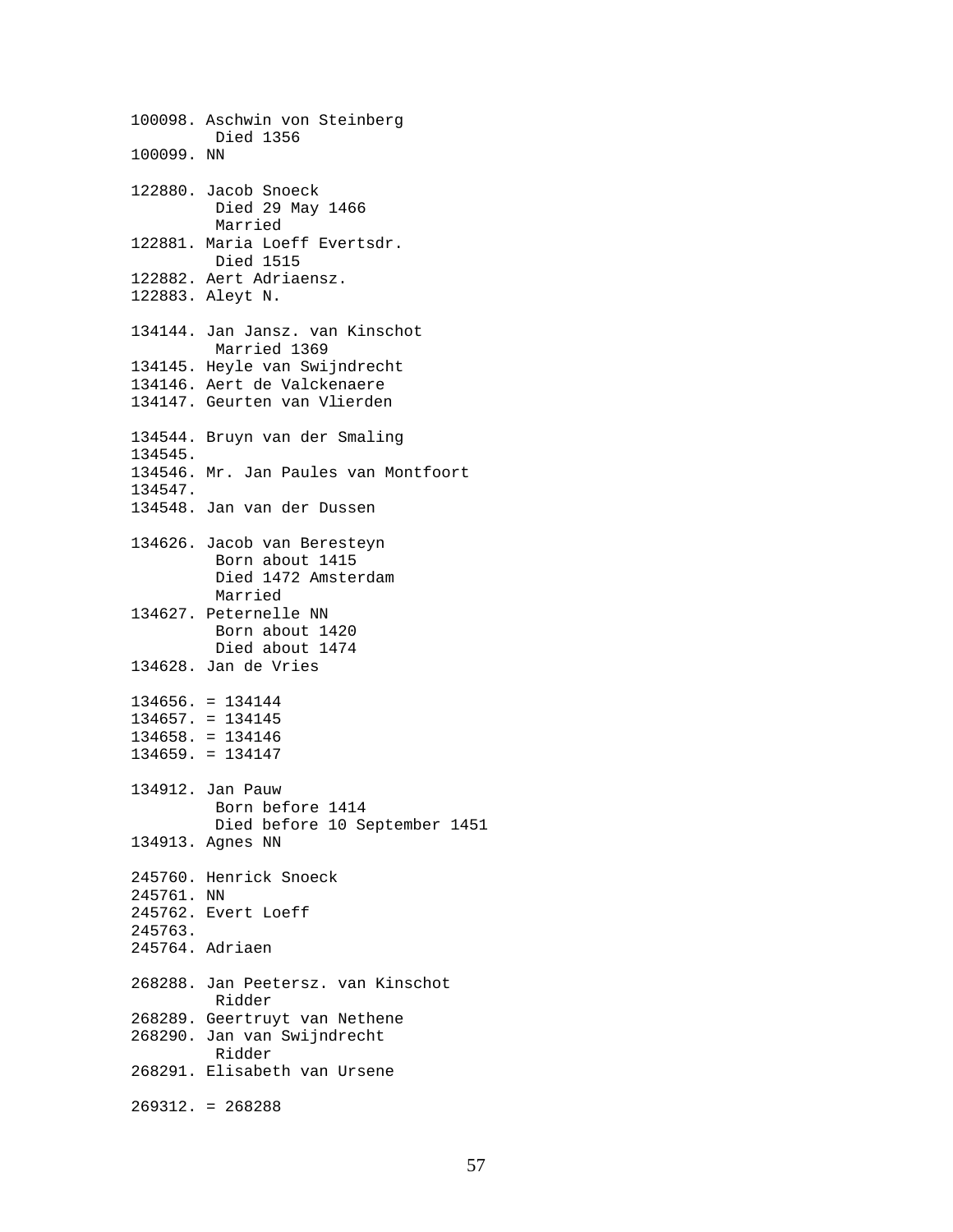|                | $269313. = 268289$<br>$269314. = 268290$<br>$269315. = 268291$                         |
|----------------|----------------------------------------------------------------------------------------|
|                | 269824. Gerbrand Jan Pauwenzoon<br>Born before 1392<br>Died before 21 July 1414        |
| 269825. Anon.  |                                                                                        |
|                | 491520. Jan Snoeck<br>Born before 1404                                                 |
|                | 536576. Peeter Janssone van Kinschot<br>Ridder                                         |
|                | 536577. Geertru van Vrisele                                                            |
|                | $538624. = 536576$<br>$538625. = 536577$                                               |
|                | 539648. Jan Pauw Willem die Grebbersz.<br>Born before 1349<br>Died before 3 May 1396   |
| 539649. Anon.  | Born before 1349<br>Died about 1400                                                    |
|                | 1073152. Jan van Schoetene Janssone<br>Born December 1260<br>Died 1296<br>Married 1280 |
|                | 1073153. Catharine van der Schueren                                                    |
|                | 1073154. Wouter van Vrisele<br>1073155. Geertrude van Hernixen en Poederle             |
|                | $1077248. = 1073152$<br>$1077249. = 1073153$                                           |
|                | $1077250. = 1073154$                                                                   |
|                | $1077252. = 1073155$                                                                   |
|                | 1079296. Willem de Grebber<br>Born before 1313<br>Died after 1344                      |
| 1079297. Anon. | Born before 1313<br>Died after 1344                                                    |
|                | 2146304. Jan van Schoetene Hendrickson<br>Born 1205<br>Died 1280                       |
|                | 2146305. Beatrix van Voorschot                                                         |
|                | $2154496. = 2146304$<br>$2154497. = 2146305$                                           |
|                | 2158592. Claes de Grebber<br>Born before 1296<br>Died after 1313                       |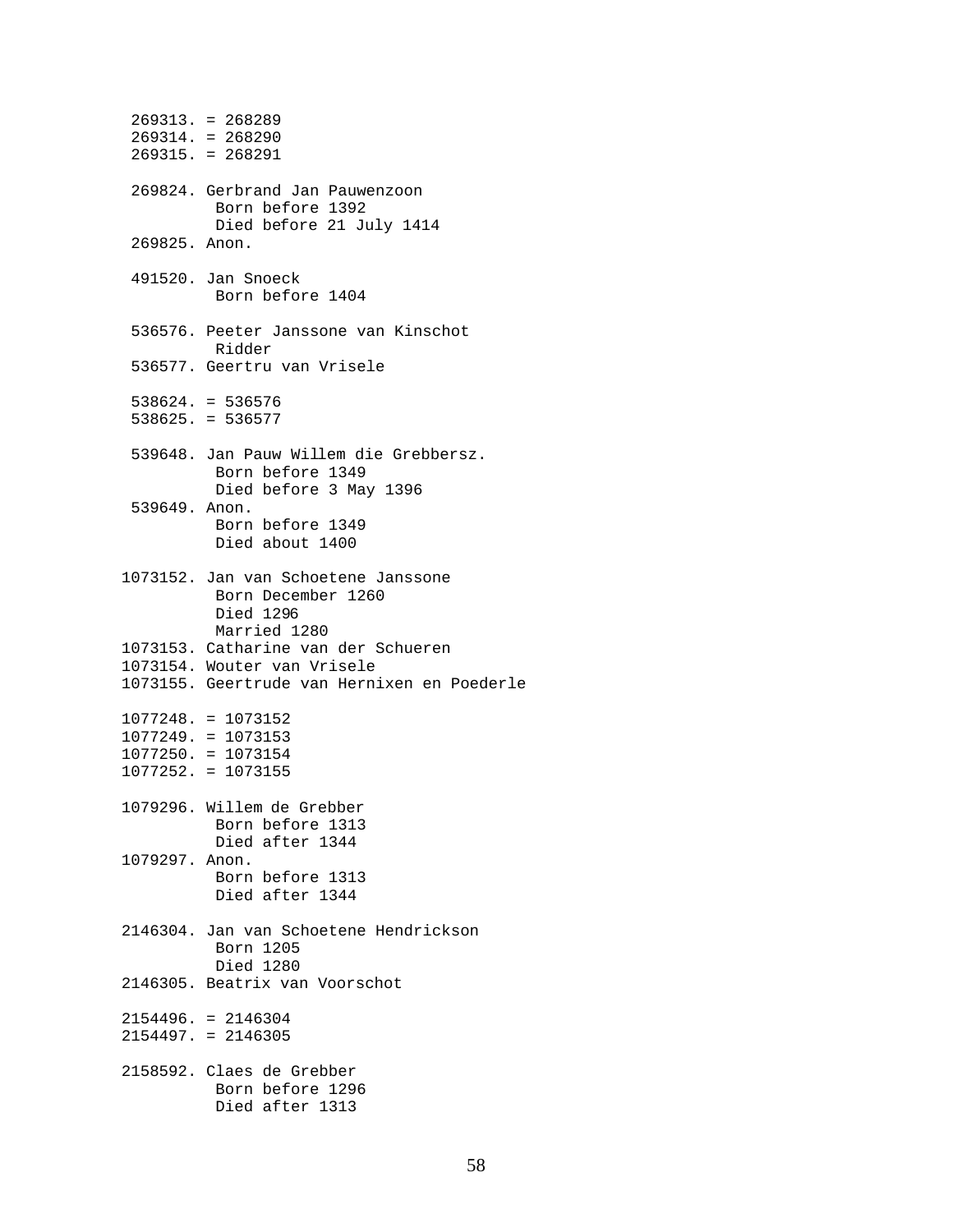2158593. Anon. Born before 1296 Died after 1313 4292608. Hendrick van Schoetene Aertssone Born 1180 Died 17 March 1251 4292609. Jenne van Herlaer 4292610. Daemschot van Voorschot 4308992. = 4292608 4308993. = 4292609 4308994. = 4292610 8585216. Aert van Schoetene Died 1234 8585217. Agnes van Wesemaele Died 1212 8585218. Otto van Herlaer 8617984. = 8585216 8617984. = 8585217 8617985. = 8585218 17170434. Arnaud van Wesemaele 17170435. Bernarde van Diest 17235968. = 17170434 17235969. = 17170435

> Source Listing --------------

 Nederland's Patriciaat The Hague

 Nederland's Adelsboek The Hague

 De vroedschap van Amsterdam 1578-1795, two volumes by Johan E. Elias

Kwartierstatenboek, 1983.

 Europaische Stammtafeln, J.A. Stargardt Verlag Marburg.

 Genealogie van Hasselt 1934. by W. Wynaendts van Resandt